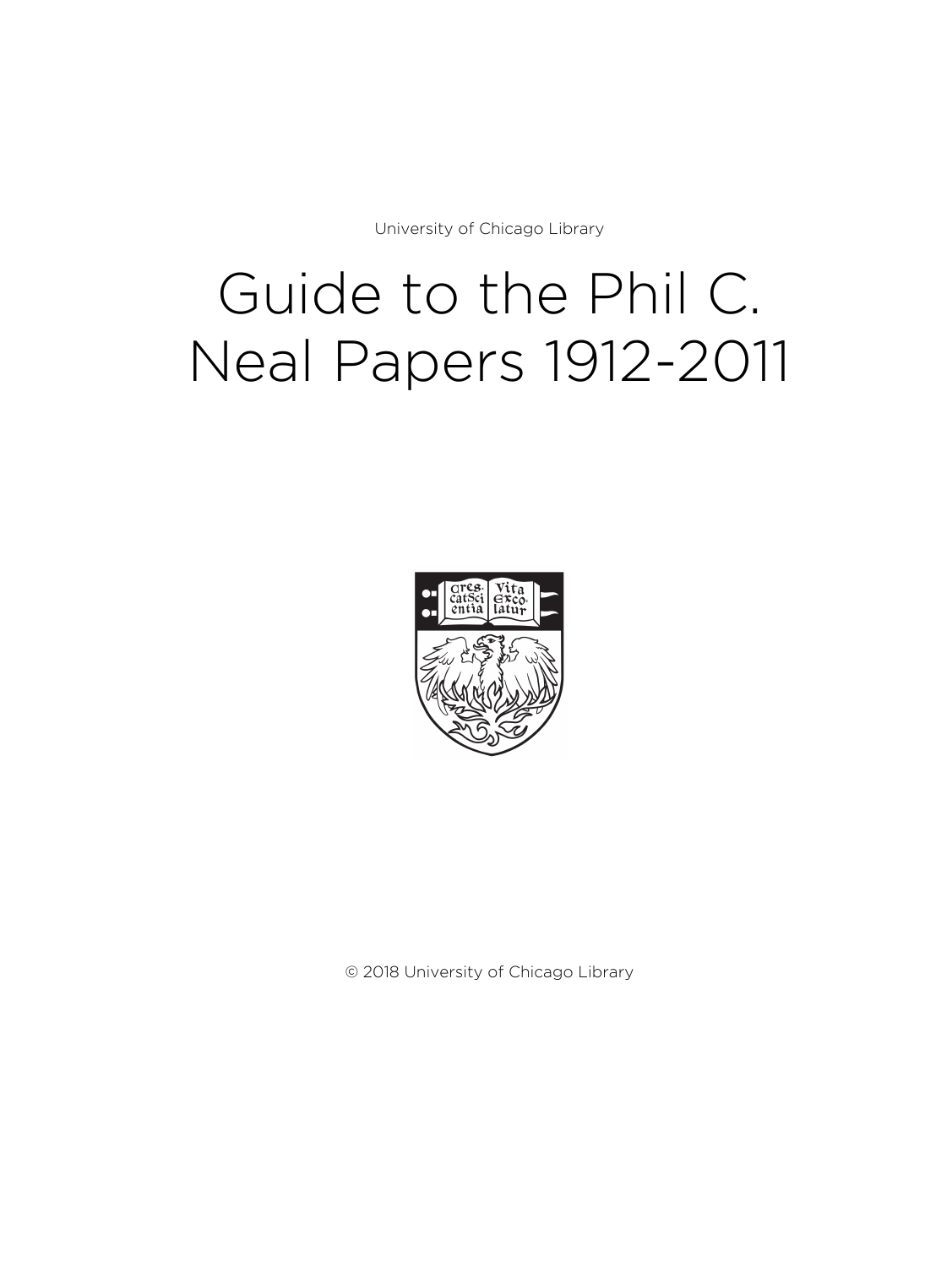# **Table of Contents**

| Descriptive Summary                              | 3              |
|--------------------------------------------------|----------------|
| Information on Use                               | $\mathfrak{Z}$ |
| Access                                           | $\mathfrak{Z}$ |
| Restrictions on Use                              | $\mathfrak{Z}$ |
| Citation                                         | $\mathfrak{Z}$ |
| <b>Biographical Note</b>                         | $\mathfrak{Z}$ |
| Scope Note                                       | 5              |
| <b>Related Resources</b>                         |                |
| Subject Headings                                 | 7              |
| <b>INVENTORY</b>                                 | 8              |
| Series I: Personal                               | 8              |
| Series II: Correspondence                        | 9              |
| Series III: Subject Files                        | 12             |
| Series IV: Course Materials                      | 21             |
| Series V: University of Chicago                  | 28             |
| Series VI: United States Government Appointments | 32             |
| Series VII: Neal Gerber Eisenberg                | 41             |
| Subseries 1: General                             | 41             |
| Subseries 2: Cases                               | 42             |
| Series VIII: Writings                            | 48             |
| Series IX: Writings by Others                    | 53             |
| Series X: Audiovisual                            | 58             |
| Series XI: Oversize                              | 58             |
| Series XII: Restricted                           | 58             |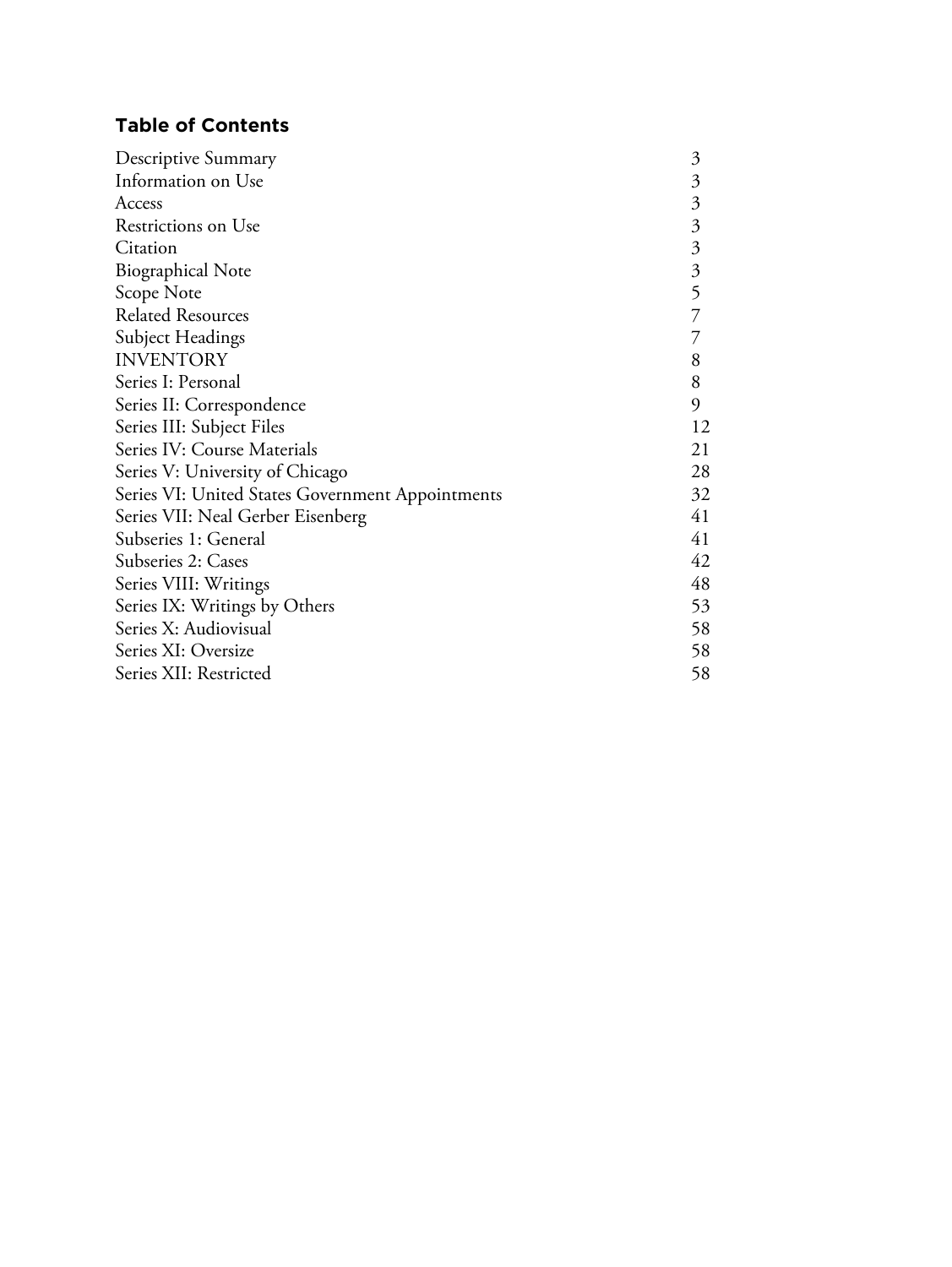# **Descriptive Summary**

| <b>Identifier</b> | <b>ICU.SPCL.NEALPC</b>                                                                                                                                                                                                                                                                                                                  |
|-------------------|-----------------------------------------------------------------------------------------------------------------------------------------------------------------------------------------------------------------------------------------------------------------------------------------------------------------------------------------|
| <b>Title</b>      | Neal, Phil C. Papers                                                                                                                                                                                                                                                                                                                    |
| Date              | 1912-2011                                                                                                                                                                                                                                                                                                                               |
| <b>Size</b>       | 41 linear feet (80 boxes)                                                                                                                                                                                                                                                                                                               |
| <b>Repository</b> | Hanna Holborn Gray Special Collections Research Center<br>University of Chicago Library<br>1100 East 57th Street<br>Chicago, Illinois 60637 U.S.A.                                                                                                                                                                                      |
| <b>Abstract</b>   | Phil C. Neal (1919-2016) was a professor of law, dean of The University<br>of Chicago Law School, and partner at Chicago law firm Neal Gerber<br>Eisenberg. The papers document Neal's academic and legal careers, as well<br>as his government service. Records date from 1912 to 2011, with the bulk<br>dating between 1930 and 2007. |

# **Information on Use**

# **Access**

Researchers must receive permission from the Neal family to gain access to any portion of the Papers. Please contact the Special Collections Research Center for more information.

Material in Series XII is further restricted. Box 77 contains budgetary and personnel records and is restricted for 50 years from date of record creation. Boxes 78-79 contain graded student work and letters of recommendation, and are restricted for 80 years from date of record creation. Box 80 contains material protected under work product privilege and is restricted indefinitely.

# **Restrictions on Use**

An access copy for the VHS videotape in Box 75 has not yet been made. Researchers will need to consult with staff before requesting this item.

# **Citation**

When quoting material from this collection, the preferred citation is: Neal, Phil C. Papers, [Box #, Folder #], Hanna Holborn Gray Special Collections Research Center, University of Chicago Library.

# **Biographical Note**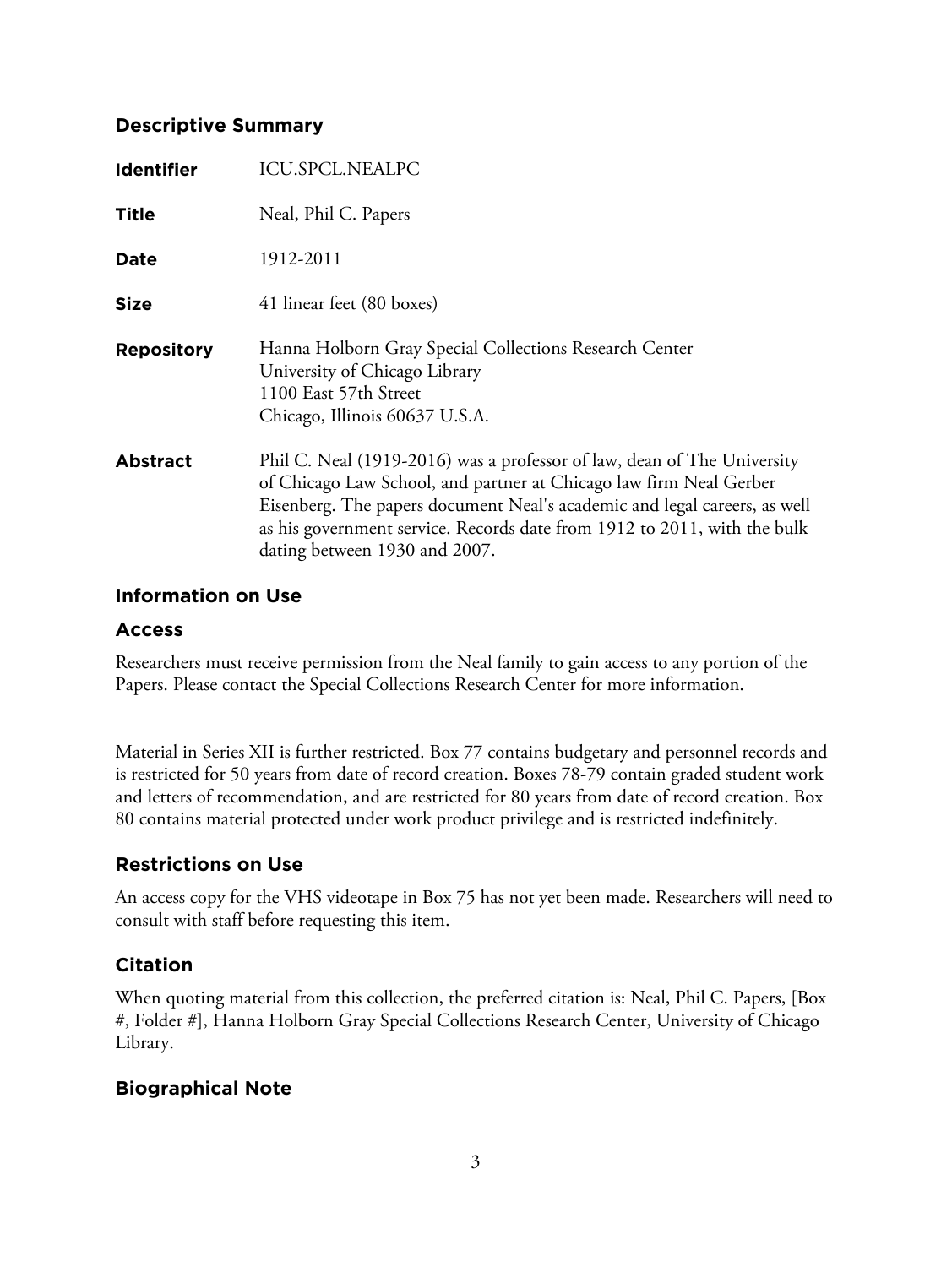Phil Caldwell Neal, former dean of The University of Chicago Law School and partner at Chicago law firm Neal Gerber Eisenberg, was born to William B. Neal and Carrie Caldwell Neal in Chicago, Illinois, on July 30, 1919. He graduated from Oak Park and River Forest High School in 1936, received his A.B. from Harvard University in 1940, and his L.L.B. from Harvard Law School in 1943. During his time at Harvard, Neal was a member of Phi Beta Kappa, and was elected president of the Student Council and of the Harvard Law Review.

He married Mary Cassidy on June 19, 1944. Together, they had four sons: Richard, Stephen, Timothy, and Andrew. The marriage ended in divorce.

Following Harvard, Neal clerked for Supreme Court Justice Robert H. Jackson from 1943 to 1945. In April 1945, Neal served as an assistant to Alger Hiss, Secretary General of the United Nations organizing conference.

This trend of government service continued throughout Neal's early career. He was appointed Chairman of the Pacific Regional Enforcement Commission of the Wage Stabilization Board (1950-1952); as a member of the Permanent Committee for the Oliver Wendell Holmes Devise History of the United States Supreme Court (circa 1955); as Executive Secretary of the Coordinating Committee for Multiple Litigation, U.S. District Courts (1962-1968); and as Chairman of the White House Task Force on Antitrust Laws (1968).

After a few years in private practice as an associate at Pillsbury, Madison & Sutro in San Francisco, California, Phil C. Neal's academic career began when he joined the faculty at Stanford Law School in 1948. He became a full professor in 1954. While at Stanford, Neal taught two future U.S. Supreme Court justices: Sandra Day O'Connor and William Rehnquist. He left Stanford in 1961 for an appointment as Professor of Law at The University of Chicago Law School, where he would serve as Dean from 1963 to 1975. Neal taught a variety of subjects at Stanford and at The University of Chicago, specializing in Constitutional Law and Antitrust Law. Following his deanship at the University of Chicago, he taught part-time at the University, while also practicing law with the Chicago firm of Friedman & Koven.

Phil C. Neal entered a new phase in his life in the 1980s. He married Linda Thoren Neal in 1985, and in 1986 he left academia to help found the law firm Neal Gerber Eisenberg in Chicago. He chaired the firm's litigation practice in its early years; served in the firm's Antitrust and Trade Regulation, Litigation, and Corporate Governance practice groups; and served as a member of the Executive Committee for many years.

Neal was an active member in many professional organizations, including the American Law Institute, the American Bar Association, the American Bar Foundation, the Chicago Bar Association, and the National Conference of Bar Examiners.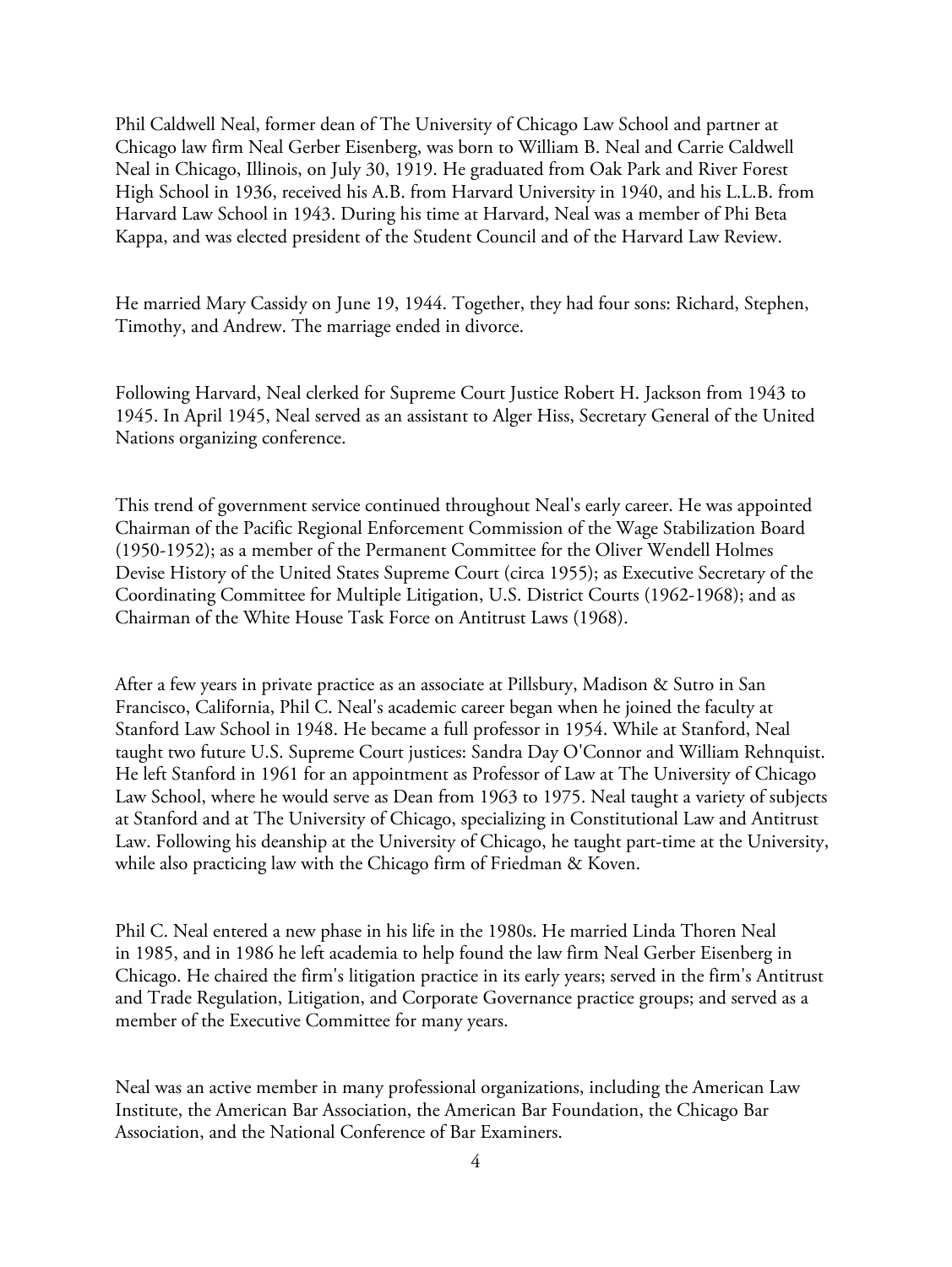Phil C. Neal died on September 27, 2016.

#### **Scope Note**

The Phil C. Neal Papers are organized into 12 series:

Series I: Personal

Series II: Correspondence

Series III: Subject Files

Series IV: Course Materials

Series V: University of Chicago

Series VI: United States Government Appointments

Series VII: Neal Gerber Eisenberg

Series VIII: Writings

Series IX: Writings by Others

Series X: Audiovisual

Series XI: Oversize

Series XII: Restricted

The collection includes personal ephemera; correspondence; a series of subject files maintained by Neal; teaching materials from the University of Chicago Law School and the Stanford University School of Law; administrative materials from Neal's time as Dean of the University of Chicago Law School; records pertaining to various government appointments throughout Neal's career; files from Neal's office at Neal Gerber Eisenberg; drafts and correspondence pertaining to speeches and articles written by Neal; writings by others given to or collected by Neal; a VHS videotape; an oversize certificate; and restricted administrative, student, and legal records. Materials date between 1912 and 2011, with the bulk of the material dating between 1930 and 2007. The papers primarily document Neal's academic and legal career.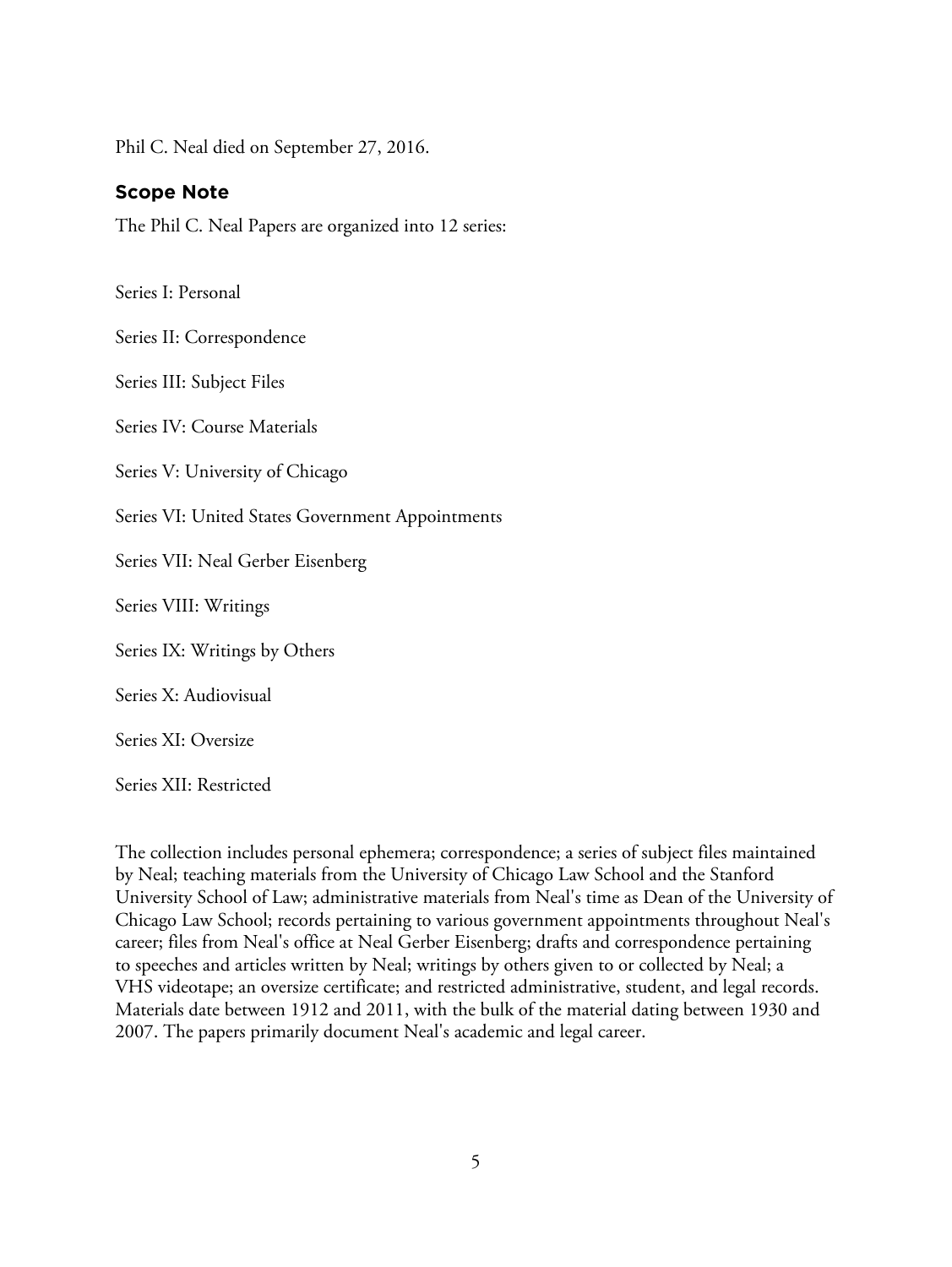The original order of Neal's papers has been retained wherever possible, especially in Series II-IV and VIII. Due to Neal's various arrangements of this material, researchers may need to consult multiple series. There are overlaps in subject matter across Series III and IV, and within Series II.

Series I, Personal, contains material from Neal's education at Oak Park River Forest High School and Harvard University, and a small amount of personal ephemera from the 1980s. Materials are arranged chronologically.

Series II, Correspondence, contains outgoing and incoming mail arranged in two groupings maintained by Neal. The series begins with an alphabetical grouping of Neal's correspondence, primarily from the 1960s and 1970s. This is followed by correspondence organized chronologically from the 1940s to the 1980s.

Series III, Subject Files, contains material arranged alphabetically by topic. Much of this material pertains to Neal's involvement in professional organizations, committees, and events, including the American Bar Association, the American Bar Foundation, the Chicago Bar Association, the Federal Judicial Center, the Harvard alumni association, the National Conference of Bar Examiners, and more.

Series IV, Course Materials, contains files for courses taught by Neal at the Stanford University School of Law (1948-1961), and at the University of Chicago Law School (1961-1986). Neal kept this material arranged alphabetically by topic or course title, and intermingled material produced for each university. The original order has been maintained.

Series V, University of Chicago, contains administrative material from Neal's work at The University of Chicago Law School. The majority of the material relates to Neal's service on various committees. Files are arranged alphabetically by subject.

Series VI, United States Government Appointments, contains records of Neal's service to several governmental organizations. This includes his work as Chairman of the Pacific Regional Enforcement Commission of the Wage Stabilization Board; as a member of the Permanent Committee for the Oliver Wendell Holmes Devise; as Executive Secretary of the Coordinating Committee for Multiple Litigation, U.S. District Courts; and as Chairman of the White House Task Force on Antitrust Laws. Records of Neal's time as a law clerk to U.S. Supreme Court Justice Robert H. Jackson, or as assistant to Secretary General of the United Nations organizing conference Alger Hiss, are not present. Files are roughly in chronological order by government appointment.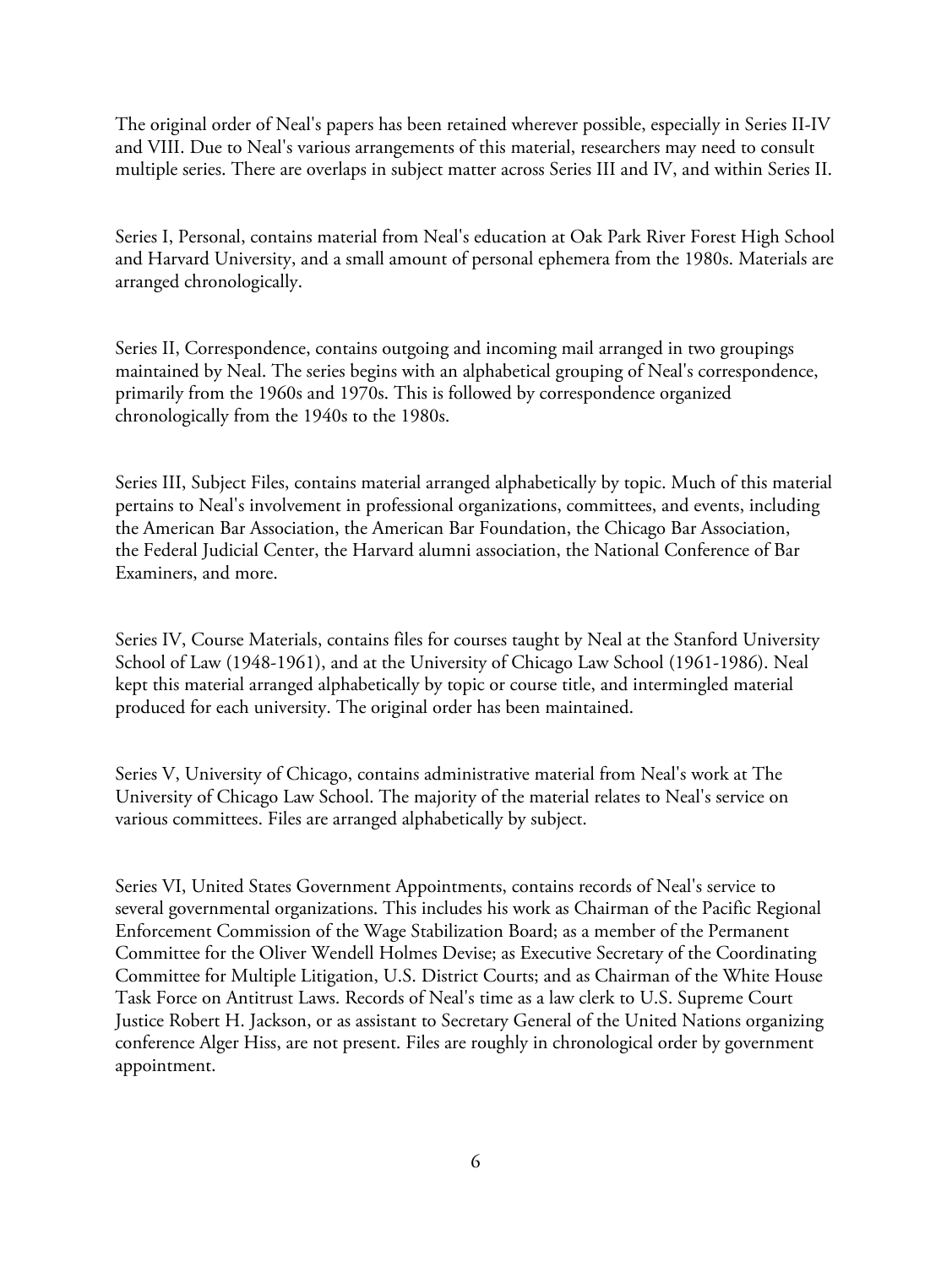Series VII, Neal Gerber Eisenberg, contains files kept by Neal at his office at Neal Gerber Eisenberg. The series is subdivided into two subseries: 1) General, and 2) Cases. Each subseries is arranged chronologically. Subseries 2 consists mainly of published briefs.

Series VIII, Writings, contains drafts, correspondence, clippings, and reprints of articles and speeches written by Neal. The files are arranged alphabetically by title or topic as maintained by Neal.

Series IX, Writings by Others, contains drafts, photocopied articles, reprints, and books by others. Materials are arranged alphabetically by author. When an author is unidentified, works are alphabetized by title.

Series X, Audiovisual, contains one VHS videotape of a 2001 alumni reunion at The Tavern Club in Chicago. An access copy for the tape has not yet been made. Researchers will need to consult with staff before requesting this item.

Series XI, Oversize, contains one certificate admitting Neal to the United States Supreme Court in 1976.

Series XII, Restricted, contains material not currently open to research. Box 77 contains budgetary and personnel records and is restricted for 50 years from date of record creation. Boxes 78-79 contain graded student work and letters of recommendation, and are restricted for 80 years from date of record creation. Box 80 contains material protected under work product privilege and is restricted indefinitely.

# **Related Resources**

Browse finding aids by topic.

Bigelow, Harry A. Papers

University of Chicago. Law School. Records

Levi, Edward H. Papers

# **Subject Headings**

- Neal, Phil C.
- Jackson, Robert H., 1892-1954
- Stanford University. School of Law
- United States. Court of Appeals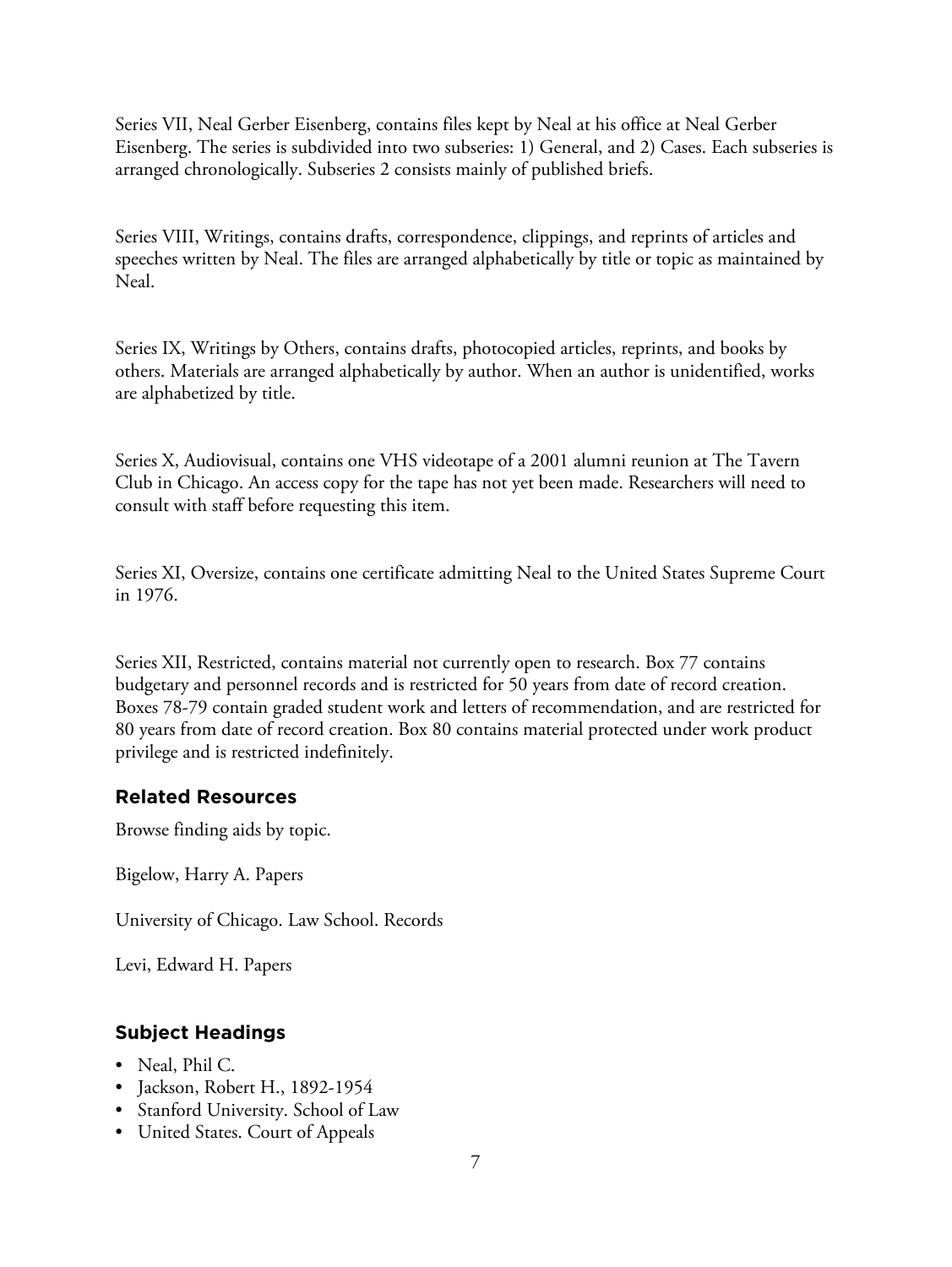- United States. District Courts
- United States. Supreme Court
- United States. Wage Stabilization Board
- University of Chicago. Law School
- Antitrust law
- Courts--United States
- History of the Supreme Court of the United States
- Law
- Law firms
- Law partnership
- Lawyers
- Litigation

## **INVENTORY**

#### **Series I: Personal**

#### **Box 1**

**Folder 1**

Education - Oak Park River Forest High School yearbook, 1935

#### **Box 1**

**Folder 2**

Education - Oak Park River Forest High School yearbook, 1936

#### **Box 1 Folder 3**

Education - Harvard - Certificates, 1936-1940

#### **Box 1**

**Folder 4**

Education - Harvard College, 1937-1940

#### **Box 1**

**Folder 5**

Education - Harvard College - Correspondence, 1939-1940

# **Box 1**

**Folder 6** Education - Harvard - "Does Harvard Want War?" flyer, 1940

#### **Box 1**

#### **Folder 7**

Education - Harvard College - Student Council, 1940

#### **Box 1**

**Folder 8**

Education - Harvard - Class Day, Baccalaureate Service, Commencement, 1940

# **Box 1**

**Folder 9**

Education - Harvard - Notebook - "Judicial Remedies," 1940

# **Box 2**

# **Folder 1**

Education - Harvard - Notebook - "Property I," 1940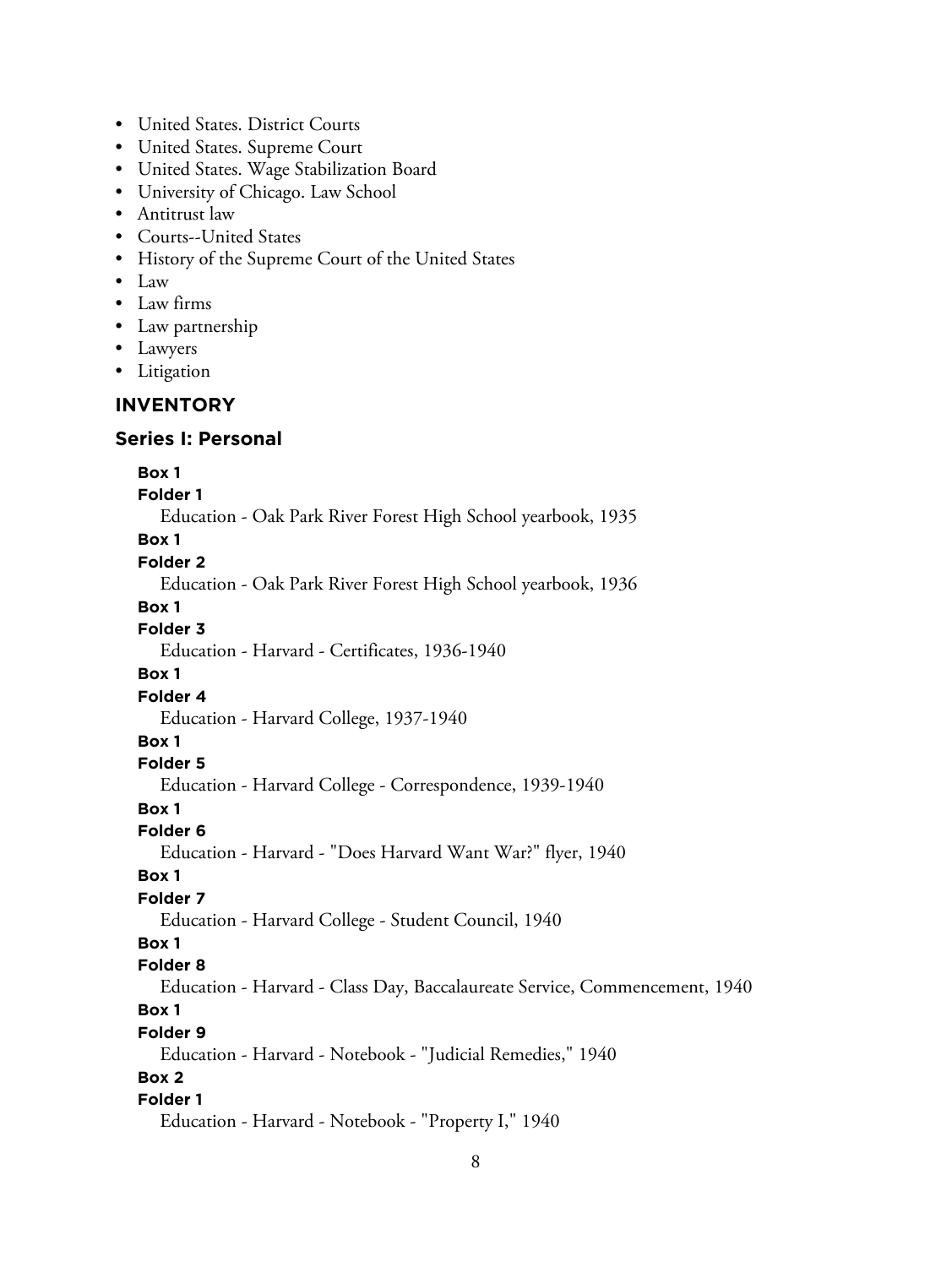**Box 2 Folder 2** Education - Harvard - Notebook - "Torts," 1940 **Box 2 Folder 3** Education - Harvard - Grades, 1941 and undated **Box 2 Folder 4** Education - Harvard - Notebook - "Trusts," 1938, 1942-1943 **Box 3 Folder 1** Notebook - "Cambridge, June 1958" **Box 3 Folder 2** Education - Harvard Law School yearbook, 1958 **Box 3 Folder 3** Photograph of Phil C. Neal in unidentified group, circa 1960s **Box 3 Folder 4** Newspaper clippings, 1984-1985 **Box 3 Folder 5** Clippings, 1985 **Box 3 Folder 6** Oak Park River Forest High School - 50th Reunion program, 1986 **Box 3 Folder 7** Travel itinerary, 1988 **Box 3 Folder 8** Supreme Court Historical Society 14th Annual Dinner - Menus, 1989 **Box 3 Folder 9** Harvard Class of 1940 Fiftieth Anniversary Report, 1990 **Box 4 Folder 1** Knossos souvenir clip, undated **Series II: Correspondence Box 4 Folder 2** Correspondence - A, 1962-1974 **Box 4**

**Folder 3**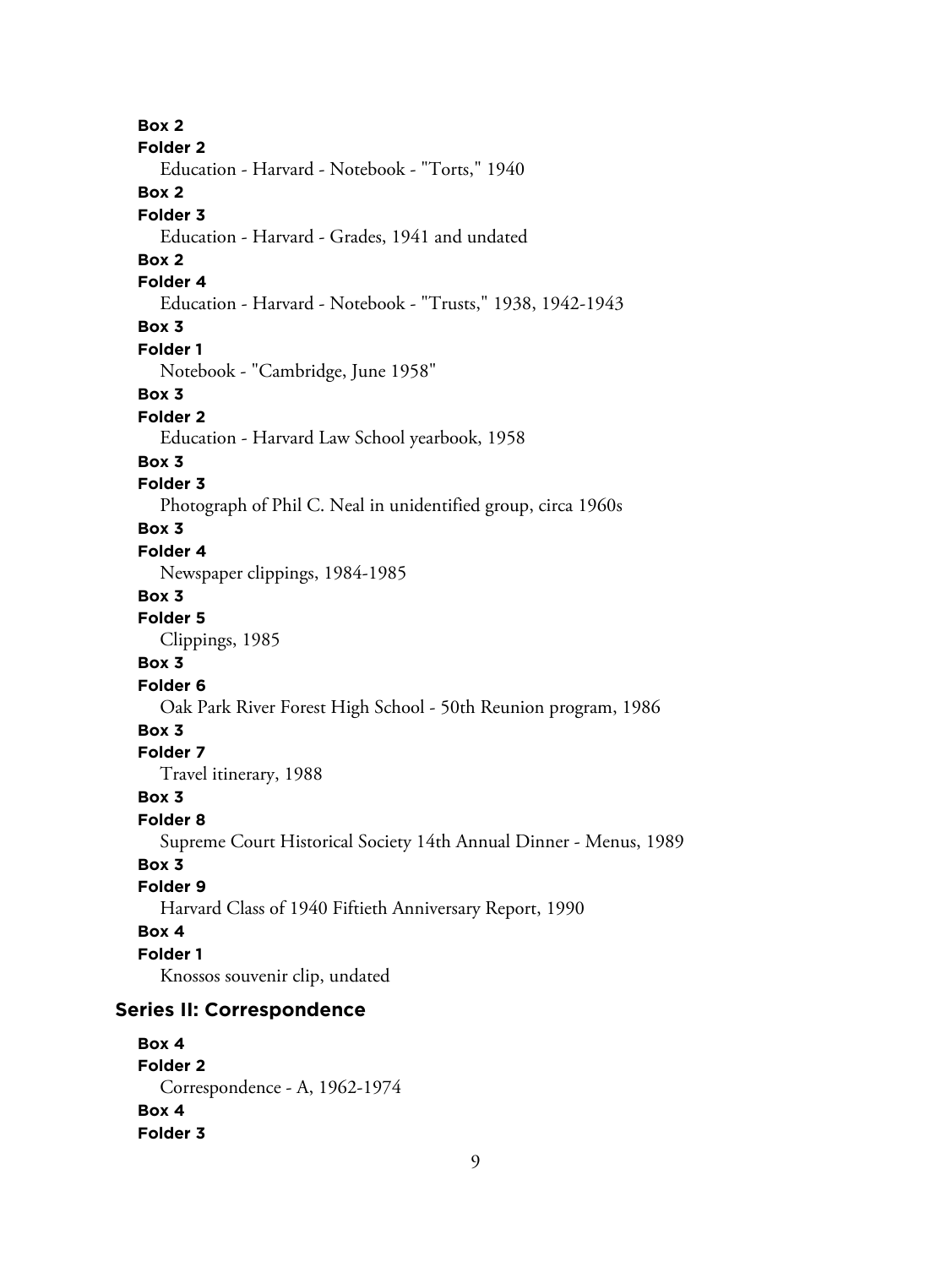Correspondence - B, 1960-1972 **Box 4 Folder 4** Correspondence - C, 1962-1975 **Box 4 Folder 5** Correspondence - D, 1962-1974 **Box 4 Folder 6** Correspondence - E, 1962-1975 **Box 4 Folder 7** Correspondence - F, 1961-1970 **Box 4 Folder 8** Correspondence - G, 1963-1975 **Box 5 Folder 1** Correspondence - H, 1962-1975 **Box 5 Folder 2** Correspondence - Harvard Fund Council, 1944-1946 **Box 5 Folder 3** Correspondence - J, 1962-1971 **Box 5 Folder 4** Correspondence - K, 1961-1974 **Box 5 Folder 5** Correspondence - L, 1962-1974 **Box 5 Folder 6** Correspondence - M, 1962-1974 **Box 5 Folder 7** Correspondence - N, 1962-1973 **Box 5 Folder 8** Correspondence - Neal - From or regarding sons Richard, Stephen, and Timothy, 1971-1974 **Box 5 Folder 9** Correspondence - Neal, Linda to Josephine Peregrine regarding Phil C. Neal, 1988 **Box 5**

**Folder 10**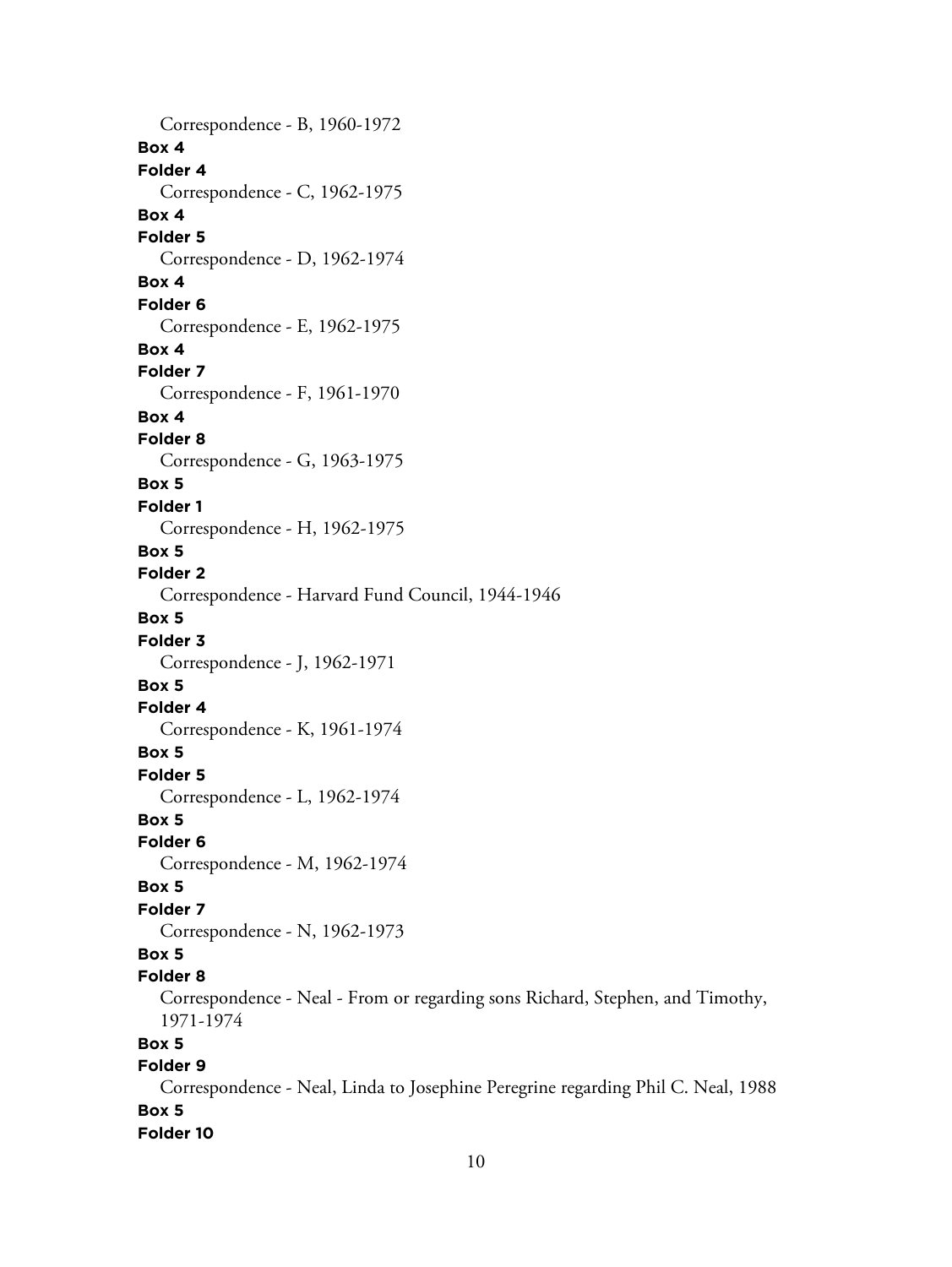Correspondence - O, 1963-1967 **Box 5 Folder 11** Correspondence - P, 1961-1974 **Box 5 Folder 12** Correspondence - R, 1961-1975 **Box 5 Folder 13** Correspondence - S, 1949-1975 **Box 6 Folder 1** Correspondence - Stanford, 1962-1972 **Box 6 Folder 2** Correspondence - T, 1962-1975 **Box 6 Folder 3** Correspondence - V, 1962-1975 **Box 6 Folder 4** Correspondence - W, 1962-1975 **Box 6 Folder 5** Correspondence - X, Y, Z, 1963-1973 **Box 6 Folder 6** Correspondence, 1944 **Box 6 Folder 7** Correspondence, 1945 **Box 6 Folder 8** Correspondence, 1946 **Box 6 Folder 9** Correspondence, 1947 **Box 6 Folder 10** Correspondence, 1963 **Box 6 Folder 11** Correspondence, 1964 **Box 6 Folder 12** Correspondence, 1965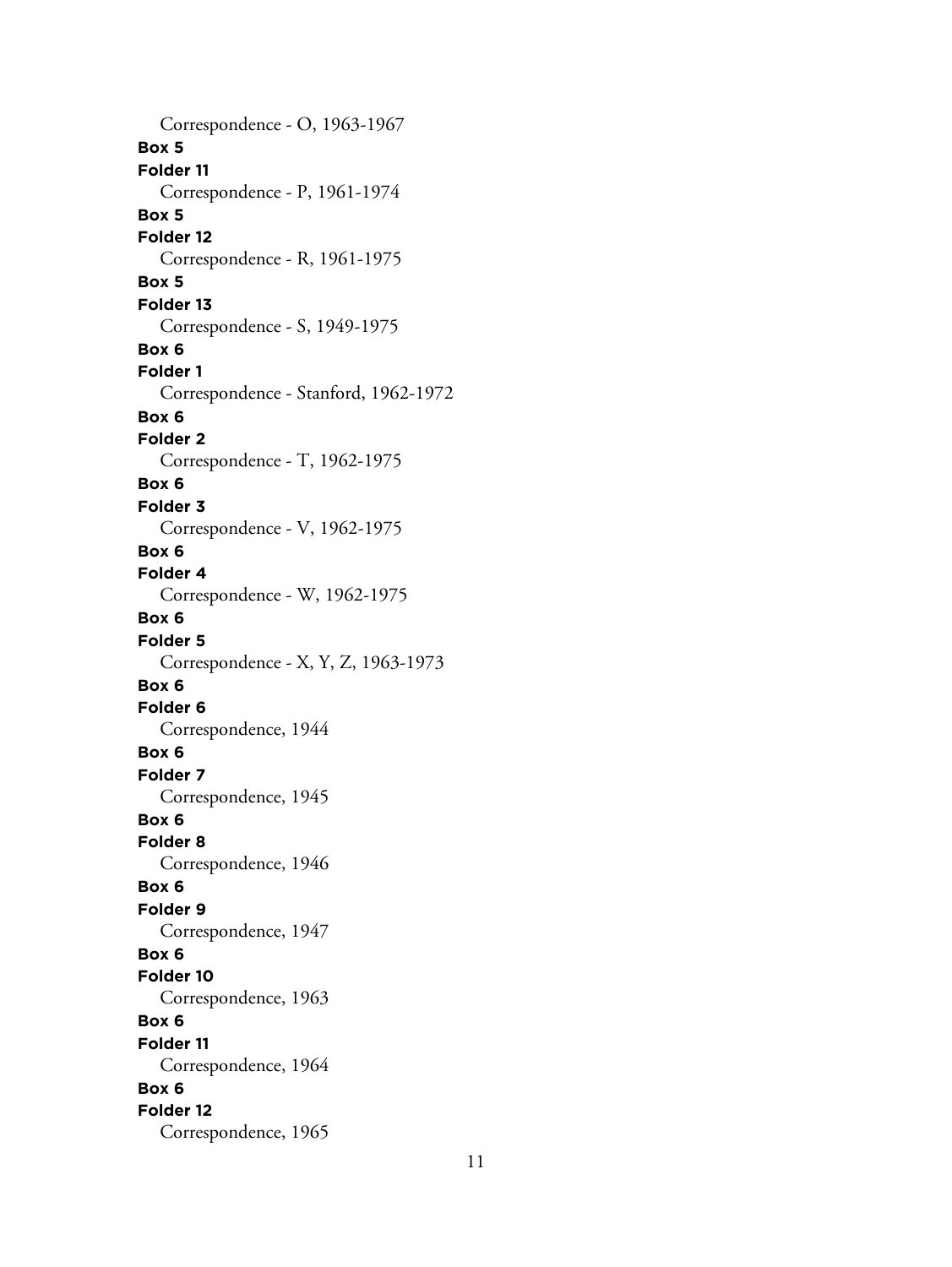**Box 6 Folder 13** Correspondence, 1975 **Box 6 Folder 14** Correspondence, 1976 **Box 7 Folder 1** Correspondence, 1976 **Box 7 Folder 2** Correspondence, 1977 **Box 7 Folder 3** Correspondence, 1978 **Box 7 Folder 4** Correspondence, 1980 **Box 7 Folder 5** Correspondence, 1981 **Box 7 Folder 6** Correspondence, 1984 **Box 7 Folder 7** Correspondence, 1985 **Box 7 Folder 8** Correspondence, undated

# **Series III: Subject Files**

**Box 7**

**Folder 9**

Subject files index, undated

# **Box 7**

**Folder 10**

American Academy of Arts and Sciences, 1969-1975

# **Box 7**

**Folder 11**

American Bar Association, 1963-1970

# **Box 7**

# **Folder 12**

American Bar Association - Section of Judicial Administration - Committee on Materials for Teaching Judicial Administration, 1963-1966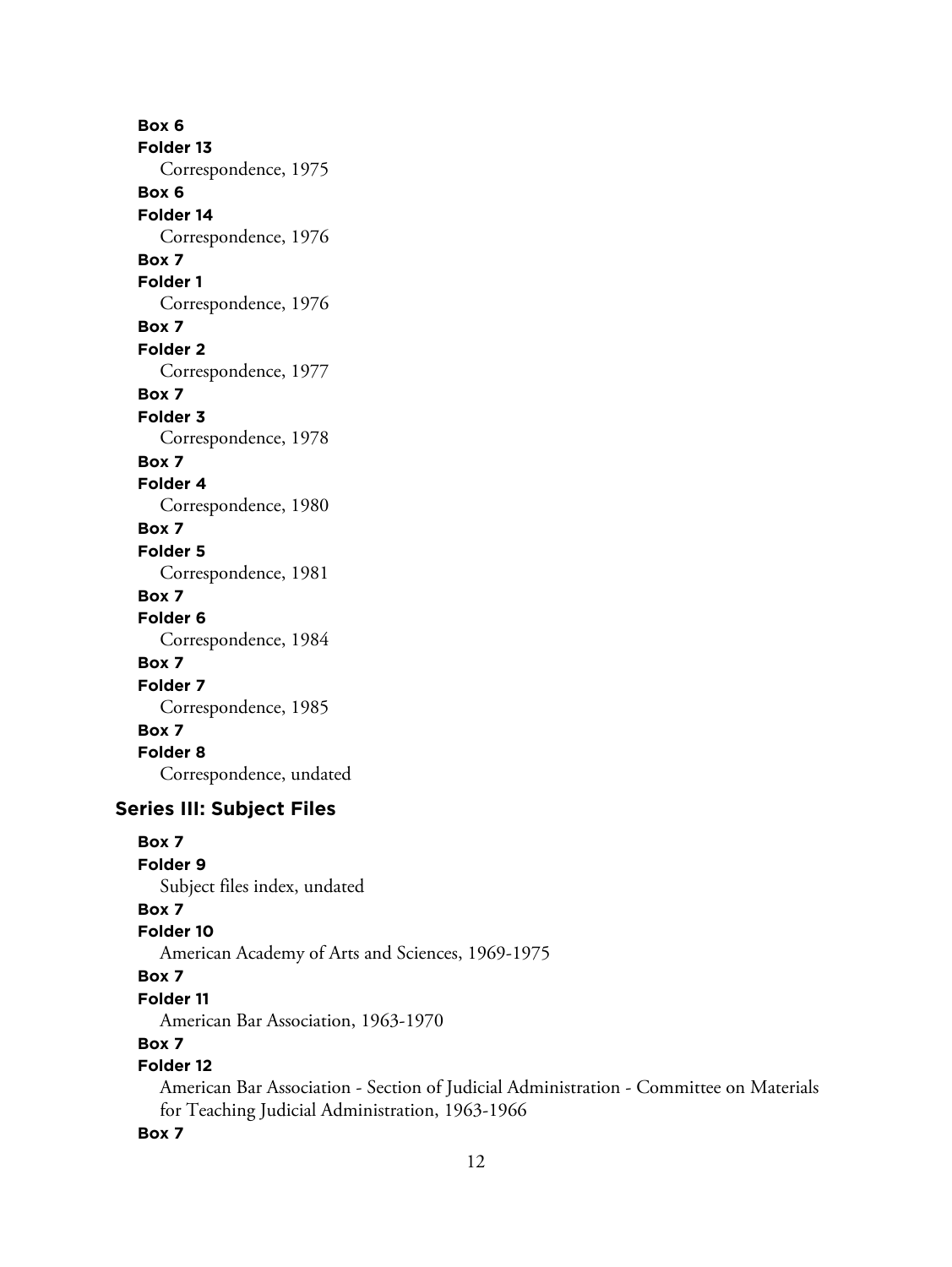American Bar Association - Section of Legal Education and Admissions to the Bar, 1964

### **Box 7**

### **Folder 14**

American Bar Association - Special Committee on World Peace Through Law, 1965-1967

#### **Box 7**

#### **Folder 15**

American Bar Foundation - Board and Executive Committee, 1965 [1/2]

#### **Box 7**

#### **Folder 16**

American Bar Foundation - Board of Executive Committee, 1964-1965 [2/2]

### **Box 8**

#### **Folder 1**

American Bar Foundation - Board and Executive Committee, 1967 [1/2]

#### **Box 8**

#### **Folder 2**

American Bar Foundation - Board and Executive Committee, 1966-1967 [2/2]

#### **Box 8**

### **Folder 3**

American Bar Foundation - Board and Executive Committee, 1969 [1/3]

# **Box 8**

# **Folder 4**

American Bar Foundation - Board and Executive Committee, 1969 [2/3]

### **Box 8**

### **Folder 5**

American Bar Foundation - Board and Executive Committee, 1968 [3/3]

#### **Box 8**

### **Folder 6**

American Bar Foundation - Board and Executive Committee, 1973-1975 [1/3]

### **Box 8**

#### **Folder 7**

American Bar Foundation - Board and Executive Committee, 1971-1972 [2/3]

#### **Box 8**

#### **Folder 8**

American Bar Foundation - Board and Executive Committee, 1970 [3/3]

# **Box 9**

### **Folder 1**

American Bar Foundation - Executive Committee Meetings, 1976 [1/2]

### **Box 9**

#### **Folder 2**

American Bar Foundation - Executive Committee Meetings, 1976 [2/2]

#### **Box 9**

#### **Folder 3**

American Bar Foundation - Combined Annual and Special Meeting, 1975 **Box 9 Folder 4**

#### 13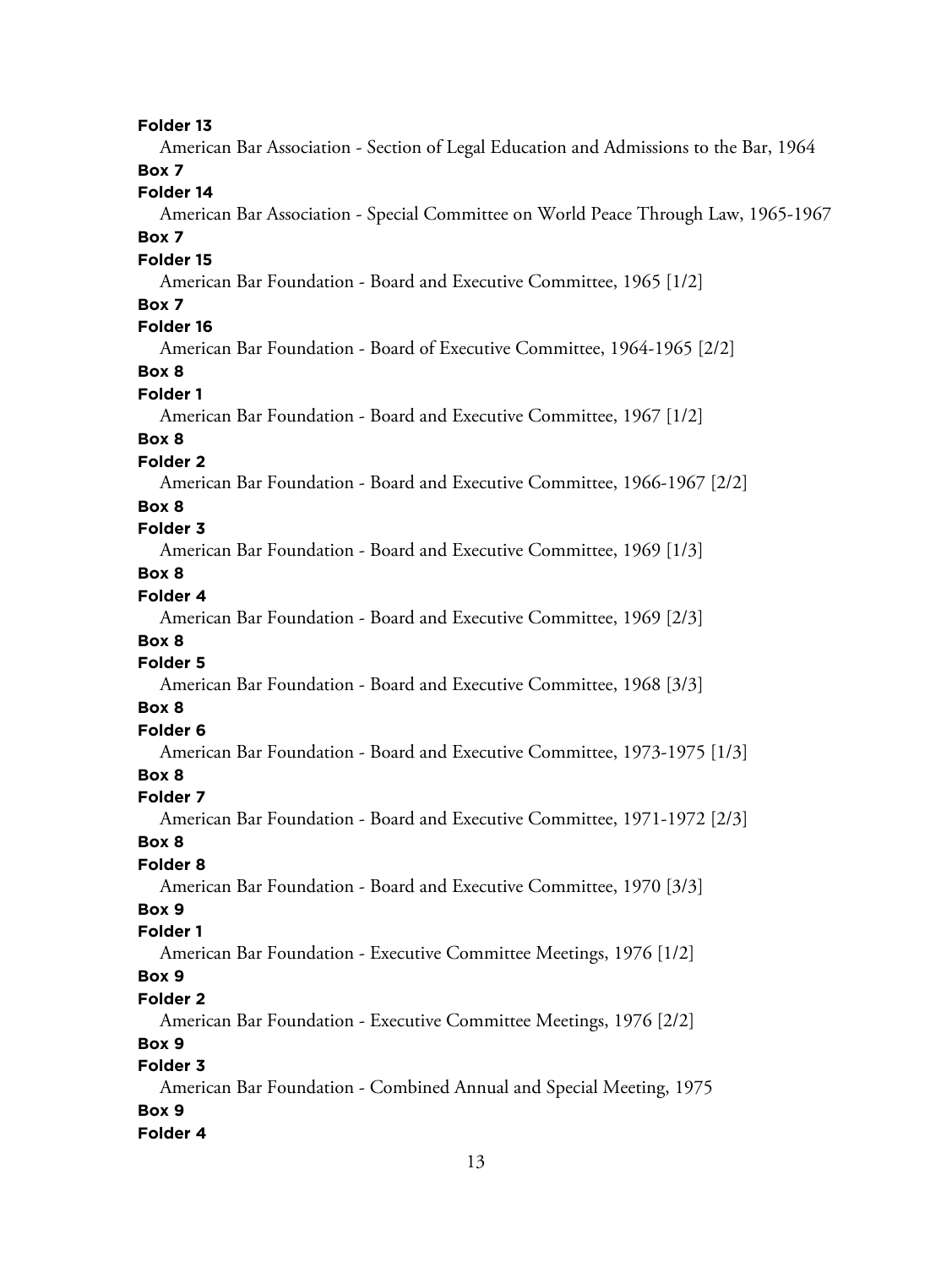American Bar Foundation - Committee on Expansion of Bar Center Facilities, 1967 [1/3]

**Box 9**

**Folder 5**

American Bar Foundation - Committee on Expansion of Bar Center Facilities, 1967 [2/3]

**Box 9 Folder 6**

> American Bar Foundation - Committee on Expansion of Bar Center Facilities, 1965-1967 [3/3]

### **Box 9**

### **Folder 7**

American Bar Foundation - Committee on Expansion of Bar Center Facilities, 1969-1972 [1/6]

**Box 9**

### **Folder 8**

American Bar Foundation - Committee on Expansion of Bar Center Facilities, 1969-1972 [2/6]

# **Box 10**

**Folder 1**

American Bar Foundation - Committee on Expansion of Bar Center Facilities, 1968-1971 [3/6]

# **Box 10**

# **Folder 2**

American Bar Foundation - Committee on Expansion of Bar Center Facilities, 1968-1970 [4/6]

#### **Box 10**

### **Folder 3**

American Bar Foundation - Committee on Expansion of Bar Center Facilities, 1968-1969 [5/6]

#### **Box 10**

#### **Folder 4**

American Bar Foundation - Committee on Expansion of Bar Center Facilities, 1969 [6/6]

#### **Box 10**

### **Folder 5**

American Bar Foundation - Committee on Relationship Between American Bar Association and American Bar Foundation, 1974-1975

### **Box 10**

### **Folder 6**

American Bar Foundation - Committee to Select an Executive Director, 1969-1972

# **Box 10**

#### **Folder 7**

American Bar Foundation - The Fellows, 1970-1975 [1/2]

### **Box 10**

# **Folder 8**

American Bar Foundation - The Fellows, 1963-1969 [2/2]

#### **Box 10**

#### **Folder 9**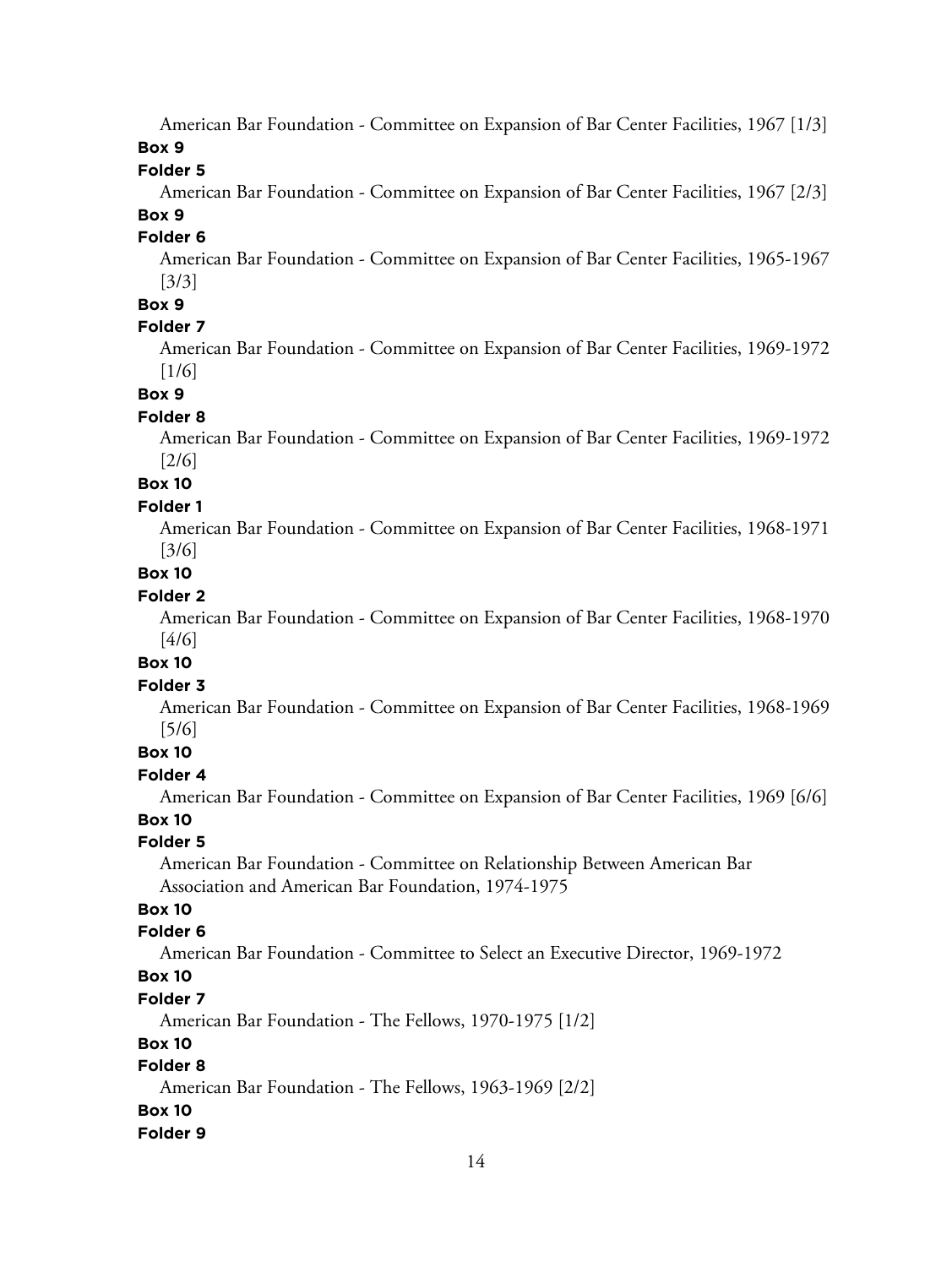American Bar Foundation - Nominating Committee, 1967-1973 **Box 11 Folder 1** American Bar Foundation - Research Committee, 1971-1975 [1/4] **Box 11 Folder 2** American Bar Foundation - Research Committee, 1969-1970 [2/4] **Box 11 Folder 3** American Bar Foundation - Research Committee, 1966-1969 [3/4] **Box 11 Folder 4** American Bar Foundation - Research Committee, 1964-1966 [4/4] **Box 11 Folder 5** American Bar Foundation - Secretary, 1974-1975 **Box 11 Folder 6** American Bar Foundation - Special Gifts Committee, 1965 **Box 11 Folder 7** American Enterprise Institute, 1973 **Box 11 Folder 8** American Judicature Society, 1963-1964 **Box 11 Folder 9** Ampex Corporation Stock, 1964 **Box 11 Folder 10** Antitrust Laws - Neal and Packer, 1959 [1/3] **Box 11 Folder 11** Antitrust Laws - Neal and Packer, 1959 [2/3] **Box 11 Folder 12** Antitrust Laws - Neal and Packer, 1959 [3/3] **Box 12 Folder 1** Association of American Law Schools - Special Committee on Law School Course Requirements for Eligibility for Admission to the Bar, 1974-1976 **Box 12 Folder 2** Biographical data and photos, 1963-1972 **Box 12 Folder 3**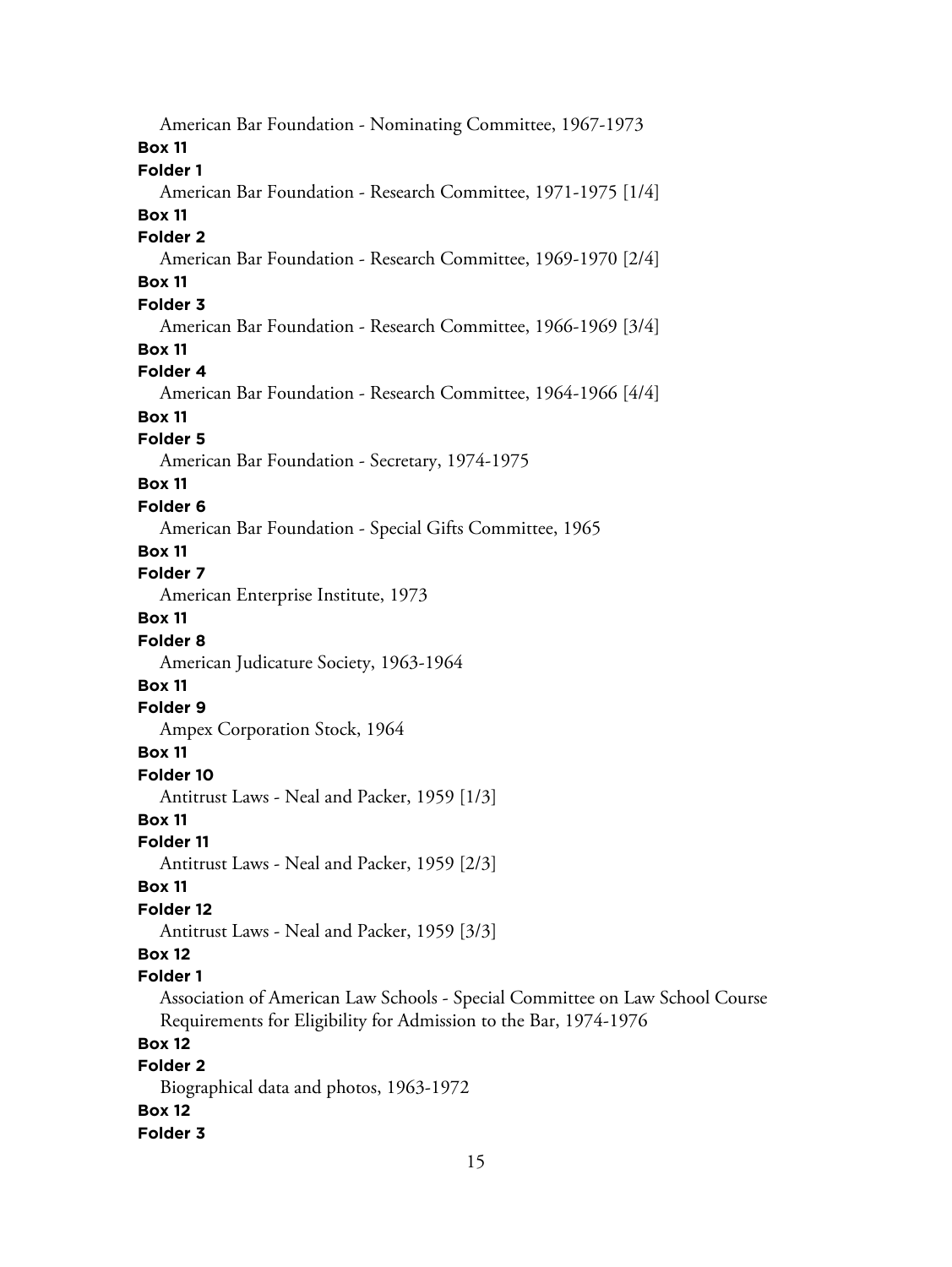Bogert Committee on Reapportionment, 1965-1967 [1/3] **Box 12 Folder 4** Bogert Committee on Reapportionment, 1965 [2/3] **Box 12 Folder 5** Bogert Committee on Reapportionment, 1964-1965 [3/3] **Box 12 Folder 6** Brookings Institution Advisory Committee for Studies in Regulation of Economic Activity, 1967-1971 **Box 12 Folder 7** Chicago Action for Legal Rights, 1973 **Box 12 Folder 8** Chicago Bar Association, 1963-1975 **Box 12 Folder 9** Chicago Bar Association - Committee on Antitrust Law, 1967-1974 **Box 13 Folder 1** Chicago Bar Association - Committee on Association Meetings, 1969-1974 **Box 13 Folder 2** Chicago Bar Association - Centennial Committee, 1973 **Box 13 Folder 3** Chicago Bar Association - Standing Committee on Legal Internship, 1969 **Box 13 Folder 4** Chicago Bar Association Symposium 1, 1974 [1/4] **Box 13 Folder 5** Chicago Bar Association Symposium 1, 1974 [2/4] **Box 13 Folder 6** Chicago Bar Association Symposium 1, 1974 [3/4] **Box 13 Folder 7** Chicago Bar Association Symposium 1, 1972-1974 [4/4] **Box 13 Folder 8** Chicago Bar Association Symposium 2, 1974 **Box 13 Folder 9**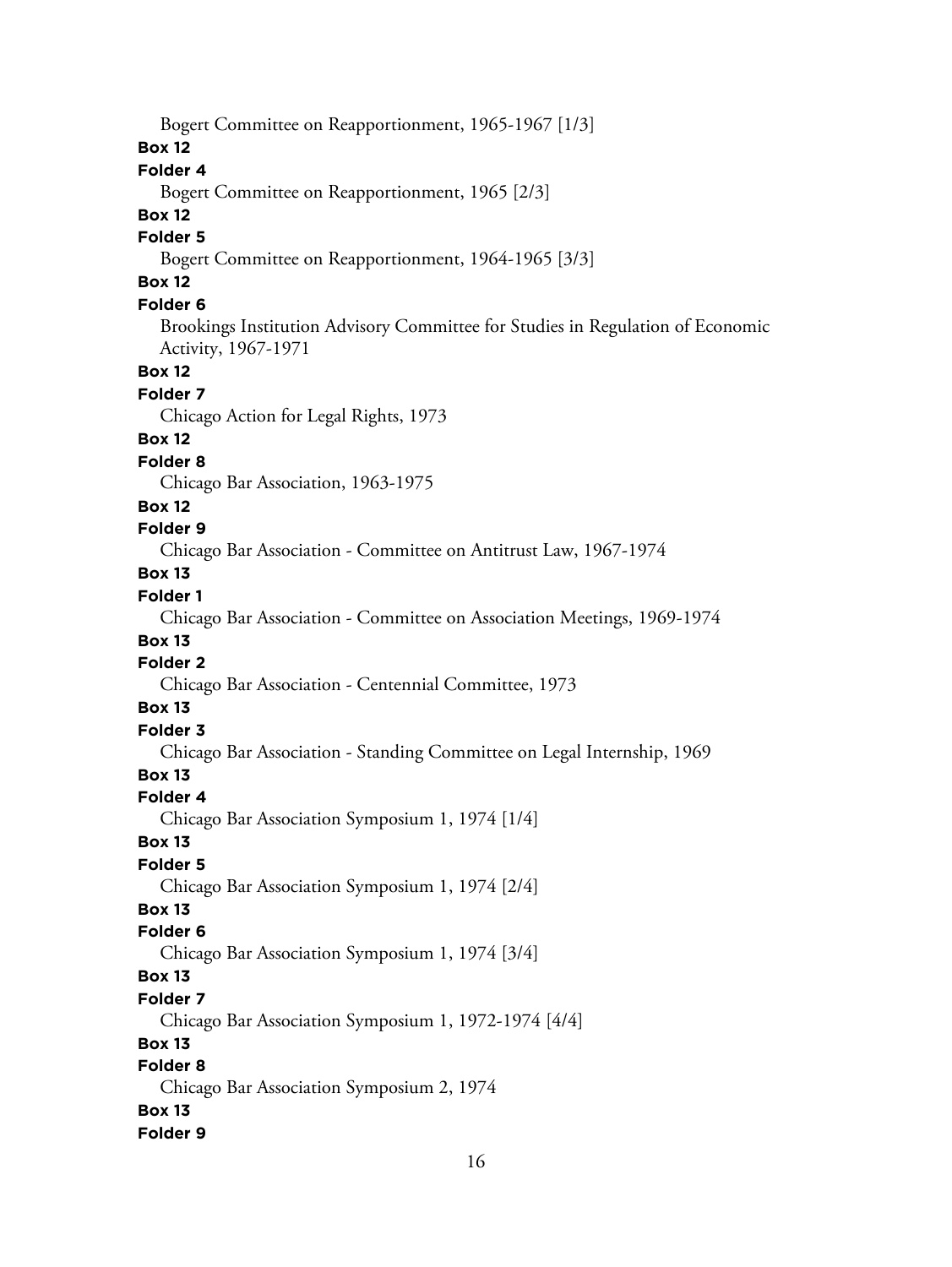Chicago Bar Association - Centennial - Levi Speech, February 28, 1975 **Box 13 Folder 10** Chicago Council of Lawyers, 1970-1973 **Box 14 Folder 1** Chicago Crime Commission, 1968-1970 [1/2] **Box 14 Folder 2** Chicago Crime Commission, 1963-1968 [2/2] **Box 14 Folder 3** Congratulatory Letters, (A-F), 1963 [1/2] **Box 14 Folder 4** Congratulatory Letters, (A-F), 1963 [2/2] **Box 14 Folder 5** Congratulatory Letters, (G-O), 1963 [1/2] **Box 14 Folder 6** Congratulatory Letters, (G-O), 1963 [2/2] **Box 14 Folder 7** Congratulatory Letters, (P-Z), 1963 [1/2] **Box 14 Folder 8** Congratulatory Letters, (P-Z), 1963 [2/2] **Box 14 Folder 9** Deanship announcements, etc. 1963 **Box 14 Folder 10** Engle vs. Kerner, 1965 **Box 15 Folder 1** Exams, 1971-1975 [1/2] **Box 15 Folder 2** Exams, 1963-1971 [2/2] **Box 15 Folder 3** Expenses - Dean's, 1960-1975 [1/2] **Box 15 Folder 4** Expenses - Dean's, 1960-1975 [2/2]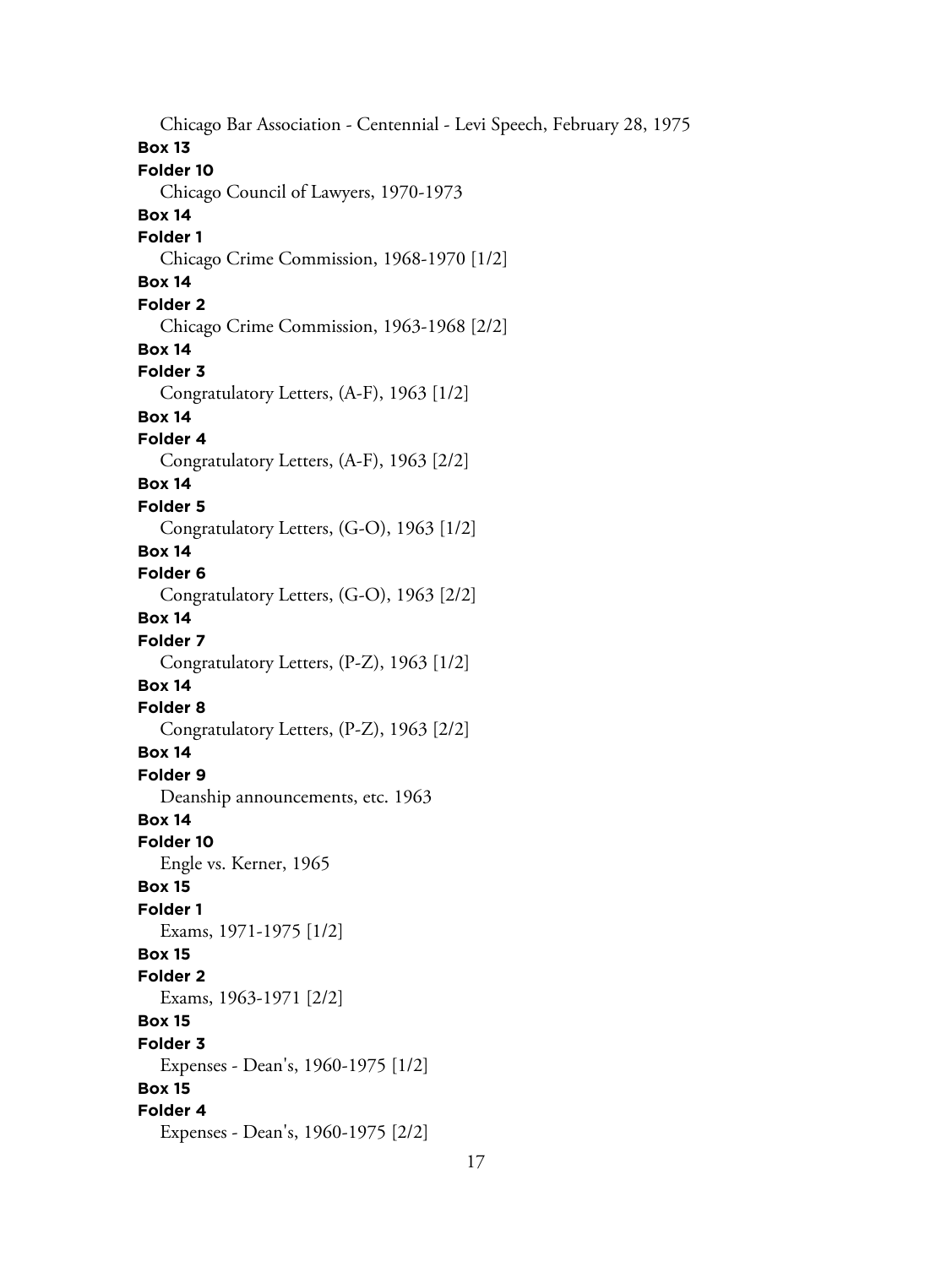**Box 15 Folder 5** Expenses - Travel, 1970-1971 [1/3] **Box 15 Folder 6** Expenses - Travel, 1967-1970 [2/3] **Box 15 Folder 7** Expenses - Travel, 1962-1967 [3/3] **Box 15 Folder 8** Expenses - Travel, 1968-1975 **Box 16 Folder 1** Federal Judicial Center - Advisory Committee on Research, 1969-1974 [1/4] **Box 16 Folder 2** Federal Judicial Center - Advisory Committee on Research, 1968-1969 [2/4] **Box 16 Folder 3** Federal Judicial Center - Advisory Committee on Research, 1968 [3/4] **Box 16 Folder 4** Federal Judicial Center - Advisory Committee on Research, 1968 [4/4] **Box 16 Folder 5** Frankfurter, Felix, 1965 **Box 16 Folder 6** Fuller Court and Commercial Law - Memorandum for Professor Fiss, 1975 **Box 16 Folder 7** The Fund for Justice, 1971-1974 **Box 16 Folder 8** Associated Harvard Alumni, 1969-1972 [1/4] **Box 16 Folder 9** Associated Harvard Alumni, 1968-1969 [2/4] **Box 17 Folder 1** Associated Harvard Alumni, 1967 [3/4] **Box 17 Folder 2** Associated Harvard Alumni, 1967 [4/4] **Box 17**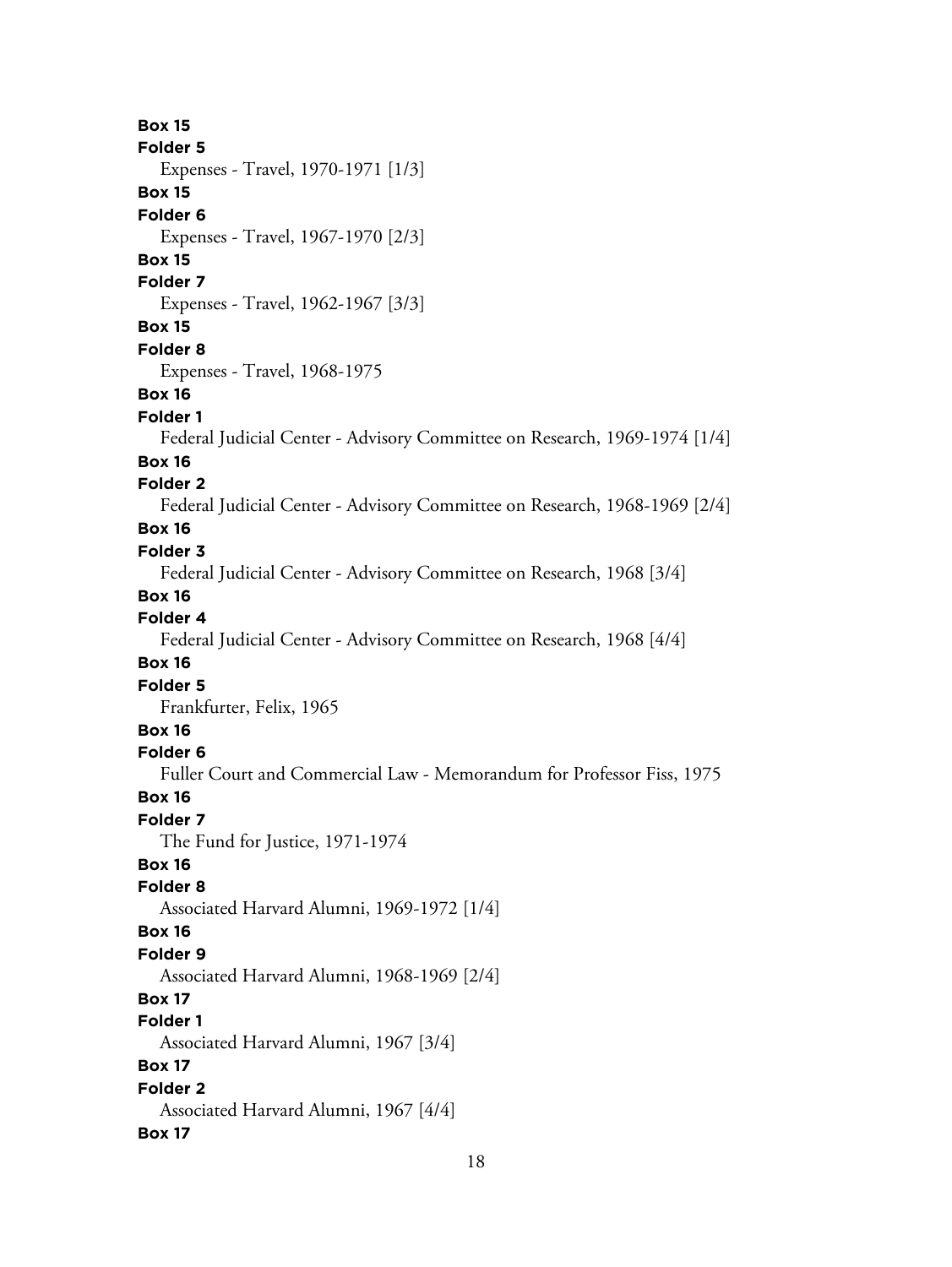**Folder 3** Harvard, 1967-1973 [1/3] **Box 17 Folder 4** Harvard, 1965-1967 [2/3] **Box 17 Folder 5** Harvard, 1962-1965 [3/3] **Box 17 Folder 6** Harvard Club of Chicago, 1969-1971 **Box 17 Folder 7** Harvard Law School 1948 Curriculum Report, 1947-1949 **Box 17 Folder 8** Hoover Institution, 1973-1974 **Box 17 Folder 9** Hoover Institution - Advisory Committee on Domestic Studies, 1974-1975 **Box 17 Folder 10** Hoover Institution - Domestic Studies Program, 1973-1974 **Box 18 Folder 1** Illinois State Bar Association, 1964-1965 **Box 18 Folder 2** Institute for Environmental Quality, 1971 **Box 18 Folder 3** The Law Club, 1967-1971 **Box 18 Folder 4** Jackson, Robert H., 1955 **Box 18 Folder 5** Jackson, Robert H., 1955 **Box 18 Folder 6** Jackson, Robert H., 1955 **Box 18 Folder 7** Lawyers' Committee for Civil Rights Under Law, 1970-1973 [1/2] **Box 18 Folder 8**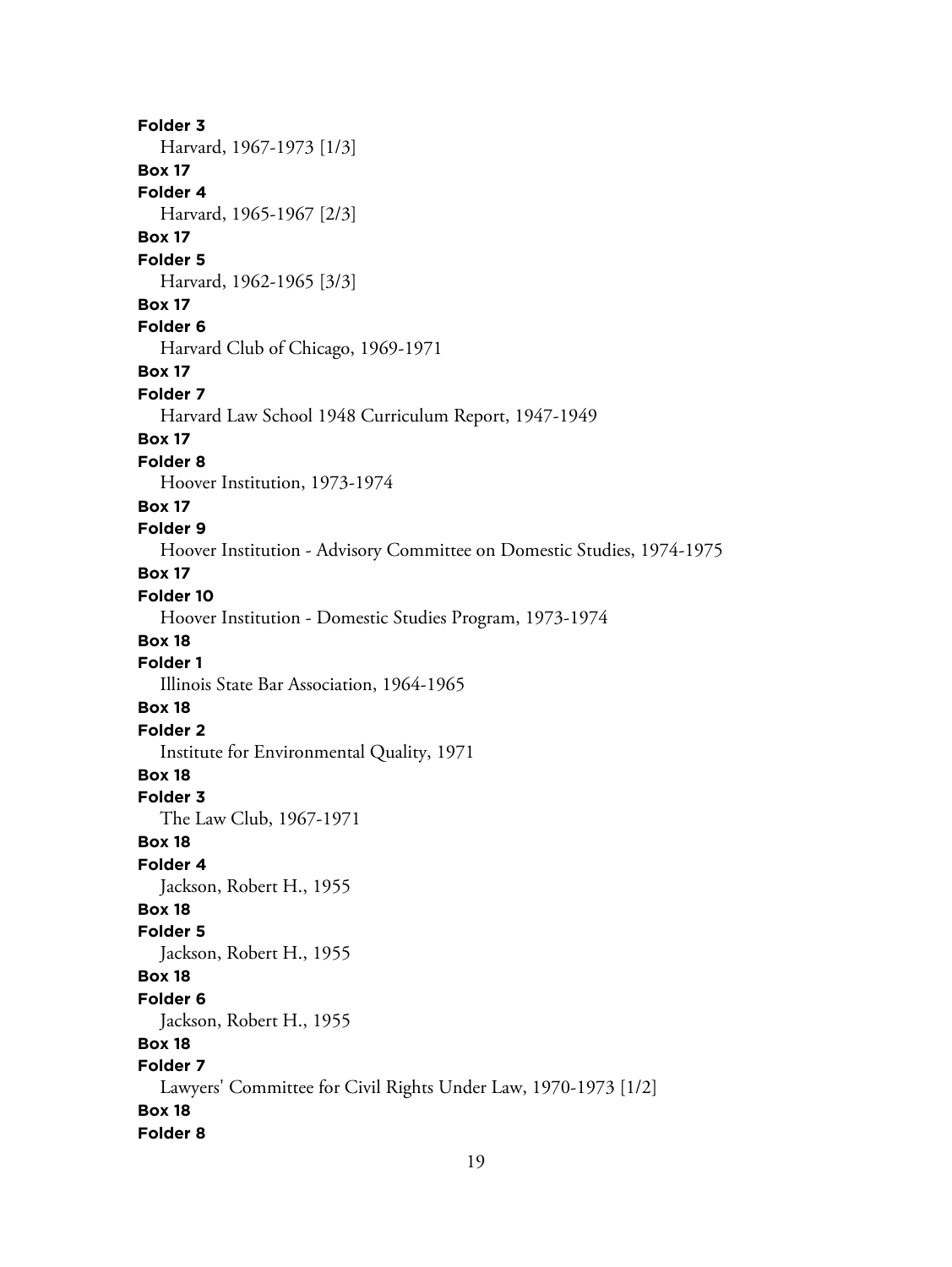Lawyers' Committee for Civil Rights Under Law, 1968-1969 [2/3] **Box 18 Folder 9** Legal Club of Chicago, 1963-1972 **Box 18 Folder 10** Legal Philosophy Group - Harvard Law School, 1954-1958 **Box 18 Folder 11** Mid-Day Club, 1963-1972 **Box 19 Folder 1** Muskingum College, 1967 [1/2] **Box 19 Folder 2** Muskingum College, 1966-1967 [2/2] **Box 19 Folder 3** National Conference of Bar Examiners - Committee on Testing, 1969 [1/2] **Box 19 Folder 4** National Conference of Bar Examiners - Committee on Testing, 1969 [2/2] **Box 19 Folder 5** National Conference of Bar Examiners - Committee on Testing, 1970-1974 [1/2] **Box 19 Folder 6**

National Conference of Bar Examiners - Committee on Testing, 1970 [2/2]

# **Box 19**

**Folder 7** National Institute of Education - Department of Health, Education, and Welfare - Consultant, 1972-1973 [1/2]

#### **Box 20**

#### **Folder 1**

National Institute of Education - Department of Health, Education, and Welfare - Consultant, 1971-1973 [2/2]

#### **Box 20**

#### **Folder 2**

National Lawyers Club, Inc., 1966-1967

# **Box 20**

# **Folder 3**

National Lawyers Advisory Council of the Earl Warren Legal Training Program, Inc., 1971

#### **Box 20**

#### **Folder 4**

Practicing Law Institute, 1975-1976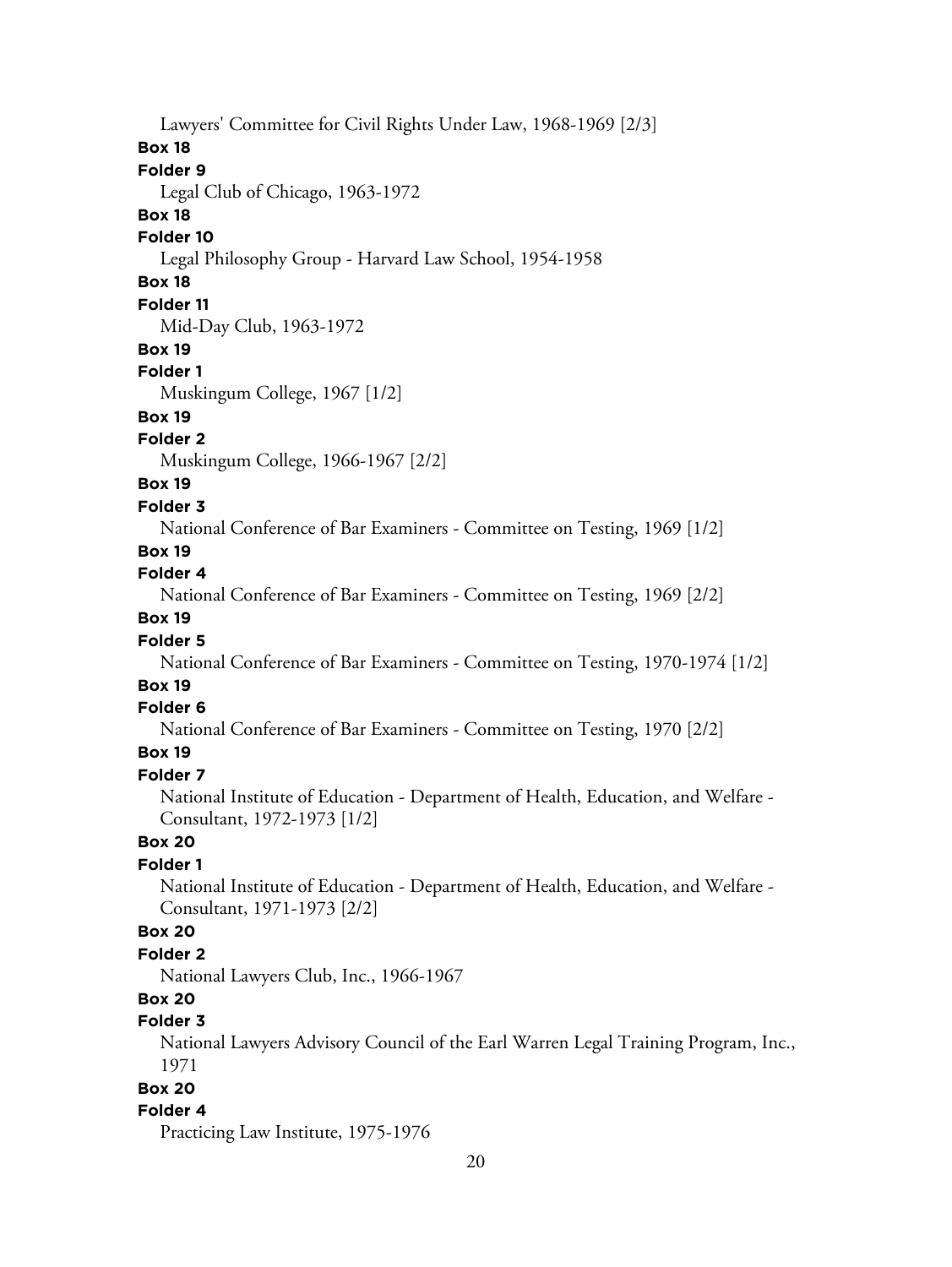**Box 20 Folder 5** Practicing Law Institute, 1975 **Box 20 Folder 6** Quadrangle Club, 1964-1975 **Box 20 Folder 7** Resignation from Deanship - Letters of regret, parties, etc., 1975 **Box 20 Folder 8** Robson, Edwin A. Research Foundation for Complex Litigation, 1974-1975 **Box 20 Folder 9** Salzburg Seminar in American Studies, 1969-1971 **Box 20 Folder 10** School desegregation case - Draft argument, undated **Box 20 Folder 11** Sierra Club Legal Defense Fund, 1970-1973 [1/2] **Box 20 Folder 12** Sierra Club Legal Defense Fund, 1970-1971 [2/2] **Box 21 Folder 1** Stochastics, 1965-1972 **Box 21 Folder 2** Vanderbilt L. S. Visiting Committee, 1972-1975 [1/3] **Box 21 Folder 3** Vanderbilt L. S. Visiting Committee, 1970-1971 [2/3] **Box 21 Folder 4** Vanderbilt L. S. Visiting Committee, 1968-1969 [3/3] **Box 21 Folder 5** Weymouth Kirkland Foundation - Committee on Awards, 1964-1975 **Series IV: Course Materials**

**Box 21 Folder 6** Administrative Law, 1953-1959 **Box 21 Folder 7**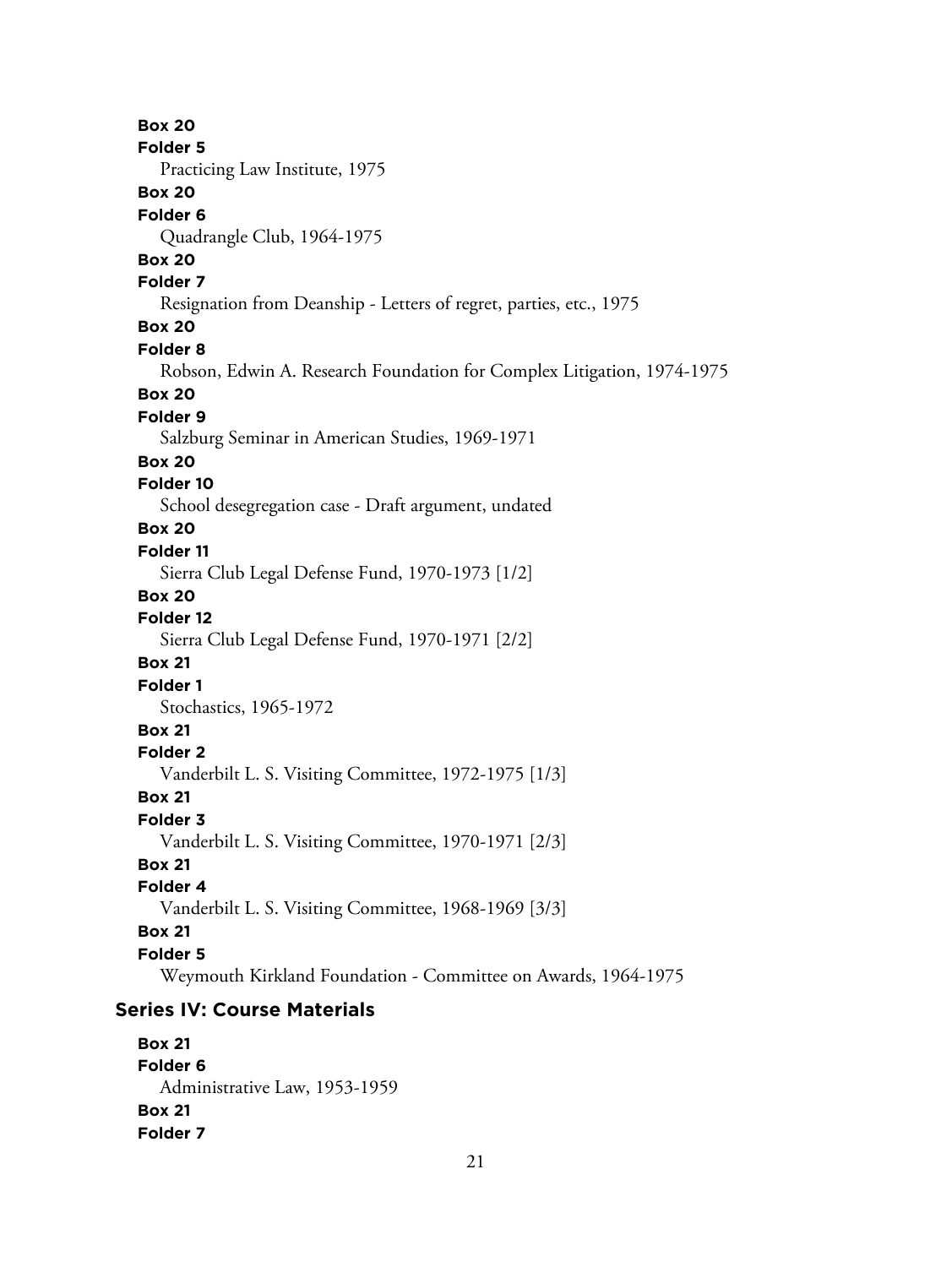Agency, 1954 [1/2] **Box 21 Folder 8** Agency, 1954 [2/2] **Box 21 Folder 9** Appeal and Certiorari, 1956 **Box 21 Folder 10** Antitrust Seminar, 1968 **Box 21 Folder 11** Antitrust Seminar, 1968-1975 **Box 21 Folder 12** Antitrust - Articles, etc. 1948-1950 **Box 22 Folder 1** Antitrust - Introductory, 1955-1958 **Box 22 Folder 2** Antitrust, undated **Box 22 Folder 3** Antitrust and the judicial process lecture, undated **Box 22 Folder 4** Boycotts, undated **Box 22 Folder 5** Basis for Decision (Official Notice, etc.), undated **Box 22 Folder 6** Certiorari, 1973 **Box 22 Folder 7** Civil Procedure, 1971-1973 **Box 22 Folder 8** Civil Procedure, 1972 **Box 22 Folder 9** Civil Procedure, 1973 **Box 22 Folder 10** Competition and Monopoly, 1963-1972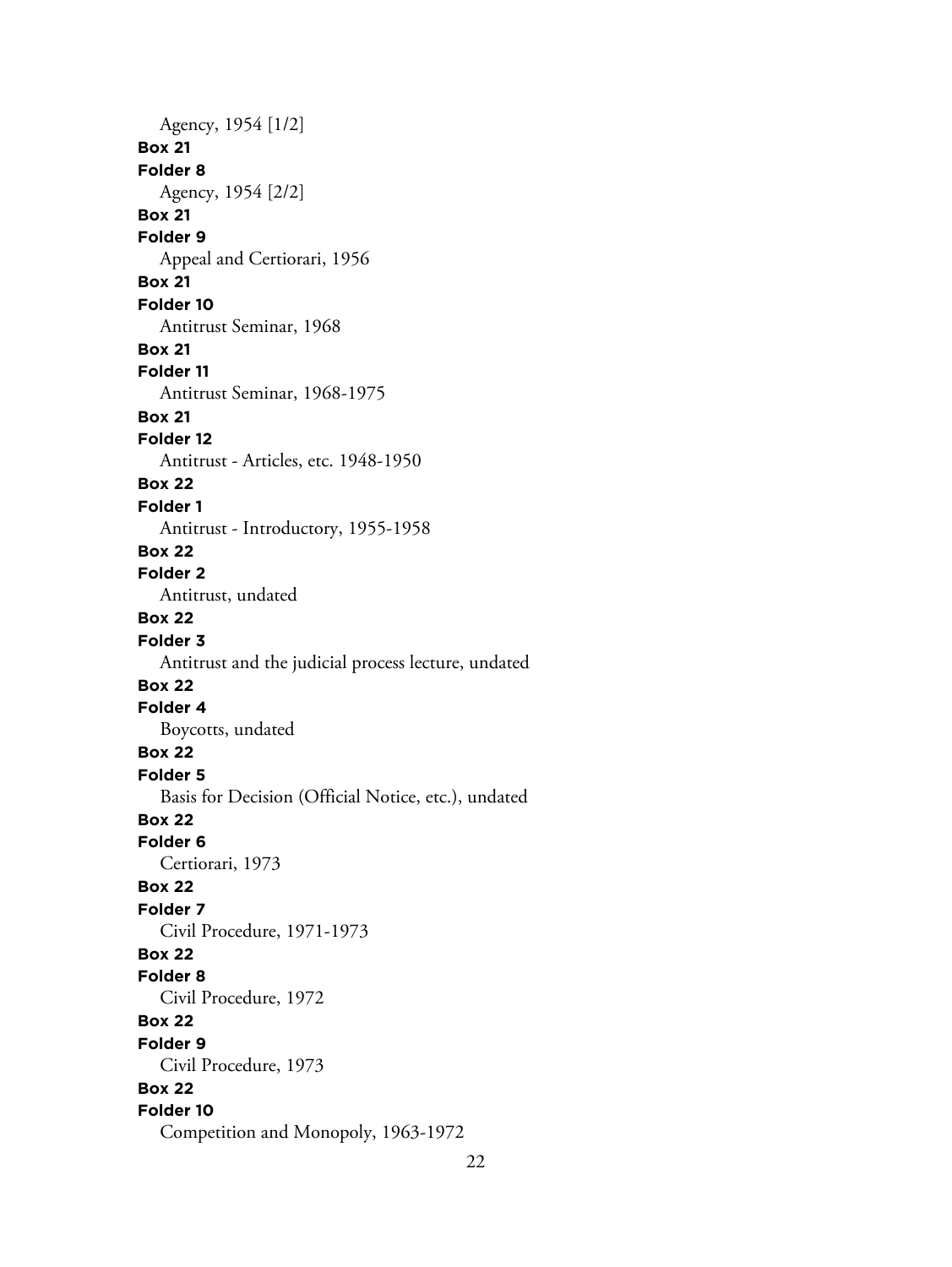**Box 22 Folder 11** Competition and Monopoly, 1966 **Box 22 Folder 12** Competition and Monopoly, Spring 1966 **Box 22 Folder 13** Competition and Monopoly, Spring 1967 **Box 22 Folder 14** Competition and Monopoly, Autumn 1967 **Box 22 Folder 15** Competition and Monopoly, 1972 **Box 22 Folder 16** Conspiracy, 1958 **Box 22 Folder 17** Constitutional Law: Judicial Review, 1955-1962 **Box 23 Folder 1** Constitutional Law - Exams, seating charts, assignments, 1956-1969 [1/2] **Box 23 Folder 2** Constitutional Law - Exams, seating charts, assignments, 1956-1969 [2/2] **Box 23 Folder 3** Constitutional Law - Lecture notes, 1961-1962 [1/3] **Box 23 Folder 4** Constitutional Law - Lecture notes, 1960 [2/3] **Box 23 Folder 5** Constitutional Law - Lecture notes, 1961-1962 [3/3] **Box 23 Folder 6** Constitutional Law, 1962 **Box 23 Folder 7** Constitutional Law, 1966-1971 **Box 23 Folder 8** Constitutional Law, Winter 1968-1969 **Box 23**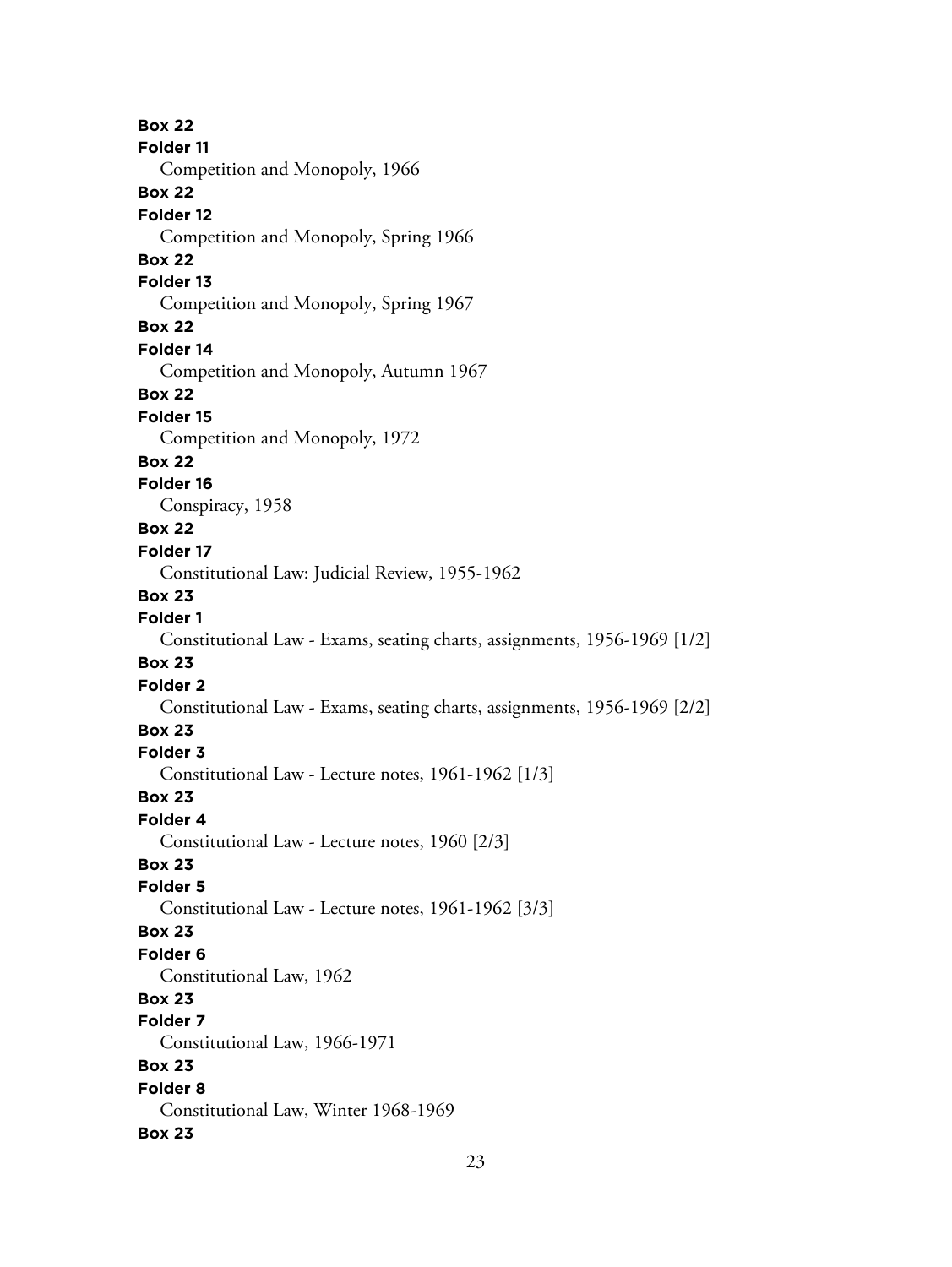**Folder 9** Constitutional Law, 1969-1970 **Box 24 Folder 1** Constitutional Law, 1971 **Box 24 Folder 2** Constitutional Litigation Seminar - Student paper, 1960 **Box 24 Folder 3** Creditors' Rights, 1959-1961 [1/3] **Box 24 Folder 4** Creditors' Rights, 1960-1962 [2/3] **Box 24 Folder 5** Creditors' Rights, 1961-1962 [3/3] **Box 24 Folder 6** Damages and Claims, undated **Box 24 Folder 7** Directed Research - Student paper, 1959 **Box 24 Folder 8** Elements of the Law, 1974 **Box 24 Folder 9** Elements Examination, 1975 **Box 24 Folder 10** Equal Protection, 1957 **Box 24 Folder 11** Equitable Relief - In General, undated **Box 24 Folder 12** Examinations, 1951-1957 **Box 24 Folder 13** Exclusive Dealing, Tying Sales, undated **Box 24 Folder 14** Exemptions, undated **Box 24 Folder 15**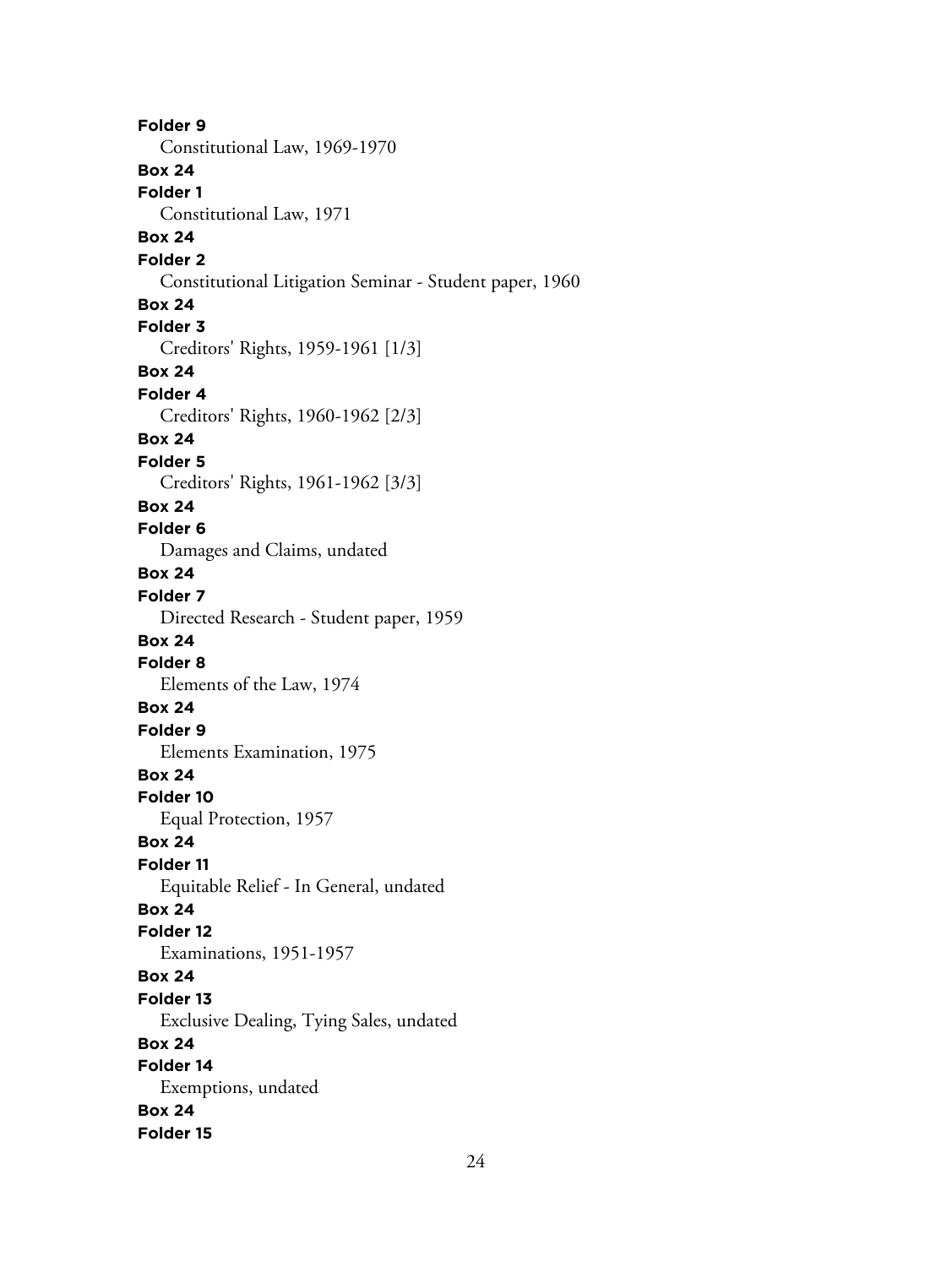Exhaustion of Remedies, 1955 **Box 25 Folder 1** Fair Procedure, 1957-1960 **Box 25 Folder 2** Freedom of Speech; Freedom of Religion, 19556-1959 **Box 25 Folder 3** Introduction to Law, 1951 [1/2] **Box 25 Folder 4** Introduction to Law, 1951 [2/2] **Box 25 Folder 5** Introduction to law, 1951 **Box 25 Folder 6** Law and the Competitive Economy, 1957-1958 **Box 25 Folder 7** Law and the Competitive Economy - Notes, 1958-1959 **Box 25 Folder 8** Law and the Competitive Economy, 1958-1960 **Box 25 Folder 9** The Legal Process - Social Science 267, 1971 **Box 25 Folder 10** Mandamus, undated **Box 25 Folder 11** Matured Controversy, 1957-1959 **Box 26 Folder 1** McGoldrick, James M. - 499 papers, 1969 **Box 26 Folder 2** Mergers, undated **Box 26 Folder 3** Monopoly, undated **Box 26 Folder 4**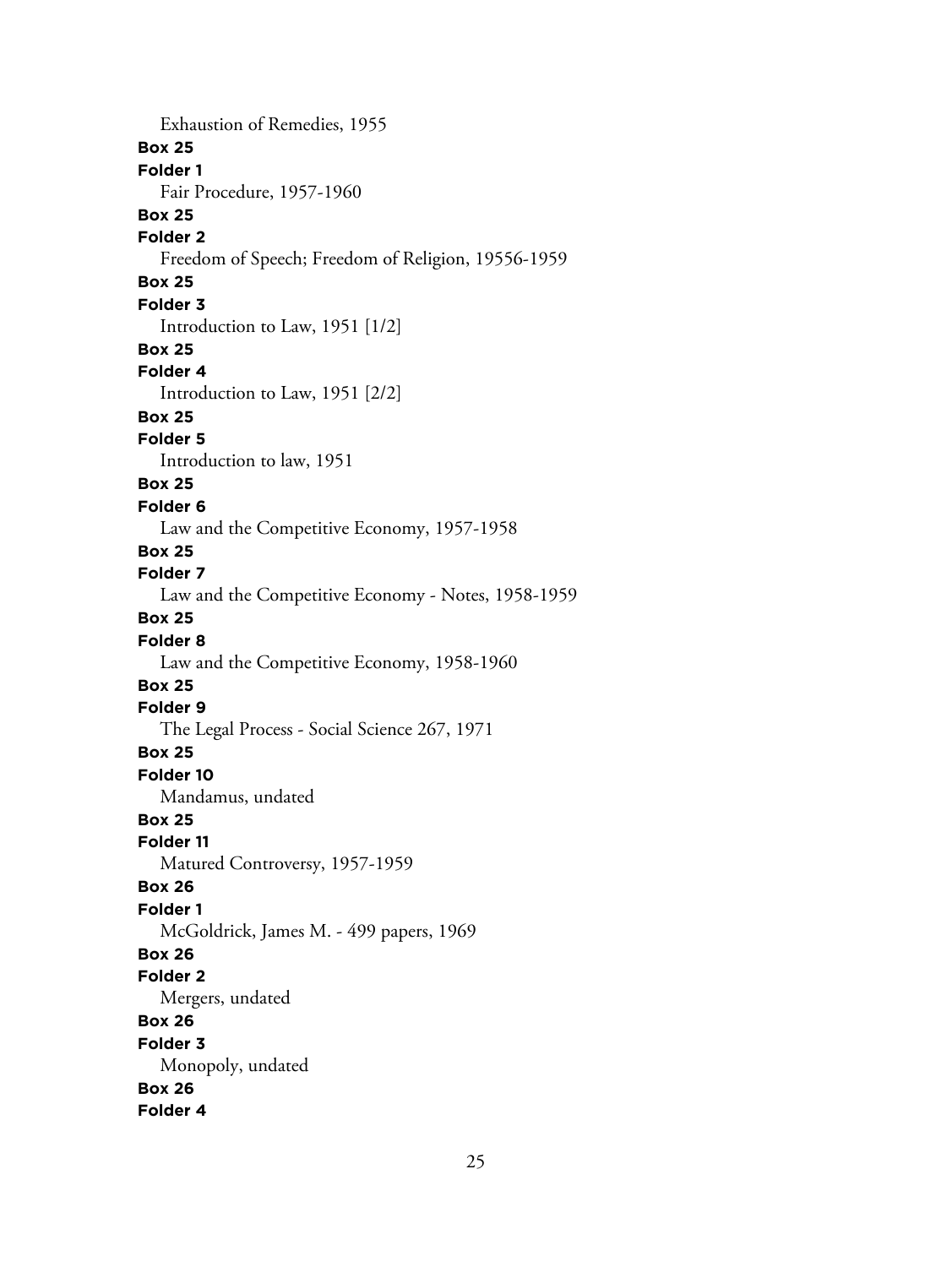National and State Power: The Early Struggle Towards Standards - Power, Transportation, 1955-1960 **Box 26 Folder 5** National Power Over the Economy, 1955-1960 **Box 26 Folder 6** Parties; Notice, 1954 **Box 26 Folder 7** Preclusion of Review, 1956-1959 **Box 26 Folder 8** Primary Jurisdiction, undated **Box 26 Folder 9** Principles, undated **Box 26 Folder 10** Process of Decision (Bias, separation, etc.). 1956-1960 **Box 26 Folder 11** Property: Regulation and Taking, 1957-1960 **Box 26 Folder 12** Protection of Civil Rights, 1959-1960 **Box 26 Folder 13** Public Utilities, 1949-1951 **Box 26 Folder 14** Regulations, 1959 **Box 26 Folder 15** Requirement of Formal Hearing, 1955-1960 **Box 27 Folder 1** Rüpke, Giselher - Memoranda and correspondence, 1966-1967 **Box 27 Folder 2** Rüpke, Giselher - "Fundamental Rights and the Law of the Land in Non-Governmental Relations," undated **Box 27 Folder 3** Rüpke, Giselher - "State Action and Social Discrimination" - Typescript, undated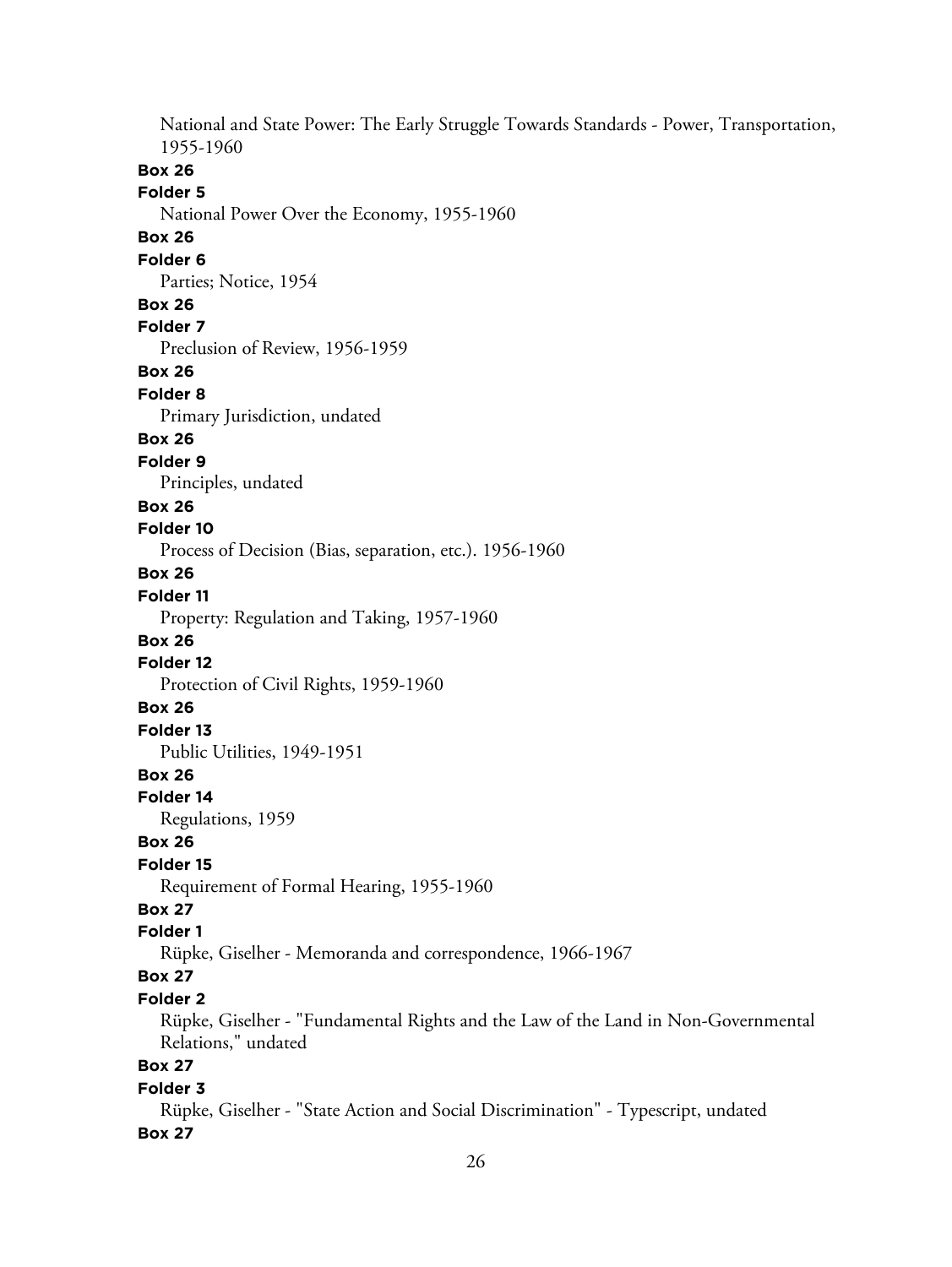Scope of Review, undated

# **Box 27**

**Folder 5**

Sovereign Immunity; Indispensable Parties, 1955-1957

### **Box 27**

#### **Folder 6**

Standing, 1957-1959

### **Box 27**

### **Folder 7**

State Regulation: Restrictions on Marketing; Restrictions on Access to Local Products, 1955-1959

#### **Box 27**

#### **Folder 8**

State Regulation: Interstate Transportation and Sales, 1955-1959

#### **Box 27**

#### **Folder 9**

State Taxation: Fixed-fee License Taxes - Property Taxes, 1955-1960

### **Box 27**

#### **Folder 10**

State Taxation: Excise Taxes, 1955-1960

#### **Box 27**

**Folder 11**

State Taxation: Franchise Taxes, 1959-1960

### **Box 28**

# **Folder 1**

Supreme Court - Notes, 1957-1958

# **Box 28**

#### **Folder 2**

History of the Supreme Court Seminar, 1960

#### **Box 28**

### **Folder 3**

History of the Supreme Court - Student papers, 1960

#### **Box 28**

#### **Folder 4**

History of the Supreme Court Seminar - Student paper, circa 1960

#### **Box 28**

#### **Folder 5**

Supreme Court Seminar, 1970-1971

# **Box 28**

# **Folder 6**

Supreme Court Seminar, Autumn and Winter 1971-1972

# **Box 28**

#### **Folder 7** Supreme Court Seminar, 1971-1973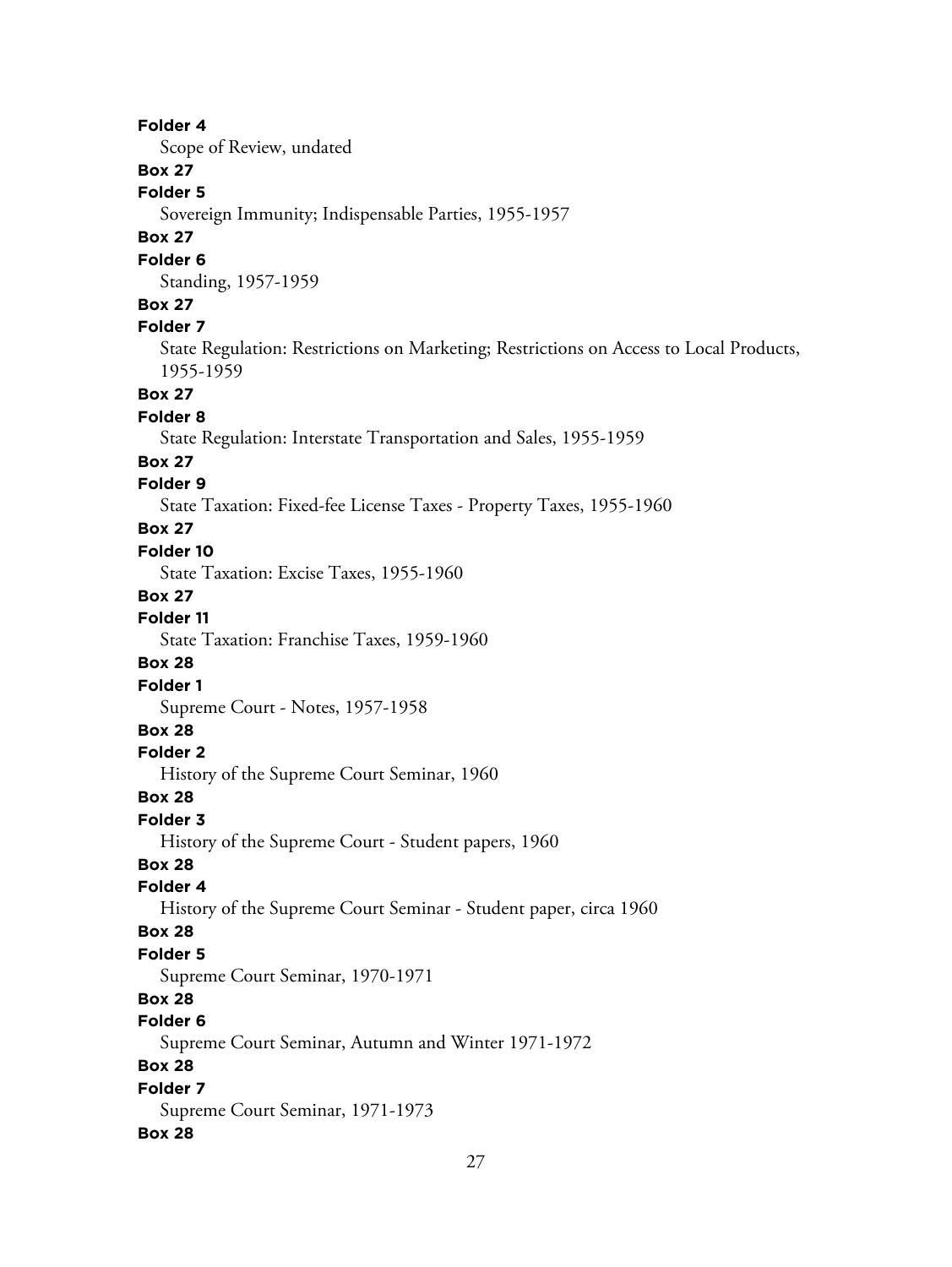**Folder 8** Supreme Court Seminar, 1971-1974 **Box 28 Folder 9** Supreme Court Seminar, 1972-1973 [1/3] **Box 28 Folder 10** Supreme Court Seminar, 1972-1973 [2/3] **Box 28 Folder 11** Supreme Court Seminar, 1973 [3/3] **Box 29 Folder 1** Supreme Court Seminar, 1973-1974 **Box 29 Folder 2** Supreme Court - Photostatic copies of 19th-century newspaper articles, undated **Box 29 Folder 3** Supreme Court opinions, undated [1/2] **Box 29 Folder 4** Supreme Court opinion, undated [2/2] **Box 29 Folder 5** History of the Supreme Court, undated **Box 29 Folder 6** Taxation - Conference on Federalism, 1962 **Box 29 Folder 7** Trade Regulation Seminar - Fair Trade and Selective Distribution, 1952 **Box 29 Folder 8** Trade Regulation Seminar - Price Discrimination, 1952 **Box 29 Folder 9** Trade Regulation Seminar - Patent Practices, 1953 **Box 29 Folder 10** Trade Regulation Seminar - Price Fixing, 1952-1959 **Box 29 Folder 11** Treason, Sedition, Ex Post Facto, 1960

# **Series V: University of Chicago**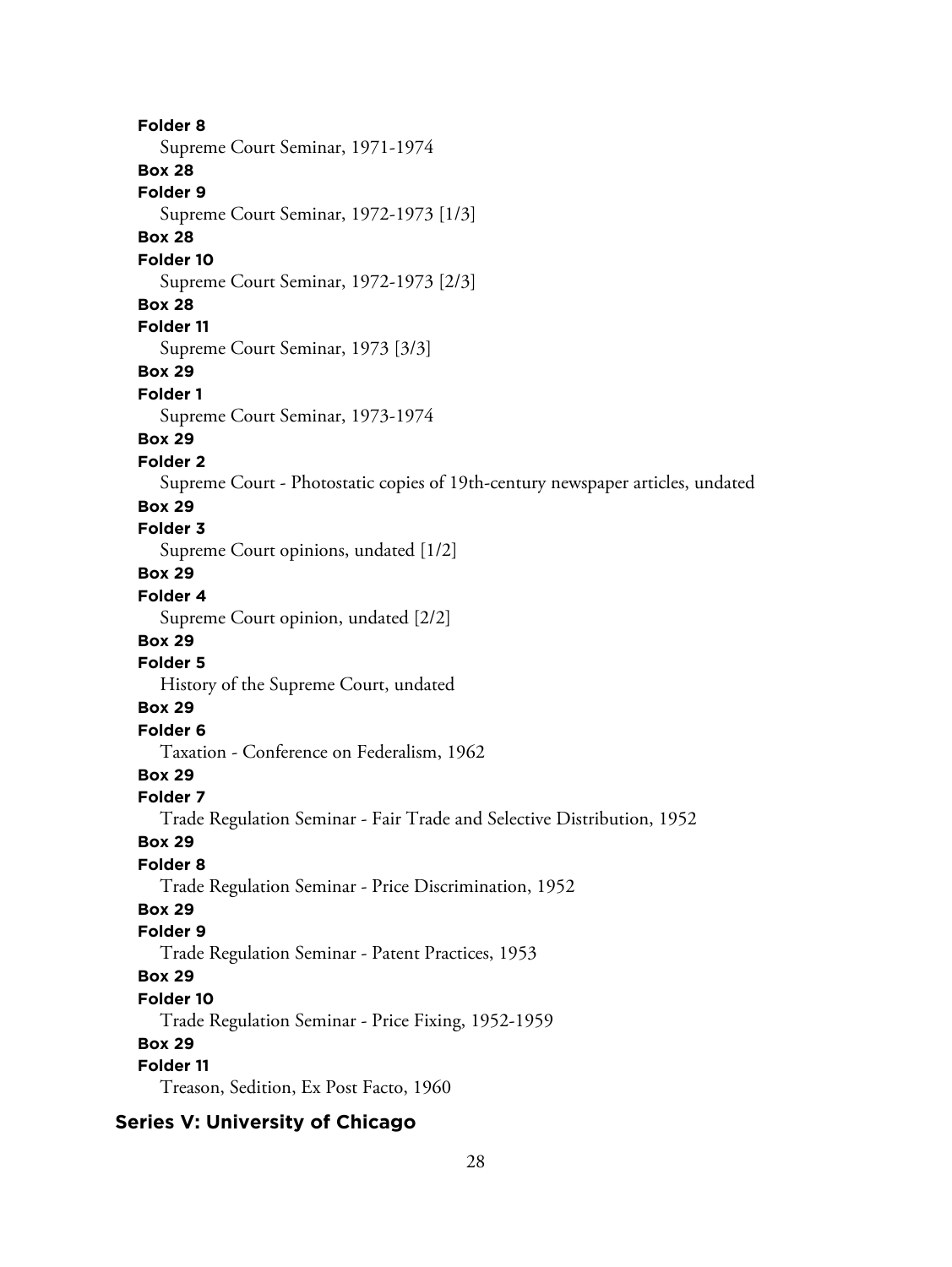# **Box 30**

#### **Folder 1**

Appointment to faculty of the Law School of the University of Chicago, 1961-1967

### **Box 30**

#### **Folder 2**

Association of American Law Schools - Committee on the Role of Students in Governance of Law Schools, June-July 1968

# **Box 30**

# **Folder 3**

Association of American Law Schools - Committee on the Role of Students in Governance of Law Schools, July- December 1968

### **Box 30**

#### **Folder 4**

Association of American Law Schools - Committee on the Role of Students in Governance of Law Schools, January-April 1969

### **Box 30**

### **Folder 5**

Association of American Law Schools - Committee on the Role of Students in the Governance of Law Schools, May-August 1969

### **Box 30**

### **Folder 6**

Association of American Law Schools - Committee on the Role of Students in the Governance of Law Schools, September-December 1969

## **Box 30**

#### **Folder 7**

Association of American Law Schools - Committee on the Role of Students in the Governance of Law Schools, 1968 and undated

# **Box 31**

#### **Folder 1**

Center for Studies on Criminal Justice, undated

#### **Box 31**

**Folder 2**

Notes, 1962-1964

# **Box 31**

### **Folder 3**

College Law Program Professors, 1970-1974 [1/3]

#### **Box 31**

### **Folder 4**

College Law Program Professor, 1970-1974 [2/3]

# **Box 31**

# **Folder 5**

College Law Program Professor, 1970-1974 [3/3]

### **Box 31**

### **Folder 6**

Committee on Appointment Inequities, 1970-1971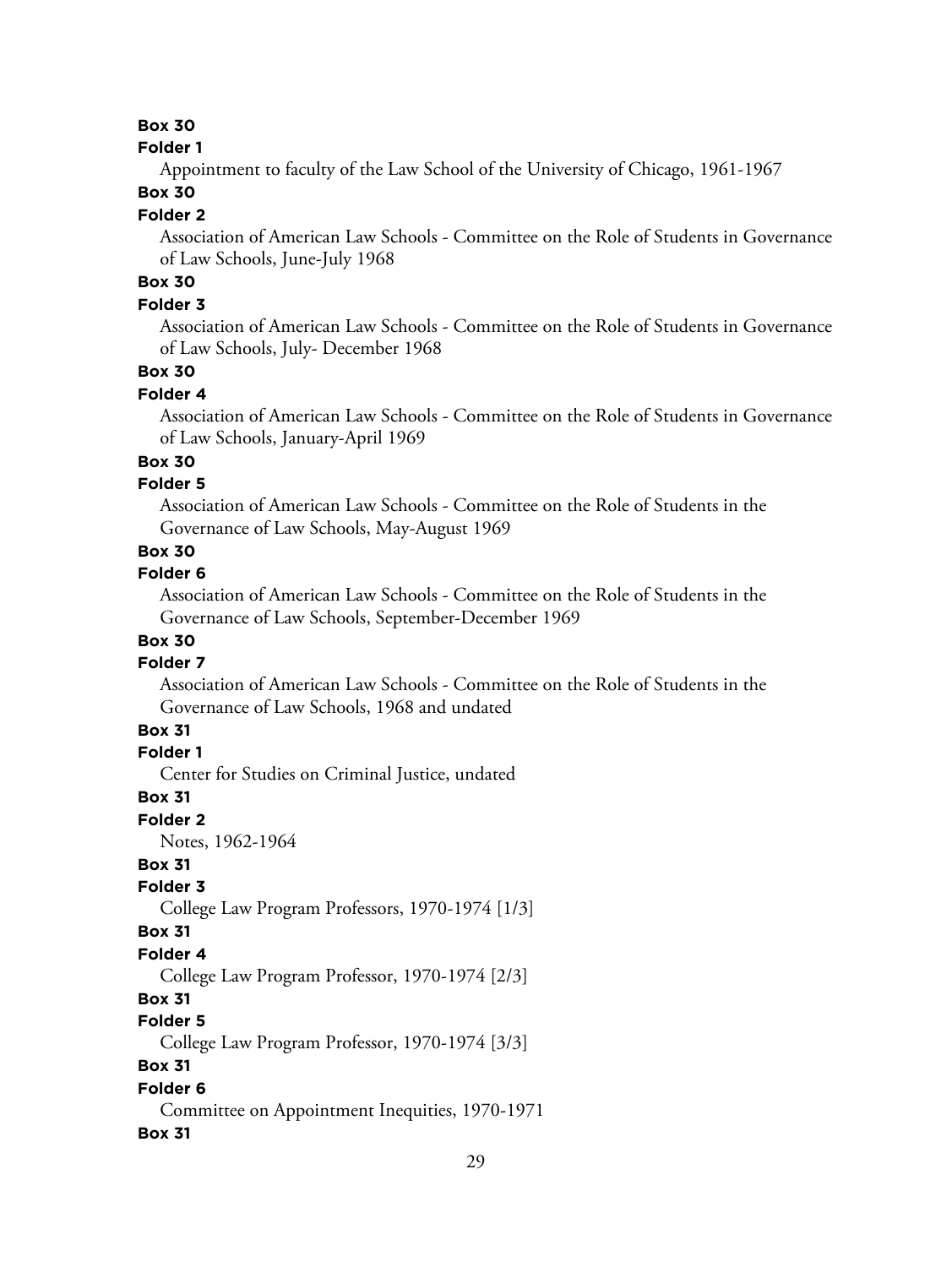Committee on Appointments, 1968

# **Box 31**

**Folder 8**

Committee on Governmental Restrictions on Student Fellowships, Loans, and Scholarships, 1968-1970 [1/3]

# **Box 31**

# **Folder 9**

Committee on Governmental Restrictions on Student Fellowships, Loans, and Scholarships, 1968-1970 [2/3]

#### **Box 31**

#### **Folder 10**

Committee on Governmental Restrictions on Student Fellowships, Loans, and Scholarships, 1968-1970 [3/3]

### **Box 31**

**Folder 11**

Committee on Meetings, 1968

#### **Box 32**

# **Folder 1**

Committee on Public Policy Studies, 1974-1975 [1/4]

# **Box 32**

# **Folder 2**

Committee on Public Policy Studies, 1974-1975 [2/4]

## **Box 32**

# **Folder 3**

Committee on Public Policy Studies, 1974-1975 [3/4]

# **Box 32**

# **Folder 4**

Committee on Public Policy Studies, 1974-1975 [4/4]

# **Box 32**

#### **Folder 5**

Committee on Public Policy Studies, 1970-1974 [1/4]

#### **Box 32**

### **Folder 6**

Committee on Public Policy Studies, 1970-1974 [2/4]

# **Box 32**

# **Folder 7**

Committee on Public Policy Studies, 1970-1974 [3/4]

# **Box 33**

#### **Folder 1**

Committee on Public Policy Studies, 1970-1974 [4/4]

#### **Box 33**

# **Folder 2**

Committee on Recording, 1967-1968

### **Box 33**

#### **Folder 3**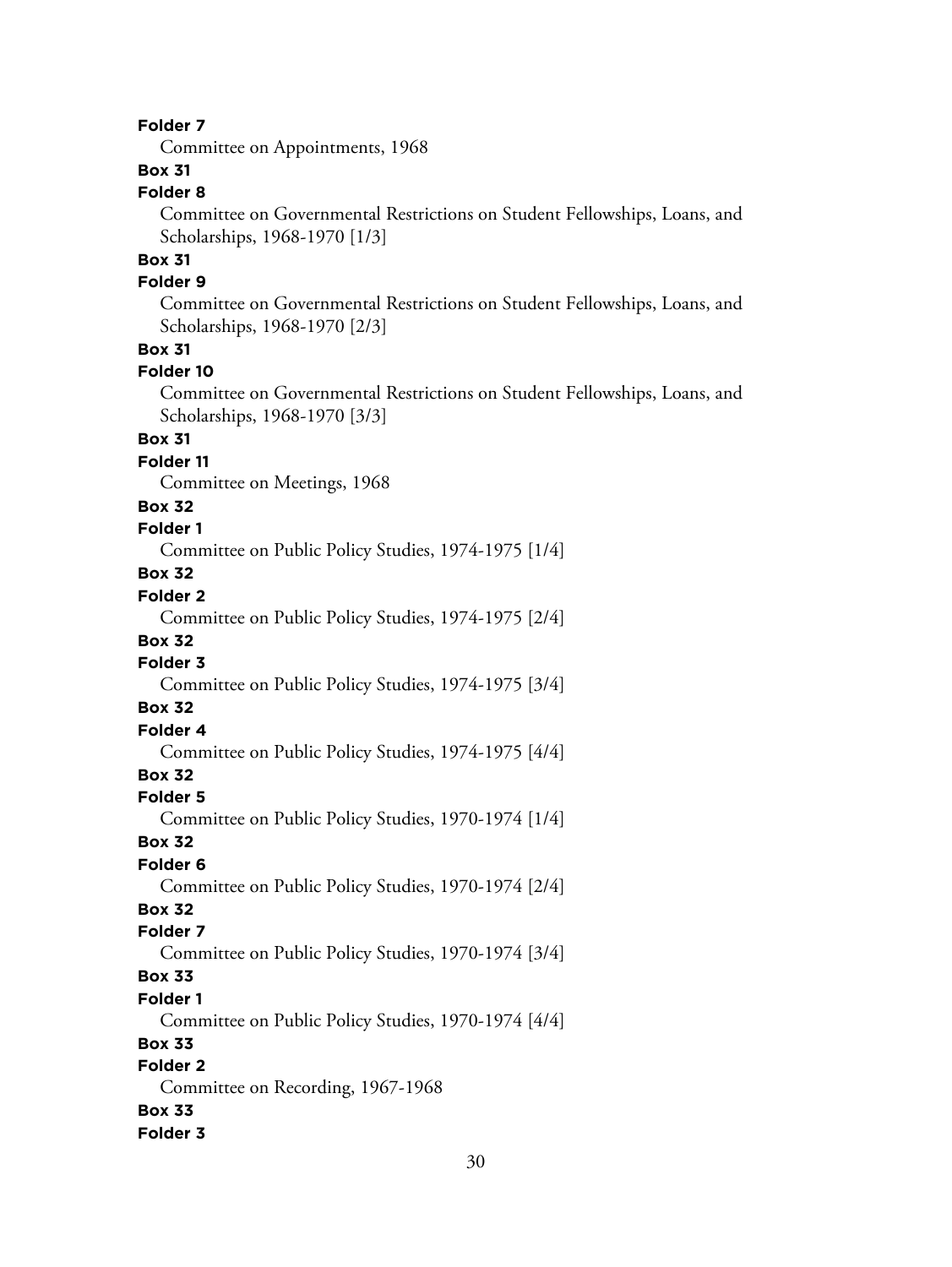Committee on Reorganization of Lab School Board, 1969

#### **Box 33**

# **Folder 4**

Committee to Select a President, 1967

# **Box 33**

# **Folder 5**

Committee to Study Procedures for Reappointment and Tenure, 1971-1973

# **Box 33**

# **Folder 6**

Dean's Committee on Student Aid - Materials from other universities and miscellaneous data, 1969-1972 [1/3]

### **Box 33**

#### **Folder 7**

Dean's Committee on Student Aid - Materials from other universities and miscellaneous data, 1969-1972 [2/3]

### **Box 33**

#### **Folder 8**

Dean's Committee on Student Aid - Materials from other universities and miscellaneous data, 1969-1972 [3/3]

### **Box 33**

**Folder 9**

Dean's Committee on Student Aid - Physical Sciences, 1970-1973

### **Box 33**

#### **Folder 10**

Memoranda regarding Harris committee, 1965

# **Box 33**

#### **Folder 11**

"Supplementation" Discussions, 1970-1971

#### **Box 33**

#### **Folder 12**

Student Aid - Charles D. O'Connell memoranda, 1969-1973

#### **Box 34**

#### **Folder 1**

Dean's Committee on Student Aid - Memoranda and drafts, 1970-1974

#### **Box 34**

### **Folder 2**

Dean's Committee on Student Aid - Correspondence, 1972

#### **Box 34**

#### **Folder 3**

Dean's Committee to Review Disciplinary Procedures, 1969-1974

### **Box 34**

#### **Folder 4**

Student conduct - Publications from other universities, 1968-1970

# **Box 34**

### **Folder 5**

International Studies in Language and Area Center, 1973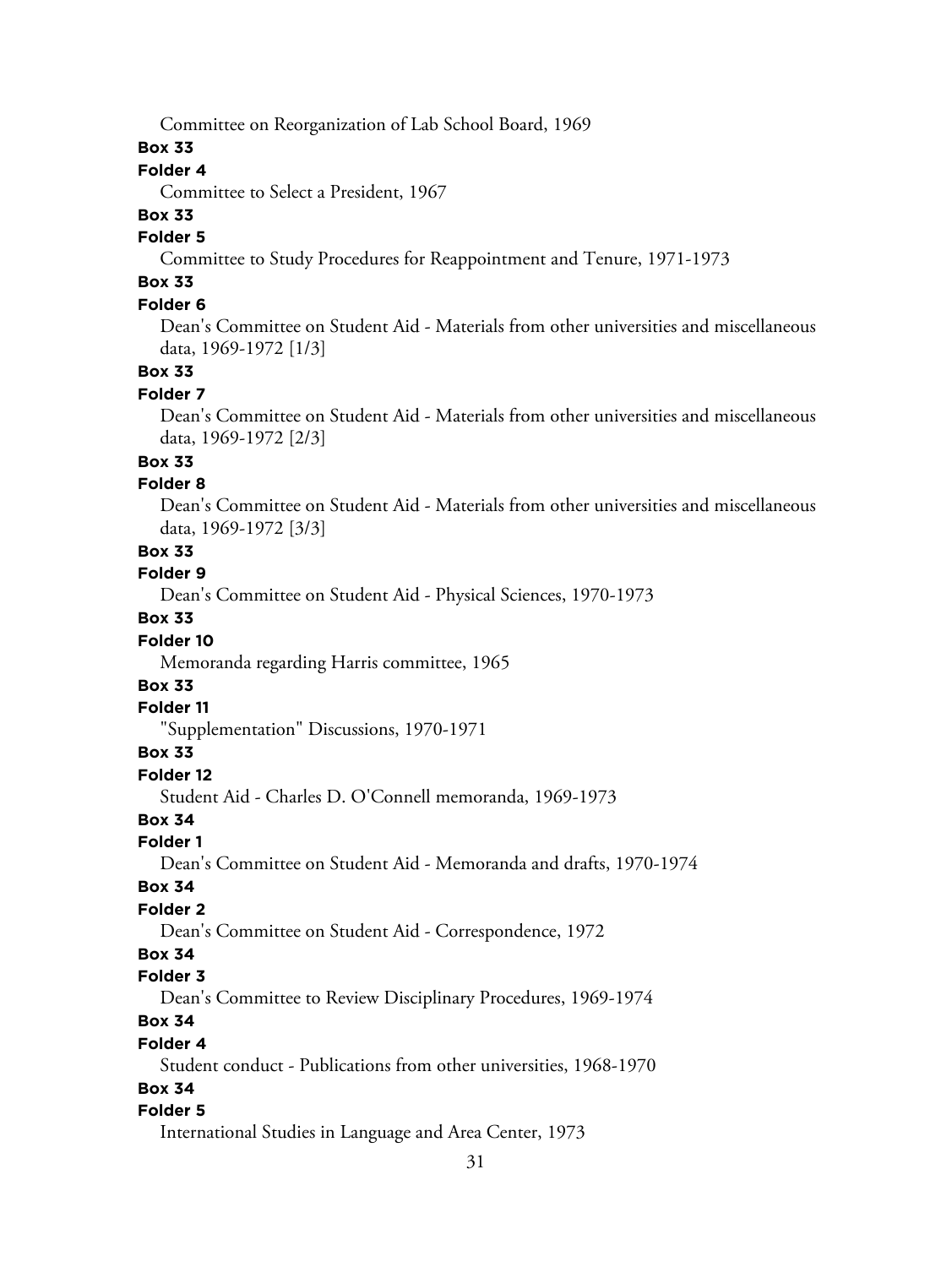#### **Box 34**

#### **Folder 6**

Social Sciences Collegiate Division - Governing Committee, 1972-1974 [1/3]

#### **Box 34**

#### **Folder 7**

Social Sciences Collegiate Division - Governing Committee, 1972 [2/3]

# **Box 34**

### **Folder 8**

Social Sciences Collegiate Division - Governing Committee, 1970-1972 [3/3]

#### **Series VI: United States Government Appointments**

#### **Box 35**

**Folder 1**

Government appointments - Personnel forms, 1951-1964

# **Box 35**

### **Folder 2**

Pacific Regional Enforcement Commission of the Wage Stabilization Board - Case materials and correspondence, 1953

# **Box 35**

### **Folder 3**

Pacific Regional Enforcement Commission of the Wage Stabilization Board - Comstock Steel and Supply, 1952

# **Box 35**

#### **Folder 4**

Pacific Regional Enforcement Commission of the Wage Stabilization Board - Correspondence, meeting materials, notes on hearings, 1952

#### **Box 35**

#### **Folder 5**

Pacific Regional Enforcement Commission of the Wage Stabilization Board - Evans, Mansfield, F & S Construction, 1952

### **Box 35**

#### **Folder 6**

Pacific Regional Enforcement Commission of the Wage Stabilization Board - Grand Central Aircraft Co., 1952-1954 [1/2]

### **Box 35**

#### **Folder 7**

Pacific Regional Enforcement Commission of the Wage Stabilization Board - Grand Central Aircraft Co., 1952-1953 [2/2]

# **Box 35**

### **Folder 8**

Pacific Regional Enforcement Commission of the Wage Stabilization Board - Grand Central Aircraft Co. case materials - Regional counsel's exhibits, 1953

# **Box 35**

#### **Folder 9**

Pacific Regional Enforcement Commission of the Wage Stabilization Board - Grand Central Aircraft Co. - Case materials - Respondent's exhibits, 1953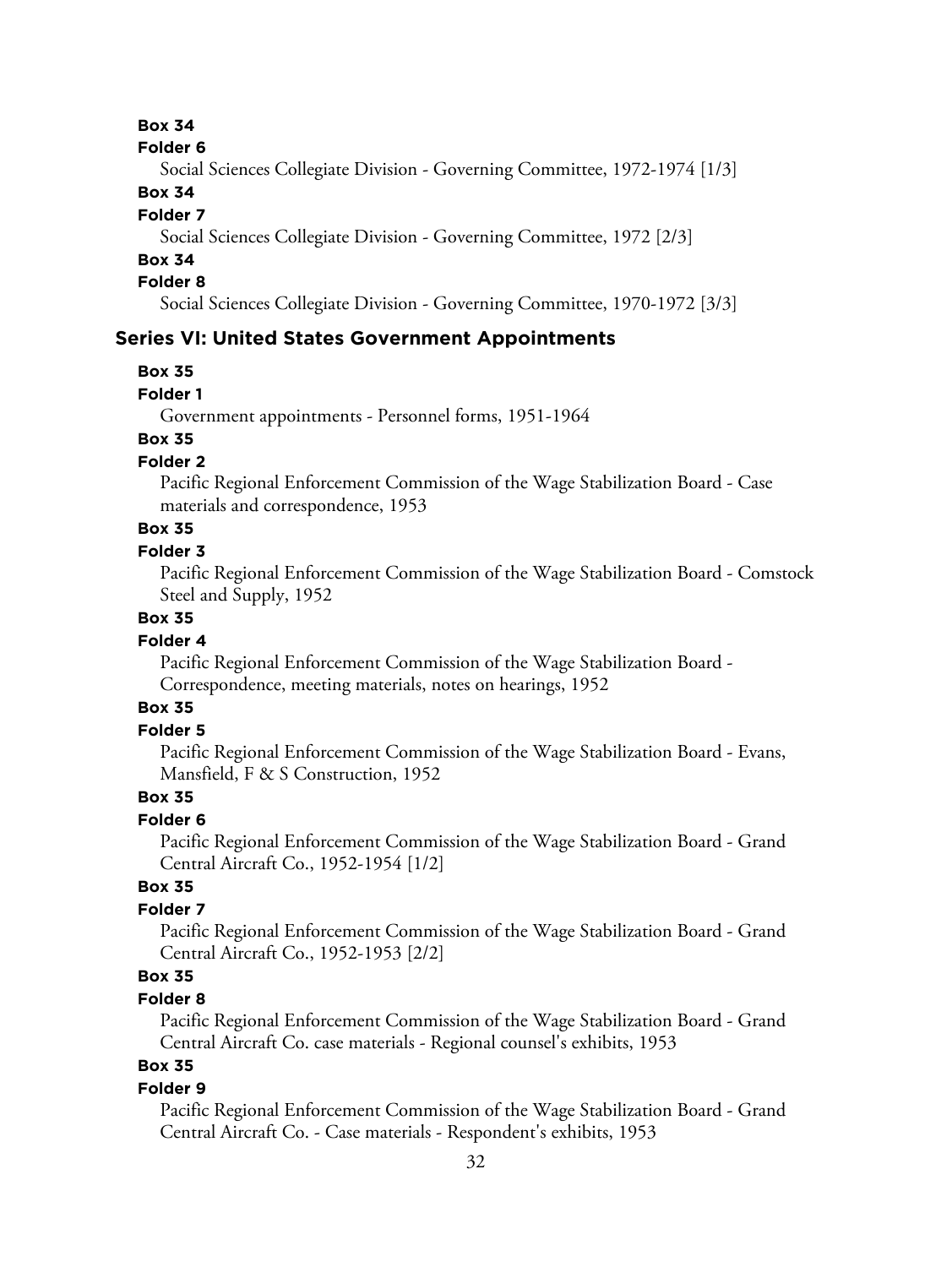#### **Box 35**

#### **Folder 10**

Pacific Regional Enforcement Commission of the Wage Stabilization Board - Grand Central Aircraft Co. - Case materials - Transcripts of proceedings, 1953

#### **Box 35**

#### **Folder 11**

Pacific Regional Enforcement Commission of the Wage Stabilization Board - Joost, Unions, Defiance Manufacturing, 1952

#### **Box 35**

### **Folder 12**

Pacific Regional Enforcement Commission of the Wage Stabilization Board - Manual of Instructions, 1952

#### **Box 35**

#### **Folder 13**

Pacific Regional Enforcement Commission of the Wage Stabilization Board - National Enforcement Commission Vouchers, etc., 1952-1953

# **Box 35**

#### **Folder 14**

Pacific Regional Enforcement Commission of the Wage Stabilization Board - Pending National Enforcement Commission cases, 1952-1953

### **Box 36**

#### **Folder 1**

Pacific Regional Enforcement Commission of the Wage Stabilization Board - National Enforcement Commission pending cases, 1953 [1/3]

### **Box 36**

#### **Folder 2**

Pacific Regional Enforcement Commission of the Wage Stabilization Board - National Enforcement Commission pending cases, 1953 [2/3]

# **Box 36**

# **Folder 3**

Pacific Regional Enforcement Commission of the Wage Stabilization Board - National Enforcement Commission pending cases, 1953 [3/3]

#### **Box 36**

#### **Folder 4**

Pacific Regional Enforcement Commission of the Wage Stabilization Board - National Enforcement Commission - Sierra Drawn Steel Co., Carson Park Builders, Inc. - Correspondence and files, 1954

### **Box 36**

#### **Folder 5**

Permanent Committee for the Oliver Wendell Holmes Devise - Justice Shiras - Edward S. Corwin correspondence, 1936-1938

# **Box 36**

### **Folder 6**

Permanent Committee for the Oliver Wendell Holmes Devise - Jackson, Robert H. and Felix Frankfurter, 1943-1965 [1/2]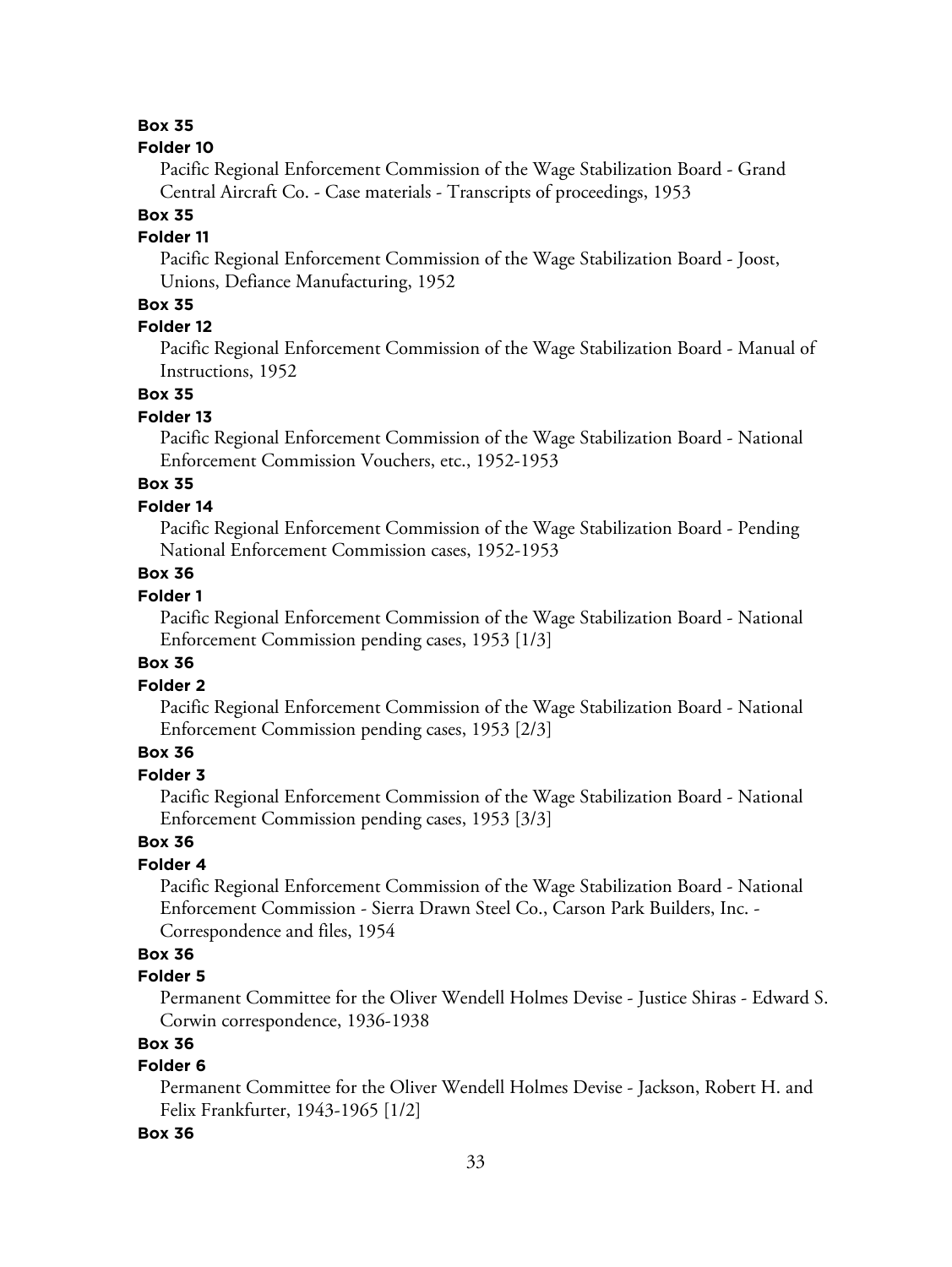Permanent Committee for the Oliver Wendell Holmes Devise - Jackson, Robert H. and Felix Frankfurter, 1943-1965 [2/2]

### **Box 36**

#### **Folder 8**

Permanent Committee for the Oliver Wendell Holmes Devise - Jackson, Robert H. - Notes on decisions, 1946-1955

# **Box 37**

#### **Folder 1**

Permanent Committee for the Oliver Wendell Holmes Devise - Blickensderfer, Joseph B. - Correspondence, 1957-1961

#### **Box 37**

#### **Folder 2**

Permanent Committee for the Oliver Wendell Holmes Devise - Blickensderfer memoranda, 1958-1960

### **Box 37**

#### **Folder 3**

Permanent Committee for the Oliver Wendell Holmes Devise - Materials supplied by Blickensderfer, 1958-1960

#### **Box 37**

#### **Folder 4**

Permanent Committee for the Oliver Wendell Holmes Devise, 1953-1958 [1/2]

### **Box 37**

#### **Folder 5**

Permanent Committee for the Oliver Wendell Holmes Devise, 1953-1958 [2/2]

# **Box 37**

### **Folder 6**

Permanent Committee for the Oliver Wendell Holmes Devise, 1956-1960

### **Box 37**

# **Folder 7**

Permanent Committee for the Oliver Wendell Holmes Devise, 1958-1967

### **Box 37**

#### **Folder 8**

Permanent Committee for the Oliver Wendell Holmes Devise - General bibliographical material, 1959

# **Box 37**

#### **Folder 9**

Permanent Committee for the Oliver Wendell Holmes Devise - Memoranda from other authors, 1959-1960

# **Box 37**

# **Folder 10**

Permanent Committee for the Oliver Wendell Holmes Devise - Materials on the individual justices, 1959-1960

#### **Box 37**

#### **Folder 11**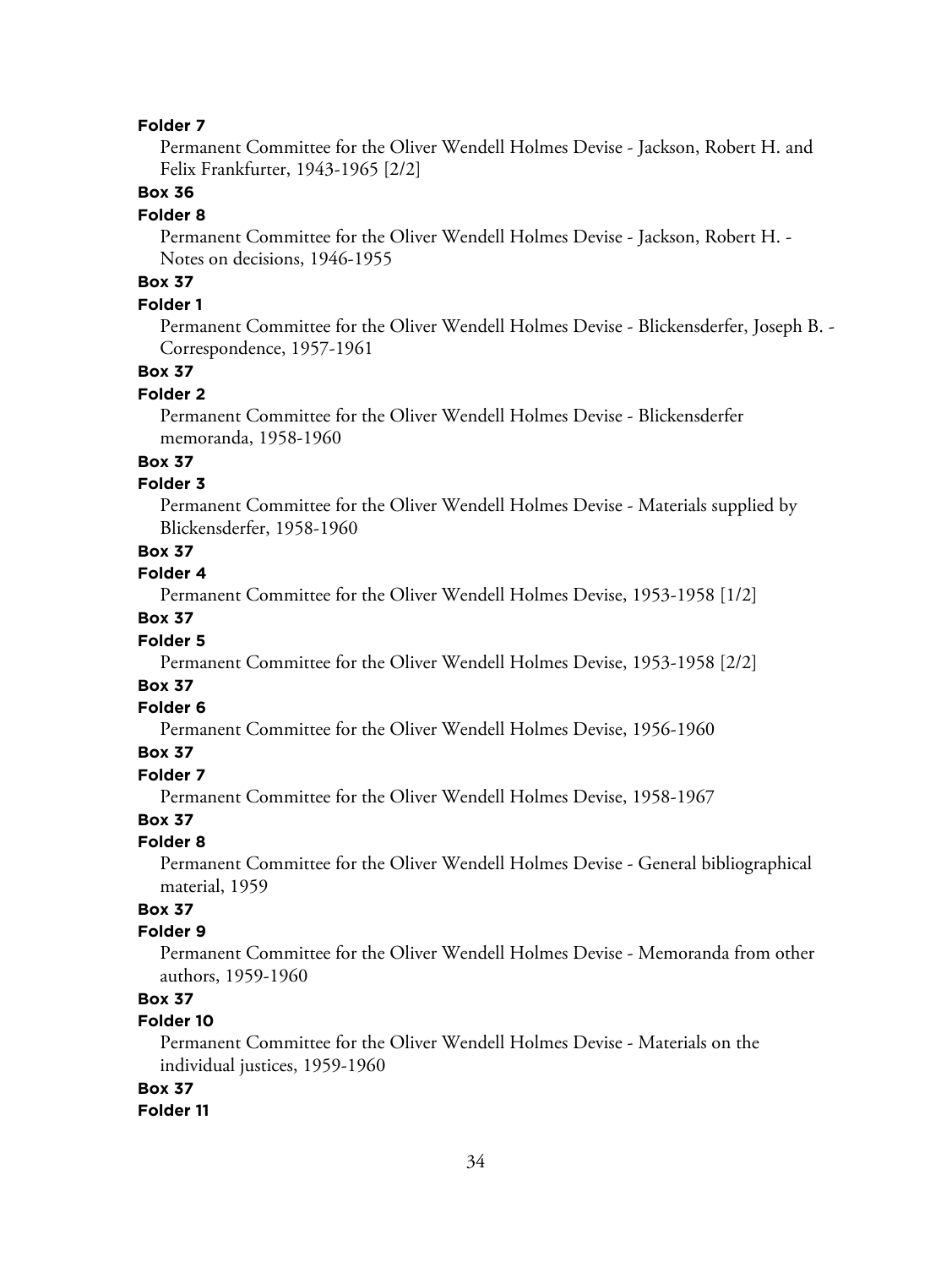Permanent Committee for the Oliver Wendell Holmes Devise - Monroe, Kendyl - Reports, 1960 and undated

### **Box 38**

#### **Folder 1**

Permanent Committee for the Oliver Wendell Holmes Devise, 1961

# **Box 38**

# **Folder 2**

Permanent Committee for the Oliver Wendell Holmes Devise - Dunlap, Lloyd A., 1961

### **Box 38**

# **Folder 3**

Permanent Committee for the Oliver Wendell Holmes Devise - Supreme Court History, Vol. VIII, 1962-1975

#### **Box 38**

### **Folder 4**

Permanent Committee for the Oliver Wendell Holmes Devise - Correspondence, 1964-1965

# **Box 38**

#### **Folder 5**

Permanent Committee for the Oliver Wendell Holmes Devise - Library of Congress Presidential Papers, 1967

### **Box 38**

#### **Folder 6**

Permanent Committee for the Oliver Wendell Holmes Devise - Jurisdiction and business of the Court, undated

# **Box 38**

#### **Folder 7**

Permanent Committee for the Oliver Wendell Holmes Devise - Supreme Court cases from 1890 to 1910, undated

# **Box 38**

# **Folder 8**

Permanent Committee for the Oliver Wendell Holmes Devise - 1890 notepad, undated

### **Box 38**

### **Folder 9**

Permanent Committee for the Oliver Wendell Holmes Devise - 1895 notepad, undated

#### **Box 38**

#### **Folder 10**

Permanent Committee for the Oliver Wendell Holmes Devise - 1900 notepad, undated

#### **Box 38**

#### **Folder 11**

Permanent Committee for the Oliver Wendell Holmes Devise - 1905 notepad, undated

# **Box 38**

# **Folder 12**

Permanent Committee for the Oliver Wendell Holmes Devise - 1909 notepad, undated

# **Box 38**

#### **Folder 13**

Permanent Committee for the Oliver Wendell Holmes Devise - Notecards, undated [1/4]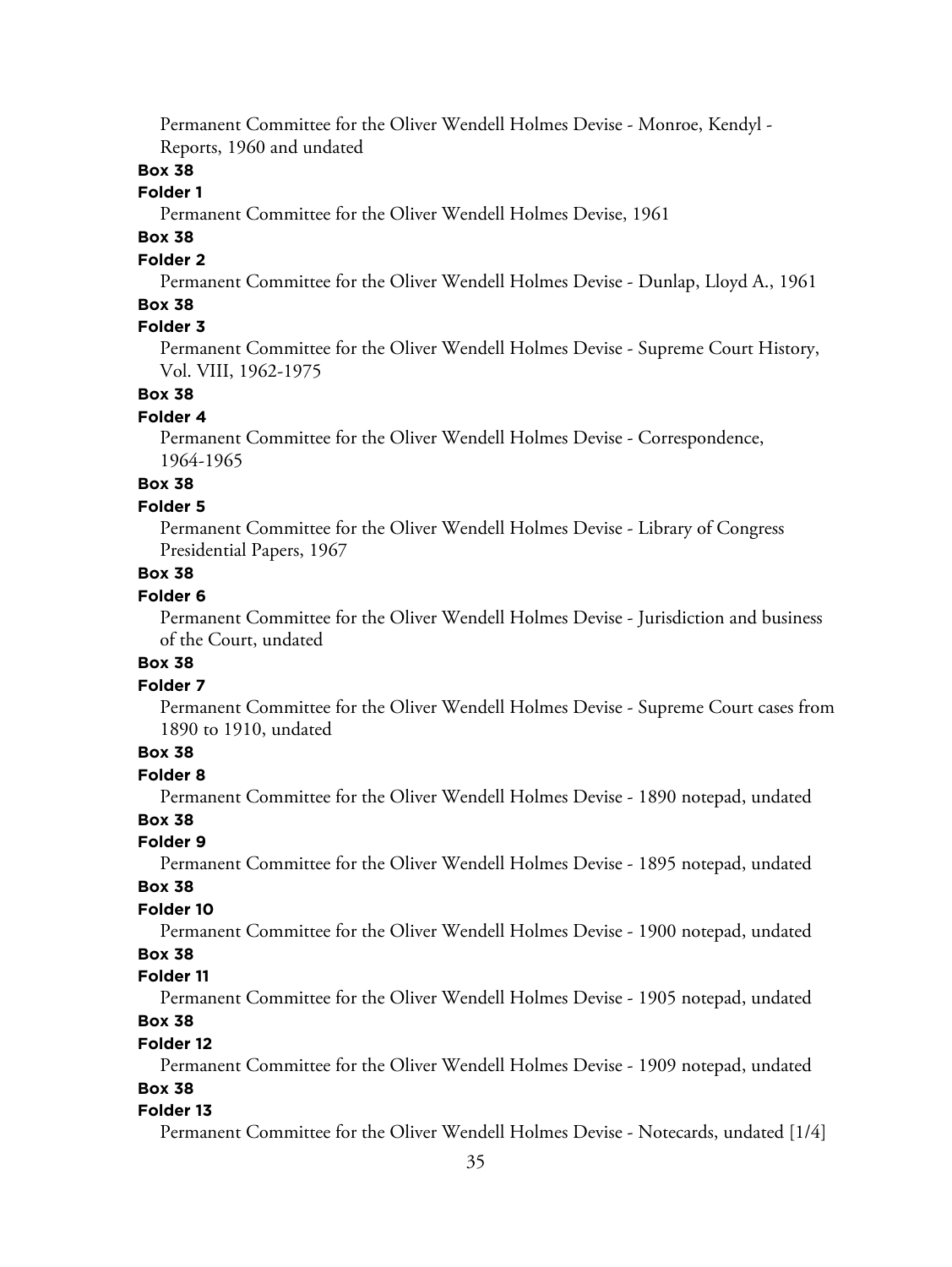#### **Box 39**

| olde |  |
|------|--|
|------|--|

Permanent Committee for the Oliver Wendell Holmes Devise - Notecards, undated [2/4] **Box 39**

#### **Folder 2**

Permanent Committee for the Oliver Wendell Holmes Devise - Notecards, undated [3/4]

# **Box 39**

# **Folder 3**

Permanent Committee for the Oliver Wendell Holmes Devise - Notecards, undated [4/4]

# **Box 39**

#### **Folder 4**

Institute Project - Research Material and Memoranda - Administration of Justice, 1966

#### **Box 39**

#### **Folder 5**

Institute Project - Research Material and Memoranda - Advisory opinions, 1966

#### **Box 39**

#### **Folder 6**

Institute Project - Research Material and Memoranda - Appellate Procedure and Review, 1966

#### **Box 39**

#### **Folder 7**

Institute Project - Research Material and Memoranda - Courts, circa 1966

### **Box 39**

#### **Folder 8**

Institute Project - Research Material and Memoranda - Discovery, circa 1966

# **Box 39**

#### **Folder 9**

Institute Project - Research Material and Memoranda - Evidence, 1966

#### **Box 39**

#### **Folder 10**

Institute Project - Research Material and Memoranda - Expert witnesses, 1966

### **Box 39**

#### **Folder 11**

Institute Project - Research Material and Memoranda - Protracted case procedure, 1966

#### **Box 40**

#### **Folder 1**

Institute Project - Research Material and Memoranda - Removal of Causes, 1966

### **Box 40**

#### **Folder 2**

Institute Project - Research Material and Memoranda - Special verdicts and interrogatories, 1966

#### **Box 40**

#### **Folder 3**

Institute Project - Research Material and Memoranda - Trial, trial procedure, 1966 **Box 40 Folder 4**

#### 36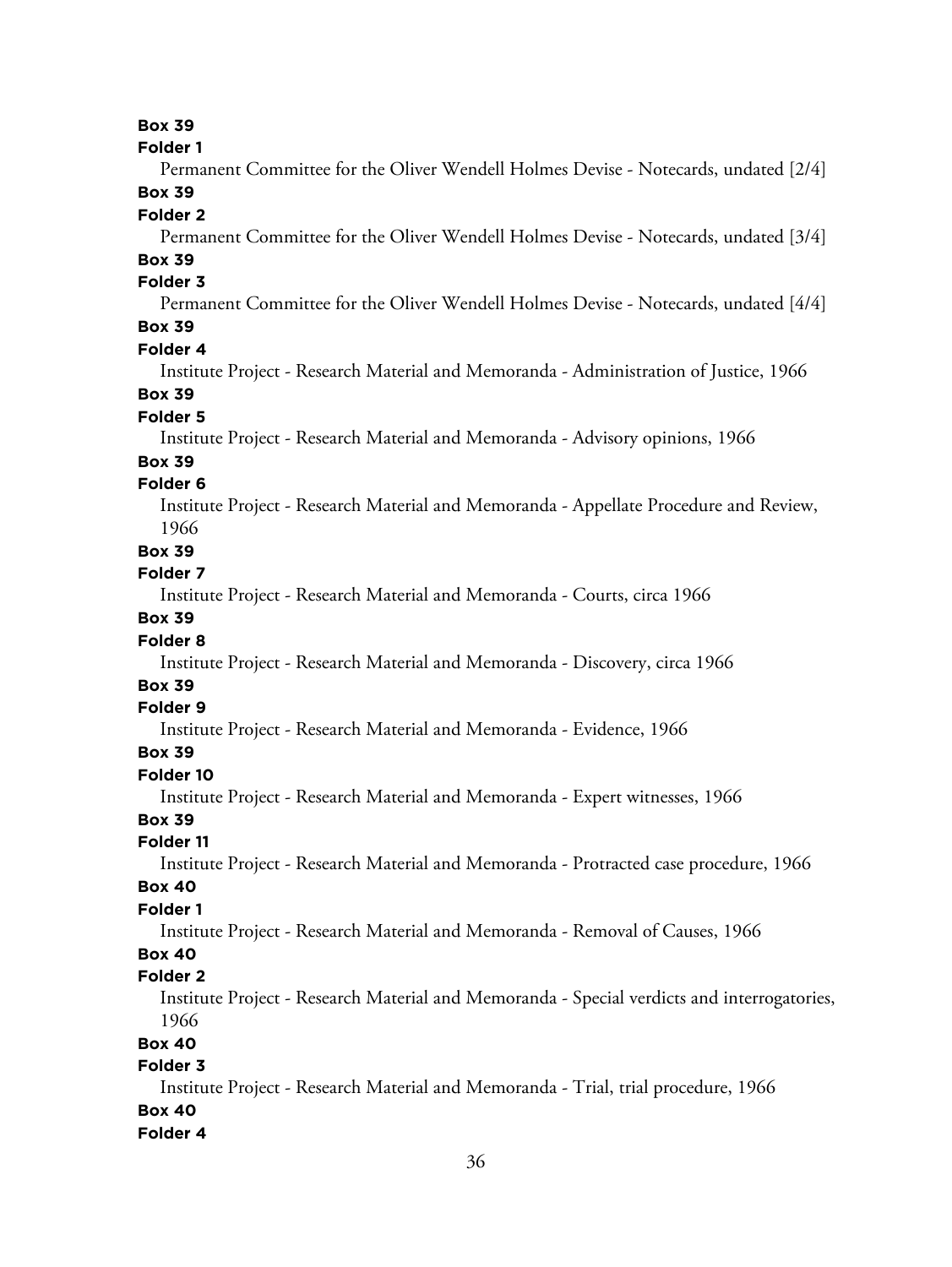Institute Project - Research Material and Memoranda - Venue, 1966

**Box 40**

#### **Folder 5**

Coordinating Committee for Multiple Litigation, U.S. District Courts, 1967-1968 [1/2]

# **Box 40**

# **Folder 6**

Coordinating Committee for Multiple Litigation, U.S. District Courts, 1963-1966 [2/2]

# **Box 40**

# **Folder 7**

Coordinating Committee for Multiple Litigation, U.S. District Courts - Correspondence, 1962-1963

### **Box 40**

#### **Folder 8**

Coordinating Committee for Multiple Litigation, U.S. District Courts - Correspondence, 1964-1966

#### **Box 40**

### **Folder 9**

Coordinating Committee for Multiple Litigation, U.S. District Courts - Correspondence, 1967

### **Box 40**

#### **Folder 10**

Coordinating Committee for Multiple Litigation, U.S. District Courts - Correspondence, 1968

#### **Box 41**

#### **Folder 1**

Coordinating Committee for Multiple Litigation, U.S. District Courts - Documents re: Sec. 1404, 1407, S. 3815 and S. 159, 1966-1968 [1/4]

### **Box 41**

### **Folder 2**

Coordinating Committee for Multiple Litigation, U.S. District Courts - Documents re: Sec. 1404, 1407, S. 3815 and S. 159, 1965-1966 [2/4]

#### **Box 41**

### **Folder 3**

Coordinating Committee for Multiple Litigation, U.S. District Courts - Documents re: Sec. 1404, 1407, S. 3815 and S. 159, 1964-1965 [3/4]

### **Box 41**

### **Folder 4**

Coordinating Committee for Multiple Litigation, U.S. District Courts - Documents re: Sec. 1404, 1407, S. 3815 and S. 159, 1964 [4/4]

# **Box 41**

# **Folder 5**

Coordinating Committee for Multiple Litigation, U.S. District Courts - Documents re: Aluminum Cable, Air Crash and Salt Litigation, 1965-1966 [1/4]

### **Box 41**

### **Folder 6**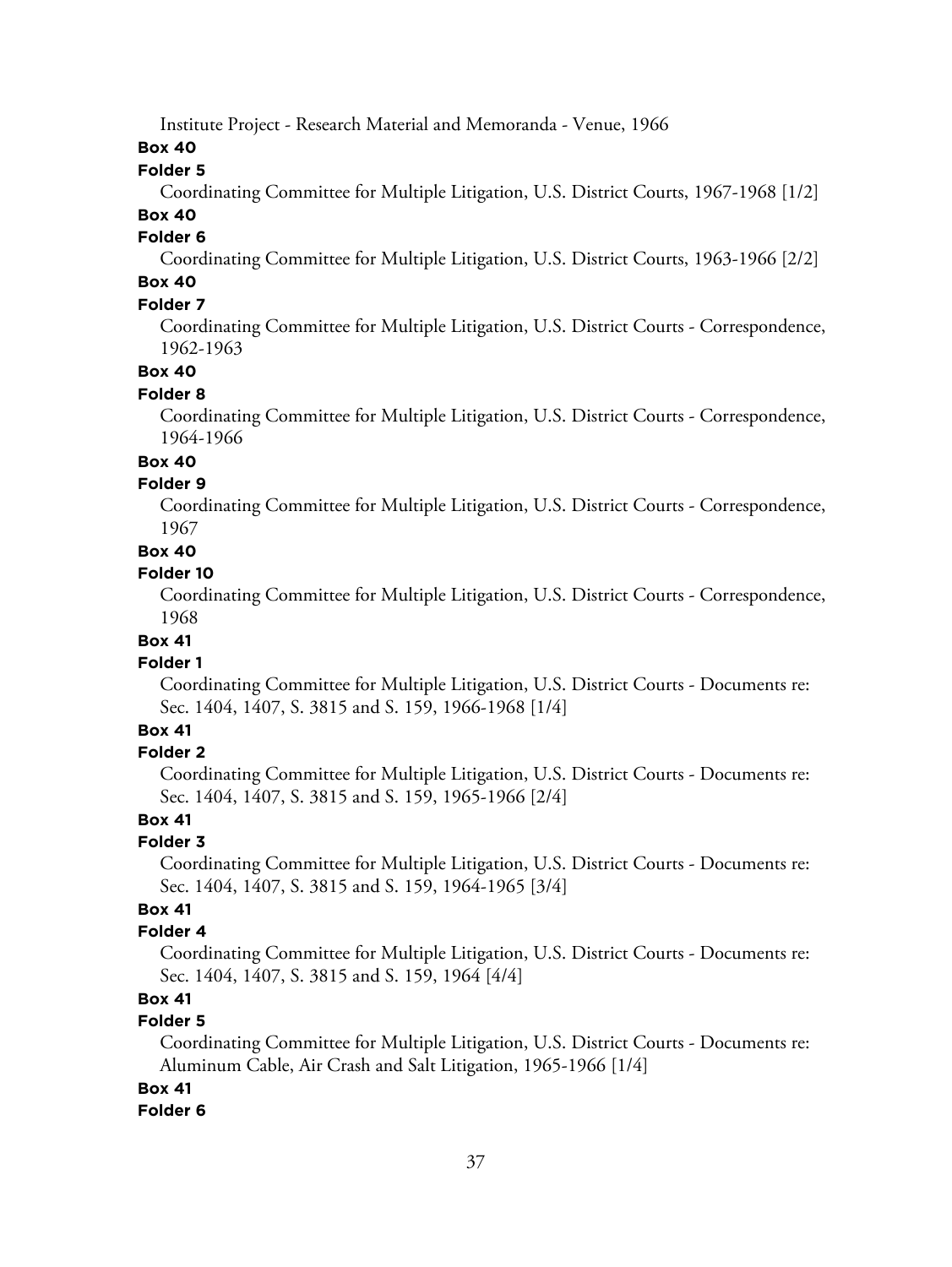Coordinating Committee for Multiple Litigation, U.S. District Courts - Documents re: Aluminum Cable, Air Crash and Salt Litigation, 1965-1966 [2/4]

# **Box 41**

#### **Folder 7**

Coordinating Committee for Multiple Litigation, U.S. District Courts - Documents re: Aluminum Cable, Air Crash and Salt Litigation, 1966-1968 [3/4]

# **Box 41**

# **Folder 8**

Coordinating Committee for Multiple Litigation, U.S. District Courts - Documents re: Aluminum Cable, Air Crash and Salt Litigation, 1965-1966 [4/4]

### **Box 42**

#### **Folder 1**

Coordinating Committee for Multiple Litigation, U.S. District Courts - Documents Re; Technograph Litigation, 1968 [1/4]

# **Box 42**

### **Folder 2**

Coordinating Committee for Multiple Litigation, U.S. District Courts - Documents Re; Technograph Litigation, 1967 [2/4]

# **Box 42**

#### **Folder 3**

Coordinating Committee for Multiple Litigation, U.S. District Courts - Documents Re; Technograph Litigation, 1967 [3/4]

### **Box 42**

#### **Folder 4**

Coordinating Committee for Multiple Litigation, U.S. District Courts - Documents Re; Technograph Litigation, 1966-1967 [4/4]

# **Box 42**

# **Folder 5**

White House Task Force on Antitrust Laws - Antitrust meeting agenda, 1968

# **Box 42**

#### **Folder 6**

White House Task Force on Antitrust Laws - Antitrust papers, 1968

### **Box 43**

# **Folder 1**

White House Task Force on Antitrust Laws - Clippings, 1968

# **Box 43**

### **Folder 2**

White House Task Force on Antitrust Laws - Conflict of interest problem, 1967-1968

# **Box 43**

### **Folder 3**

White House Task Force on Antitrust Laws - Conglomerate mergers, 1968

### **Box 43**

# **Folder 4**

White House Task Force on Antitrust Laws - Conglomerates, or large diversified firms, 1968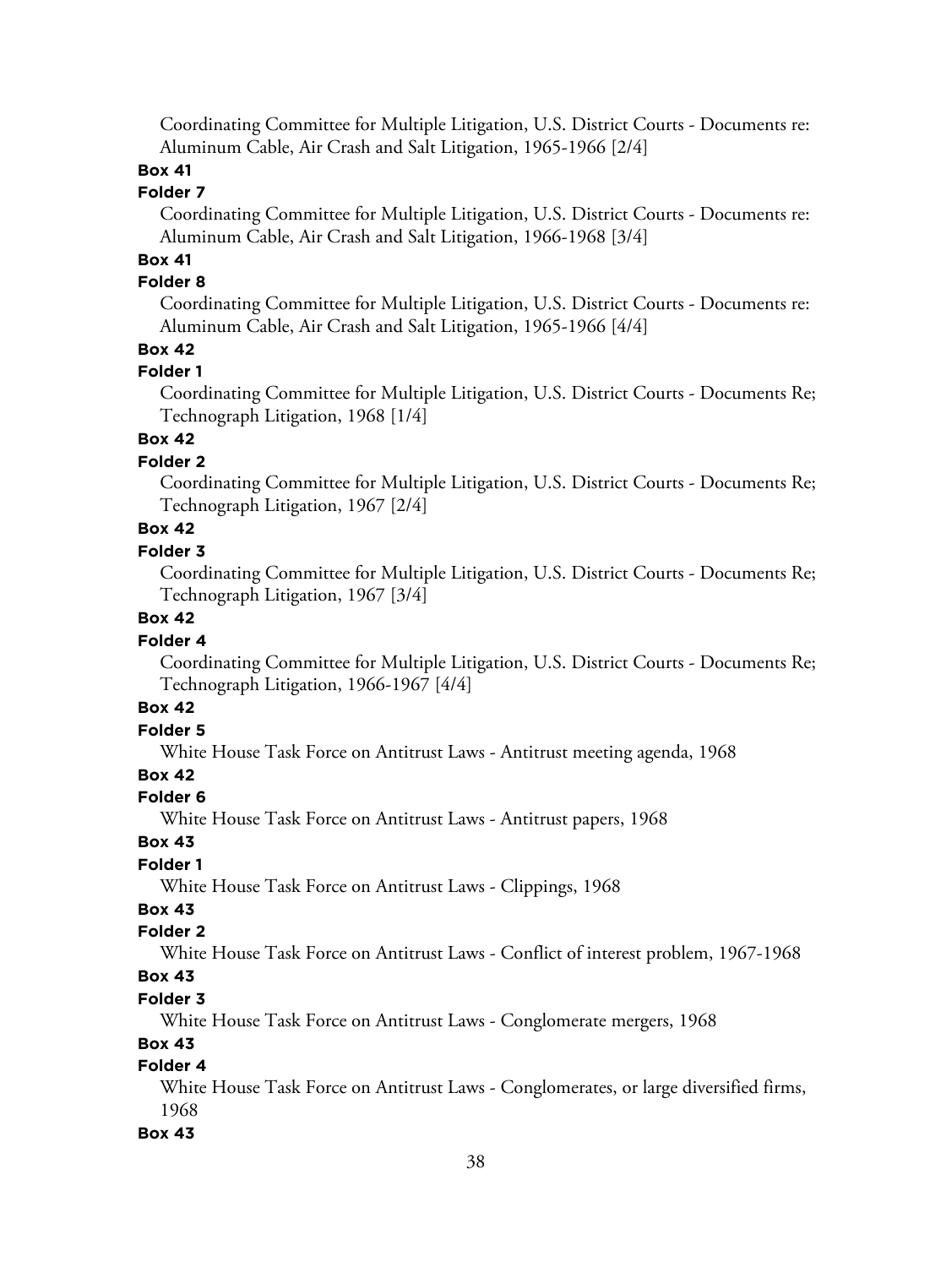White House Task Force on Antitrust Laws - Correspondence, 1969-1972 [1/3]

# **Box 43**

**Folder 6**

White House Task Force on Antitrust Laws - Correspondence, 1969-1970 [2/3]

# **Box 43**

#### **Folder 7**

White House Task Force on Antitrust Laws - Correspondence, 1967-1969 [3/3]

# **Box 43**

# **Folder 8**

White House Task Force on Antitrust Laws - Correspondence, 1968

# **Box 43**

# **Folder 9**

White House Task Force on Antitrust Laws - Drafts and corrections, April-May 1968

# **Box 44**

**Folder 1**

White House Task Force on Antitrust Laws - Drafts and corrections, June 1968 [1/3]

### **Box 44**

# **Folder 2**

White House Task Force on Antitrust Laws - Drafts and corrections, June 1968 [2/3]

# **Box 44**

# **Folder 3**

White House Task Force on Antitrust Laws - Drafts and corrections, June 1968 [3/3]

# **Box 44**

# **Folder 4**

White House Task Force on Antitrust Laws - Drug problems, 1968

# **Box 44**

# **Folder 5**

White House Task Force on Antitrust Laws - Economics and conglomerates papers, 1968 [1/2]

#### **Box 44**

#### **Folder 6**

White House Task Force on Antitrust Laws - Economics and conglomerates papers, 1968 [2/2]

# **Box 44**

# **Folder 7**

White House Task Force on Antitrust Laws - Expediting Act, 1967-1968

### **Box 44**

### **Folder 8**

White House Task Force on Antitrust Laws - Hearings before House Small Business Committee, 1969

# **Box 44**

# **Folder 9**

White House Task Force on Antitrust Laws - Industrial Concentration Reduction Act, 1968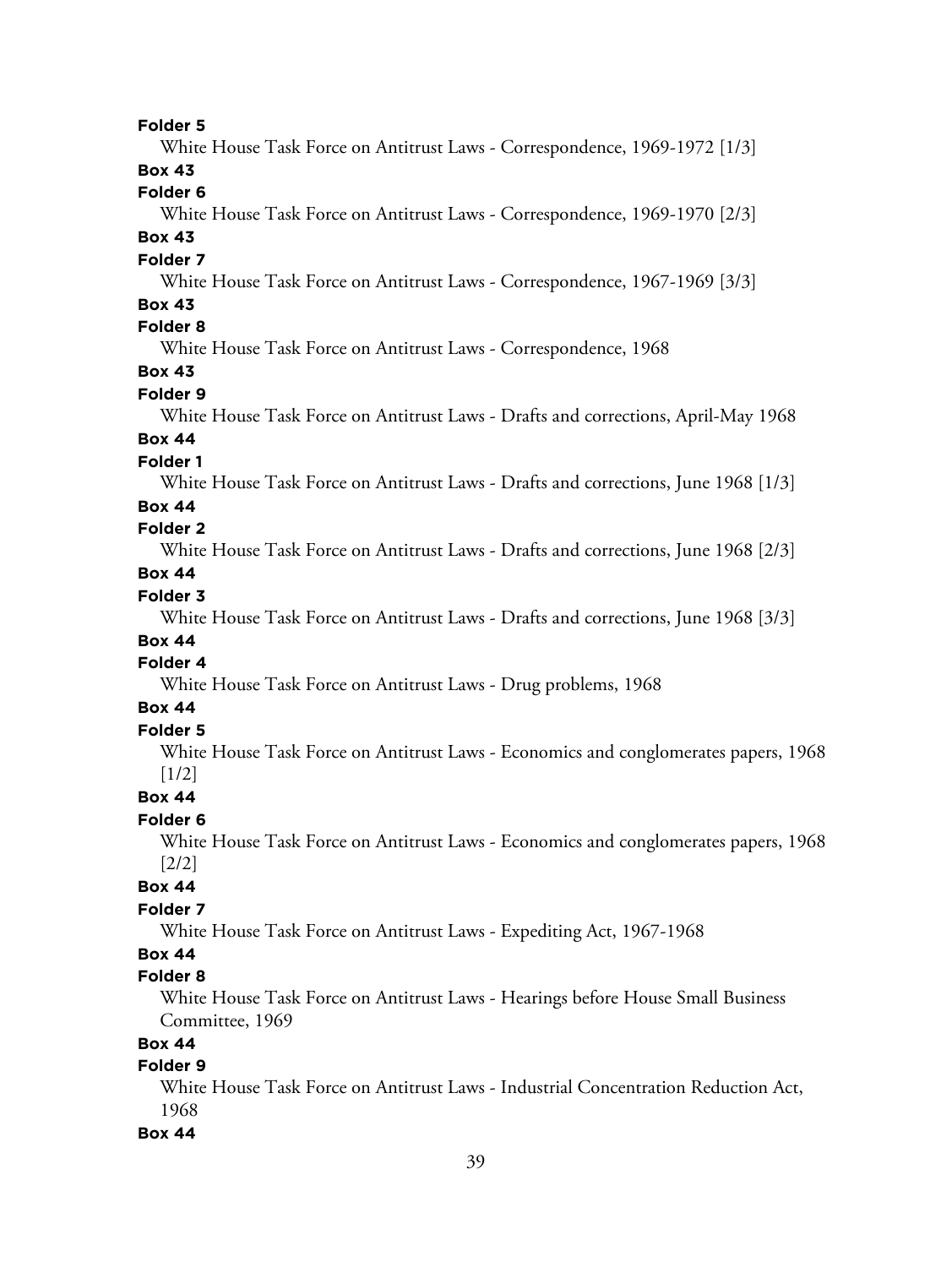White House Task Force on Antitrust Laws - Large Firm Acquisition Act, 1968

# **Box 45**

### **Folder 1**

White House Task Force on Antitrust Laws - Meeting of February 17, 1968 - Agenda and materials, 1968

# **Box 45**

#### **Folder 2**

White House Task Force on Antitrust Laws - Memoranda, agendas, etc., 1967-1968

# **Box 45**

#### **Folder 3**

White House Task Force on Antitrust Laws - Memoranda, 1968

#### **Box 45**

# **Folder 4**

White House Task Force on Antitrust Laws - Merger Act, 1968

#### **Box 45**

### **Folder 5**

White House Task Force on Antitrust Laws - Miscellaneous court ruling and administrative releases, 1968-1969

#### **Box 45**

# **Folder 6**

White House Task Force on Antitrust Laws - Notes, data, 1967-1968

### **Box 45**

#### **Folder 7**

White House Task Force on Antitrust Laws - Notes, 1968

# **Box 45**

#### **Folder 8**

White House Task Force on Antitrust Laws - Numbers, government forms, telephone information, etc., 1964-1969

### **Box 45**

#### **Folder 9**

White House Task Force on Antitrust Laws - Oligopoly, 1968

### **Box 46**

# **Folder 1**

White House Task Force on Antitrust Laws - Patent Licensing Statute and Civil Process Act, 1968

#### **Box 46**

#### **Folder 2**

White House Task Force on Antitrust Laws - Robinson-Patman Act, undated

# **Box 46**

# **Folder 3**

White House Task Force on Antitrust Laws - Publication, 1963

# **Box 46**

#### **Folder 4**

White House Task Force on Antitrust Laws - Publications, 1965-1967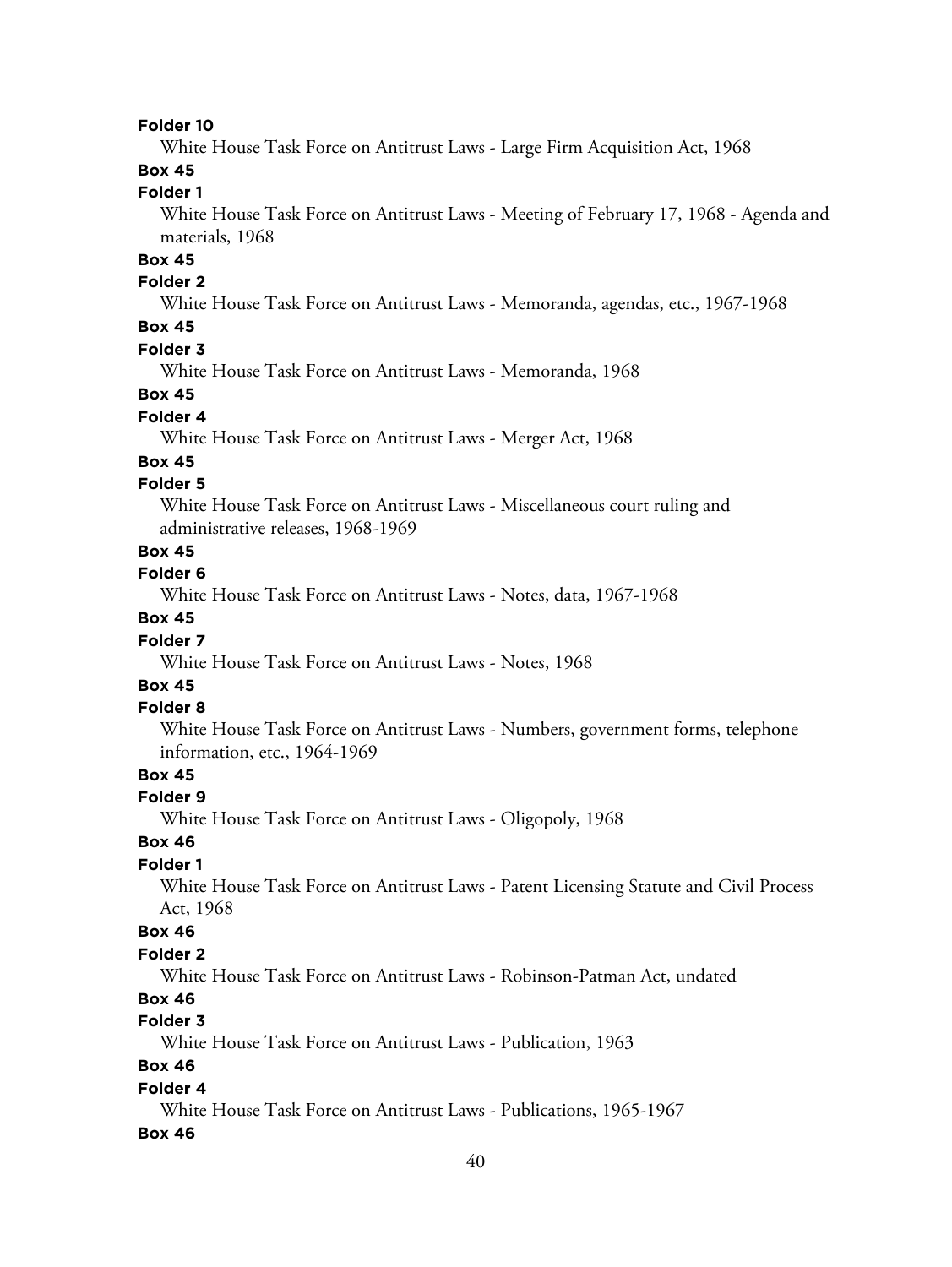White House Task Force on Antitrust Laws - Publications, 1965-1968

# **Box 46**

**Folder 6**

White House Task Force on Antitrust Laws - Publications, 1962-1968

# **Box 46**

### **Folder 7**

White House Task Force on Antitrust Laws - Report outline and preface, 1968

### **Box 46**

# **Folder 8**

White House Task Force on Antitrust Laws - Robinson-Patman Act, 1968

# **Box 46**

### **Folder 9**

White House Task Force on Antitrust Laws - Robinson-Patman Act, 1968-1969

# **Box 46**

# **Folder 10**

White House Task Force on Antitrust Laws - Statistics, 1965-1967

# **Box 46**

### **Folder 11**

White House Task Force on Antitrust Laws - Summary and conclusions, 1968

# **Series VII: Neal Gerber Eisenberg**

# **Subseries 1: General**

| <b>Box 47</b>                                                       |
|---------------------------------------------------------------------|
| <b>Folder 1</b>                                                     |
| Bar Admissions, 1943-1995                                           |
| <b>Box 47</b>                                                       |
| Folder <sub>2</sub>                                                 |
| Certificate - U.S. Court of Appeals, Seventh Circuit, 1978          |
| <b>Box 47</b>                                                       |
| Folder 3                                                            |
| Memoranda, 1985                                                     |
| <b>Box 47</b>                                                       |
| Folder 4                                                            |
| Salzburg Seminar - "American Law and Legal Institutions," 1985-1990 |
| <b>Box 47</b>                                                       |
| <b>Folder 5</b>                                                     |
| Certificate - U.S. Court of Appeals, Tenth Circuit, 1986            |
| <b>Box 47</b>                                                       |
| Folder <sub>6</sub>                                                 |
| Salzburg Seminar - "American Law and Legal Institutions," 1990      |
| <b>Box 47</b>                                                       |
| Folder 7                                                            |
| Salzburg Seminar - "American Law and Legal Institutions," 1988-1990 |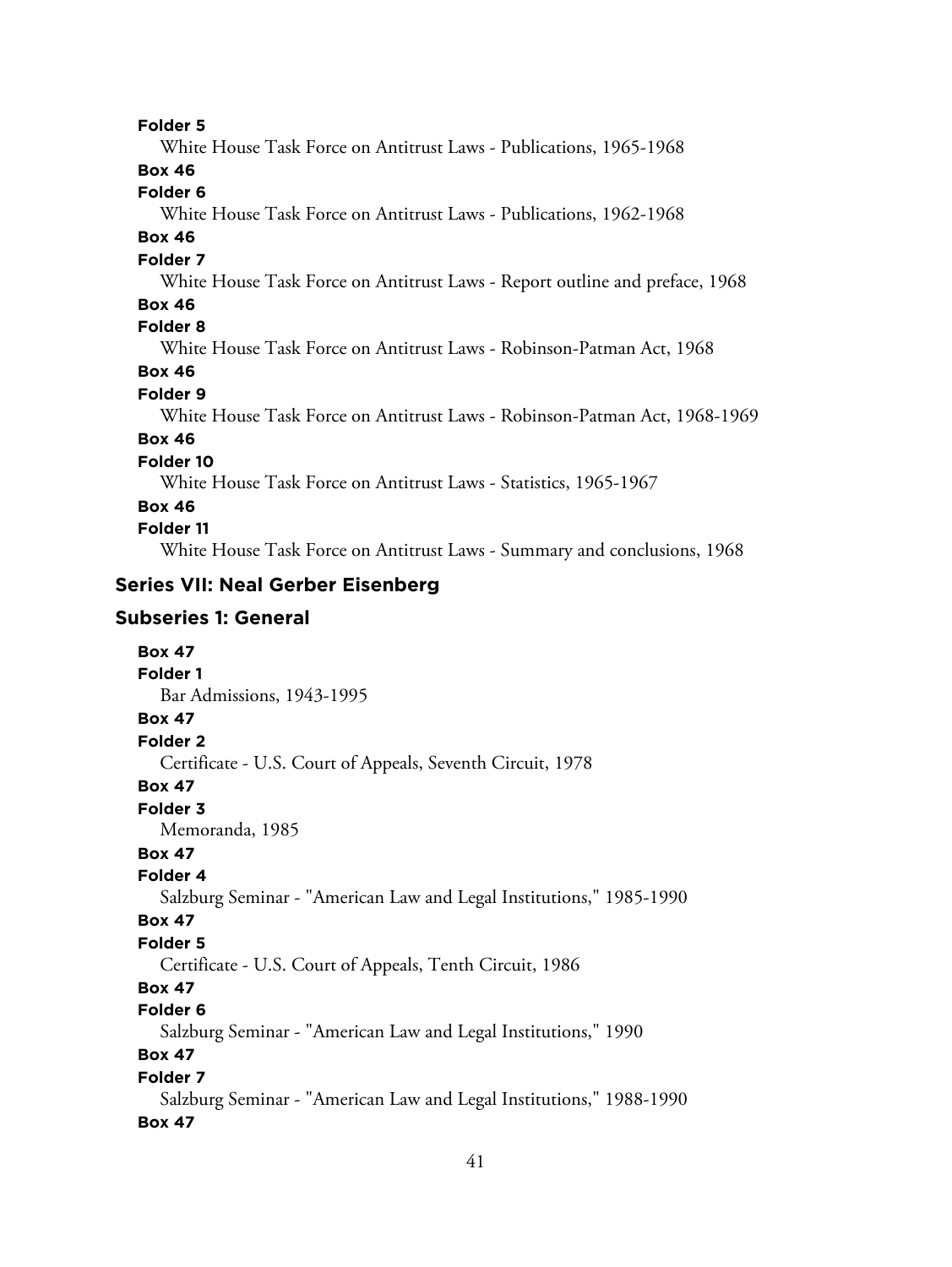Certificate - Admission to U.S. Court of Appeals, Fifth District, July 23, 1999

# **Box 47**

# **Folder 9**

Fax - Certiorari Granted, Supreme Court, 2000

# **Box 47**

#### **Folder 10**

Alumni Reunion Celebration to Honor Phil C. Neal - Regrets and Tributes, 2001 [1/3]

### **Box 47**

# **Folder 11**

Alumni Reunion Celebration to Honor Phil C. Neal - Regrets and Tributes, 2001 [2/3]

# **Box 47**

#### **Folder 12**

Alumni Reunion Celebration to Honor Phil C. Neal - Regrets and Tributes, 2001 [3/3]

# **Box 47**

#### **Folder 13**

Alumni Reunion Celebration to Honor Phil C. Neal - Anticipated guests, 2001

#### **Box 48**

### **Folder 1**

Alumni Reunion Celebration to Honor Phil C. Neal - Program, 2001

# **Box 48**

# **Folder 2**

Alumni Reunion Celebration to Honor Phil C. Neal - News sources commemorating Neal, 2001

#### **Box 48**

#### **Folder 3**

Robert H. Jackson, Jamestown, NY Event, October 22-24, 2002, 2002-2003 [1/4]

#### **Box 48**

#### **Folder 4**

Robert H. Jackson, Jamestown, NY Event, October 22-24, 2002 - Robert H. Jackson speeches and briefs, 2004 [2/4]

#### **Box 48**

#### **Folder 5**

Robert H. Jackson, Jamestown, NY Event, October 22-24, 2002 - Robert H. Jackson Center, 2002-2005 [3/4]

# **Box 48**

#### **Folder 6**

Robert H. Jackson, Jamestown, NY Event, October 22-24, 2002 [4/4]

# **Box 48**

#### **Folder 7**

Correspondence - Carlos Tiburcio Bea, U.S. Circuit Judge, 2007-2011

#### **Box 48**

# **Folder 8**

Notes, undated

# **Subseries 2: Cases**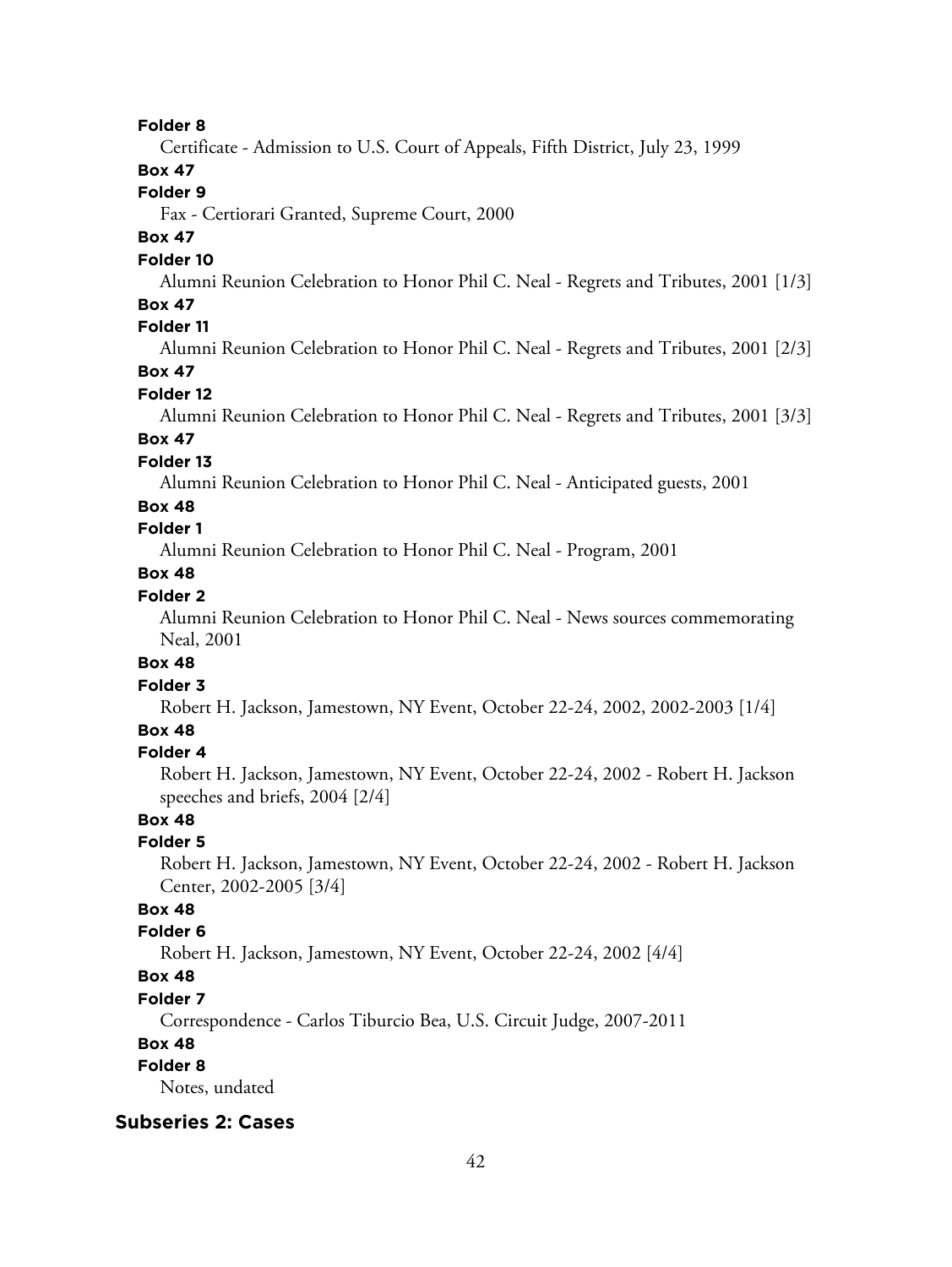### **Box 48**

#### **Folder 9**

United States of America v. Arnold, Schwinn & Company, et al. - Supreme Court case No. 25, October 1966

#### **Box 48**

### **Folder 10**

United State of America v. Sealy, Inc. - Supreme Court case No. 9, October 1966

# **Box 48**

# **Folder 11**

Pasadena City Board of Education v. Nancy Anne Spangler, 1976 [1/2]

### **Box 49**

#### **Folder 1**

Pasadena City Board of Education v. Nancy Anne Spangler, 1976 [2/2]

# **Box 49**

### **Folder 2**

Pasadena City Board of Education v. Nancy Anne Spangler, 1976

# **Box 49**

### **Folder 3**

Pasadena City Board of Education v. Nancy Anne Spangler - Ninth Circuit, 1976

#### **Box 49**

# **Folder 4**

Pasadena City Board of Education v. Nancy Anne Spangler, 1975-1977 [1/2]

# **Box 49**

#### **Folder 5**

Pasadena City Board of Education v. Nancy Anne Spangler, 1976-1977 [2/2]

# **Box 49**

# **Folder 6**

Pasadena City Board of Education case packets - Memoranda, briefs, replies, 1975-1995 [1/2]

# **Box 49**

### **Folder 7**

Pasadena City Board of Education case packets - Memoranda, briefs, replies, 1975-1977 [2/2]

# **Box 50**

#### **Folder 1**

Pasadena City Board of Education v. Spangler, 1976 [1/4]

# **Box 50**

# **Folder 2**

Pasadena City Board of Education v. Spangler, 1976 [2/4]

# **Box 50**

# **Folder 3**

Pasadena City Board of Education v. Spangler, 1976-1980 [3/4]

# **Box 50**

# **Folder 4**

Pasadena City Board of Education v. Spangler, 1975-1976 [4/4]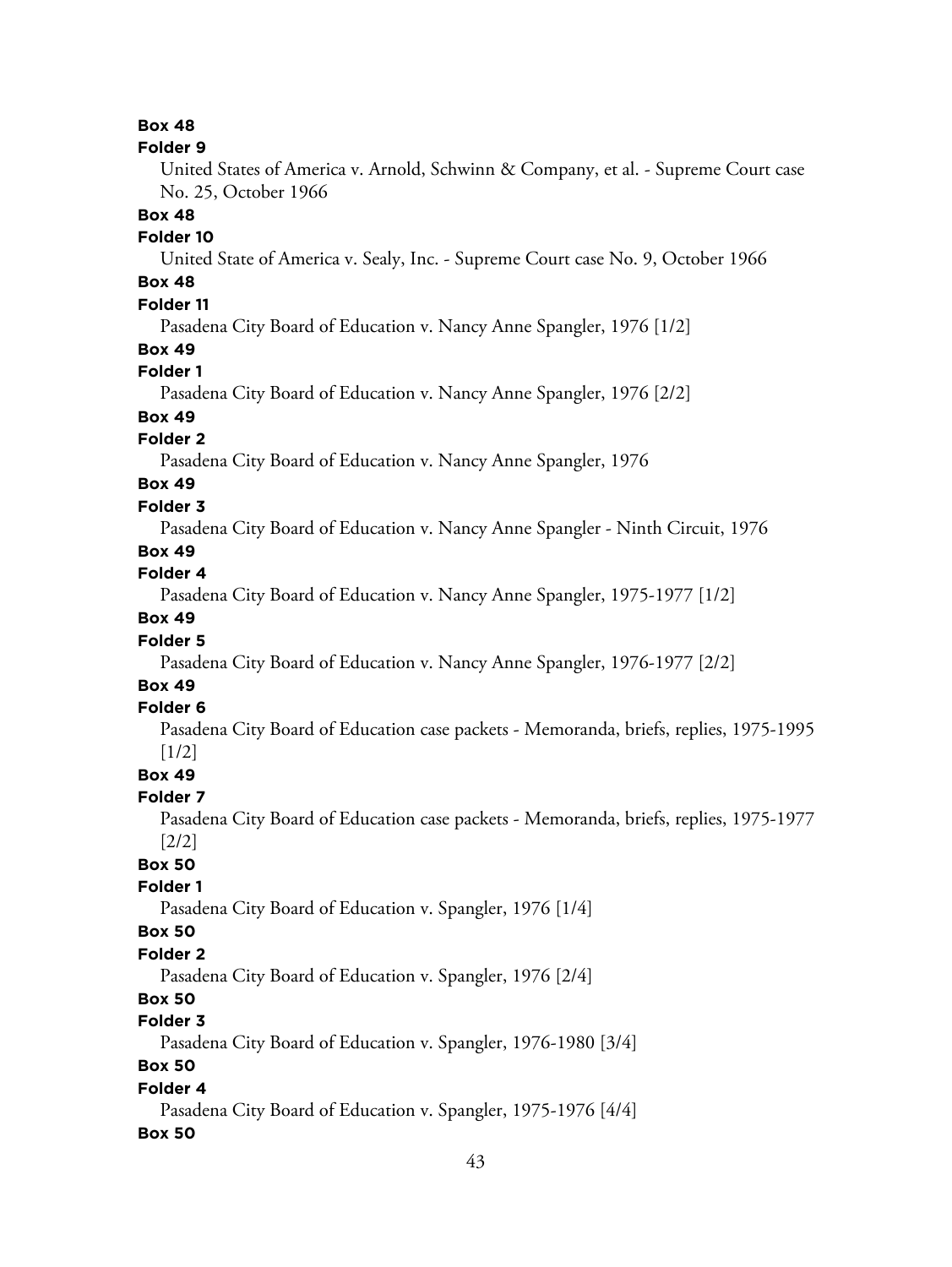Pasadena City Board of Education cases, 1977-1978

### **Box 50**

### **Folder 6**

Pasadena City Board of Education case materials, 1977-1978

# **Box 50**

#### **Folder 7**

Pasadena City Board of Education v. Nancy Anne Spangler, 1978

### **Box 50**

# **Folder 8**

Pasadena City Board of Education v. Nancy Anne Spangler, 1978

# **Box 50**

#### **Folder 9**

Pasadena City Board of Education v. Sharon Hughes Spangler, 1977-1978 [1/2]

# **Box 51**

### **Folder 1**

Pasadena City Board of Education v. Manuel L. Real, Sharon Hughes Spangler, 1978 [2/2]

### **Box 51**

#### **Folder 2**

In Re Paris Air Crash of March 3, 1974, McDonnell Douglas Corporation - U.S. Court of Appeals, Ninth Circuit, case nos. 77-2099 and 77-2266, 1977

# **Box 51**

#### **Folder 3**

The Vendo Company v. Lektro-Vend Corp., Harry B. Stoner and Stoner Investments, Inc., 1977-1978

### **Box 51**

#### **Folder 4**

Legal memoranda and proceedings, 1977-1989 [1/3]

### **Box 51**

#### **Folder 5**

Legal memoranda and proceedings, 1977-1989 [2/3]

#### **Box 51**

#### **Folder 6**

Legal memoranda and proceedings, 1977-1989 [3/3]

# **Box 52**

# **Folder 1**

Ohio-Sealy Mattress Manufacturing Company v. Sealy, Inc. - Briefs, Vol. 1, 1978

# **Box 52**

#### **Folder 2**

Ohio-Sealy Mattress Manufacturing Company v. Sealy, Inc. - Briefs, Vol. 2, 1978

#### **Box 52**

### **Folder 3**

Ohio-Sealy Mattress Manufacturing Company v. Sealy, Inc. - Phil C. Neal notes for argument on post-trial motions before Judge Parsons, undated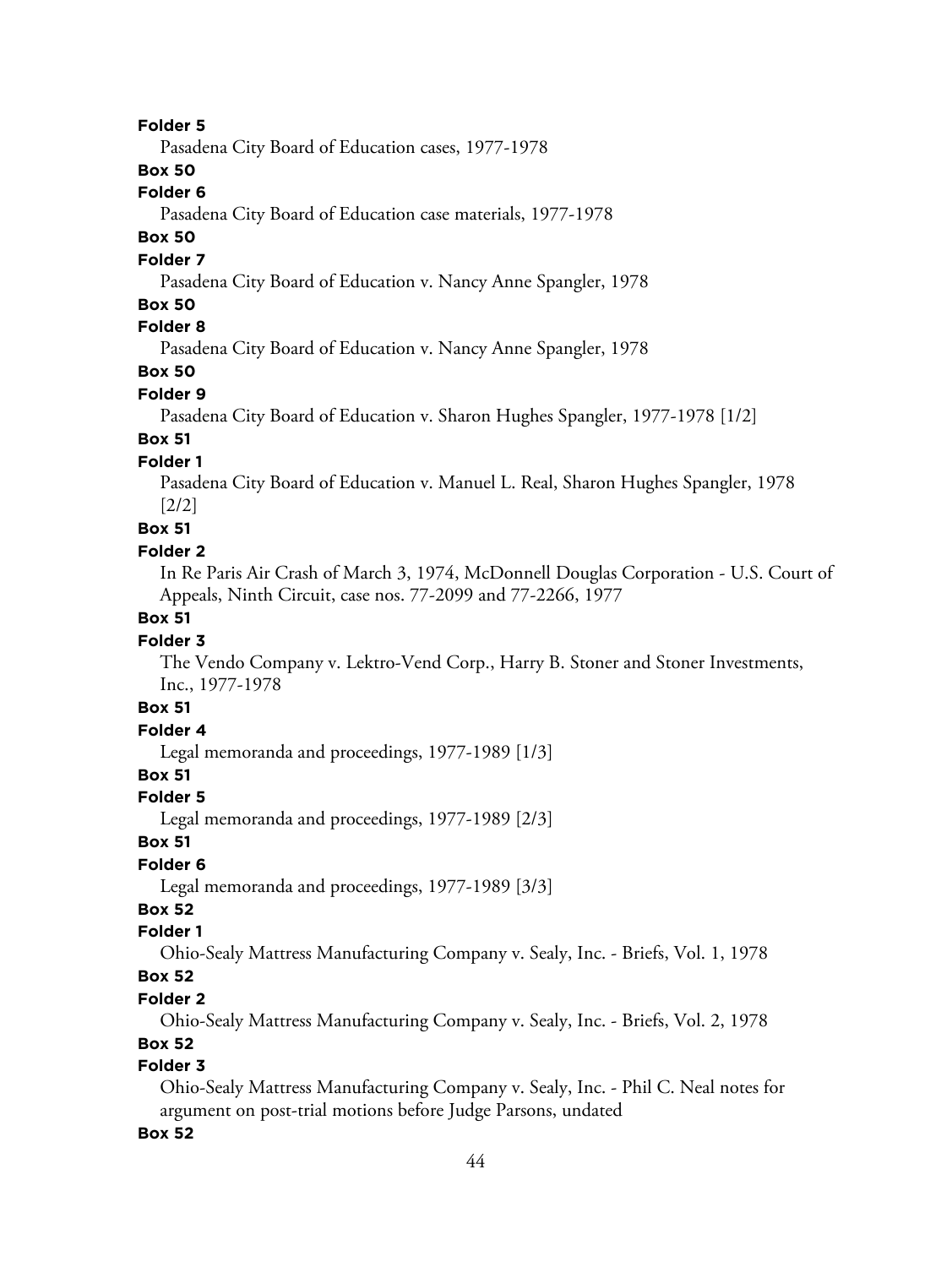City of Chicago v. Hertz; City of Chicago v. Avis Rent a Car System, Inc. et al. - Briefs, 1978

#### **Box 53**

#### **Folder 1**

United States of America v. Security Industrial Bank, Beneficial Finance of Kansas, Inc., et al. - Supreme Court case nos. 81-184 and 81-583, 1980-1982

# **Box 53**

### **Folder 2**

Beneficial Finance of Kansas, Inc. v. United States of America et al. - Supreme Court case no. 81-583, October 1981

#### **Box 53**

#### **Folder 3**

United States of America v. Security Industrial Bank et al. - Supreme Court case no. 81-184, 1981

### **Box 53**

#### **Folder 4**

Dr. Chester A. Wilk et al. v. American Medical Association et al. - United States Court of Appeals, Seventh Circuit, case no. 81-1331, 1981

#### **Box 53**

#### **Folder 5**

Northern Pipeline Construction Co. v. Marathon Pipeline Co. and United States of America - Supreme Court cases nos. 81-150, 81-546, October 1981-October 1982

# **Box 54**

#### **Folder 1**

Northern Pipeline Construction Co. v. Marathon Pipe Line Co., et al - Supreme Court case nos. 81-184, 81-150, and 81-546, 1981-1982

### **Box 54**

#### **Folder 2**

Ohio-Sealy Mattress Manufacturing Company v. Sealy, Inc. - Supreme Court case no. 82-312, October 1982

#### **Box 54**

#### **Folder 3**

Ohio-Sealy Mattress Manufacturing Company v. Sealy, Inc. - Supreme Court case, October 1983

# **Box 54**

#### **Folder 4**

Sealy, Inc. v. Ohio-Sealy Mattress Manufacturing Company - Supreme Court case no. 84-1581, October 1984

# **Box 54**

# **Folder 5**

Pulaski County Special School District No. 1 v. Little Rock School District - Supreme Court case no. 85-1316, October 1985

#### **Box 54**

#### **Folder 6**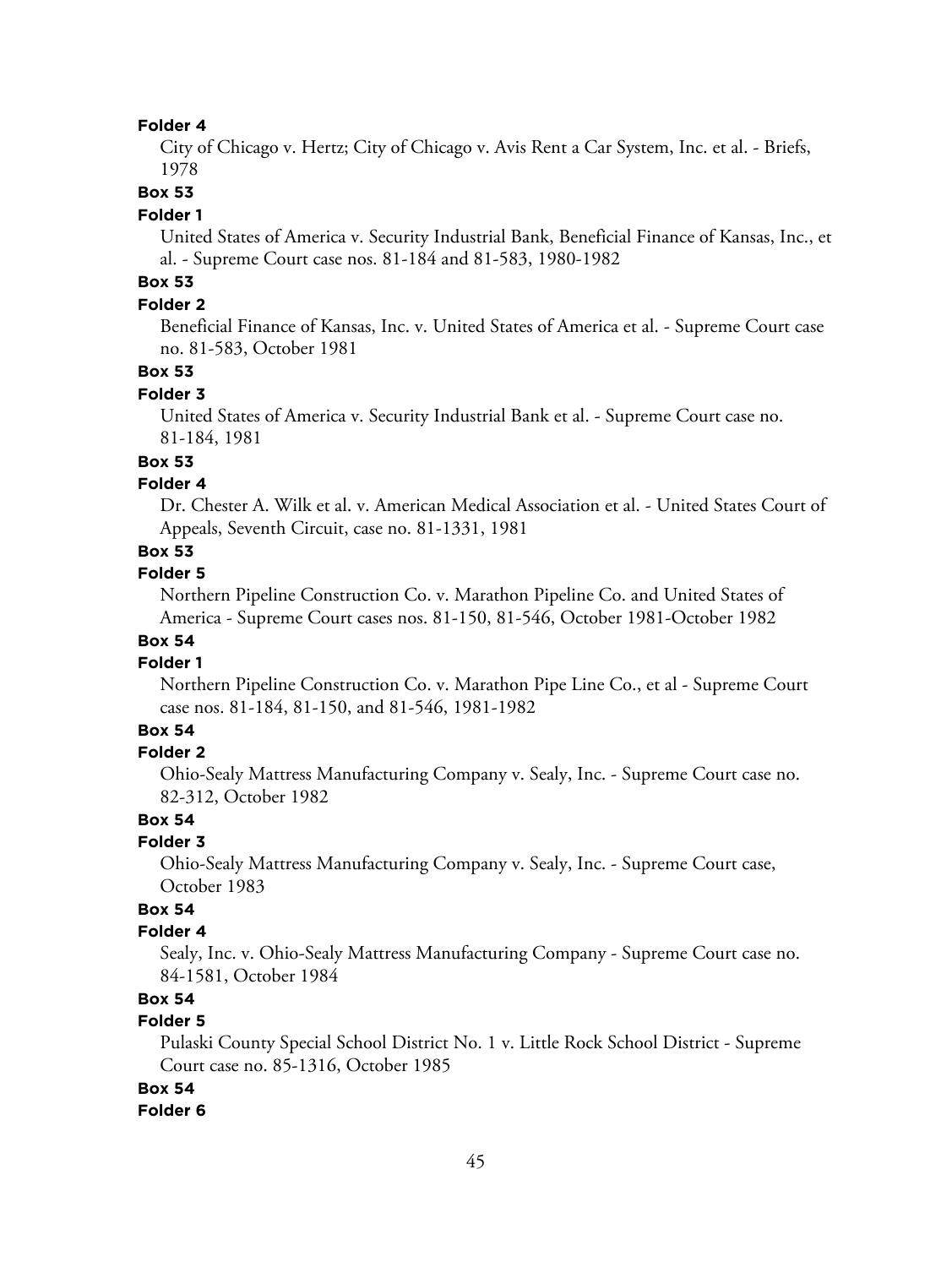John L. Marks v. Pannell Kerr Forster and John P. Jaeger - United States Court of Appeals, Seventh Circuit, 1986

### **Box 54**

# **Folder 7**

Newman-Green, Inc. v. Alejandro Alfonzo-Larrain R., et al. - United States Court of Appeals, Seventh Circuit, case no. 87-1195, 1987-1989

# **Box 55**

### **Folder 1**

Newman-Green, Inc. v. Alejandro Alfonzo-Larrain R., et al. - Supreme Court case no. 88-774, October 1988

#### **Box 55**

#### **Folder 2**

Newman-Green, Inc. v. Alejandro Alfonzo-Larrain R., et al. - Draft argument, 1989

# **Box 55**

### **Folder 3**

Eldon Fuchs, Terry Agans, Robert E. Carnduff, Mary C. DeGroot, Kenneth E. Haubold, Paul A. Hendricks, and Robert Pemberton, individuals, on their own behalf and on the behalf of all persons similarly situated, v. Rural Electric Convenience Cooperative, Inc. Central Illinois Public Service Company, and Mary E. Bushnell, Chairman of the Illinois Commerce Commission, and agency of the State of Illinois - Supreme Court case No. 88-1358, October 1988

#### **Box 55**

#### **Folder 4**

School District No. 1, Denver, Colorado v. Wilfred Keyes - Supreme Court case no. 89-1698, October 1989

# **Box 55**

# **Folder 5**

National Labor Relations Board v. Nabors Trailers, Inc. - Supreme Court case no. 90-1165, October 1990

### **Box 55**

#### **Folder 6**

Pine Top Insurance Company v. Republic Western Insurance Company and Bank of America National Trust and Savings Association; Pine Top Insurance Company v. Century Indemnity Company and Bank of America National Trust and Savings Association - United States Court of Appeals, Seventh Circuit, 1991

#### **Box 55**

#### **Folder 7**

Greater Rockford Energy and Technology Corp.; Shepherd Oil, Inc.; Vidalia Ethanol, Ltd.; Alpebo, Inc.; Shreveport Ethanol, Inc.; Lakefield Ethanol, Inc.; A.E. Montana, Inc.; Cajun Energy, Inc.; Public Terminals, Inc.; Cepo, Inc.; Texas Ethanol Producers; Wurster Oil Company, Inc.; and High Plain Corp., v. Shell Oil Company; Marathon Petroleum Company; Amoco Oil Company; Chevron U.S.A., Inc.; Atlantic Richfield Co.; B.P. America; Exxon Company, USA; and Mobil Oil Company - United States Court of Appeals, Seventh Circuit, 1992

#### **Box 56 Folder 1**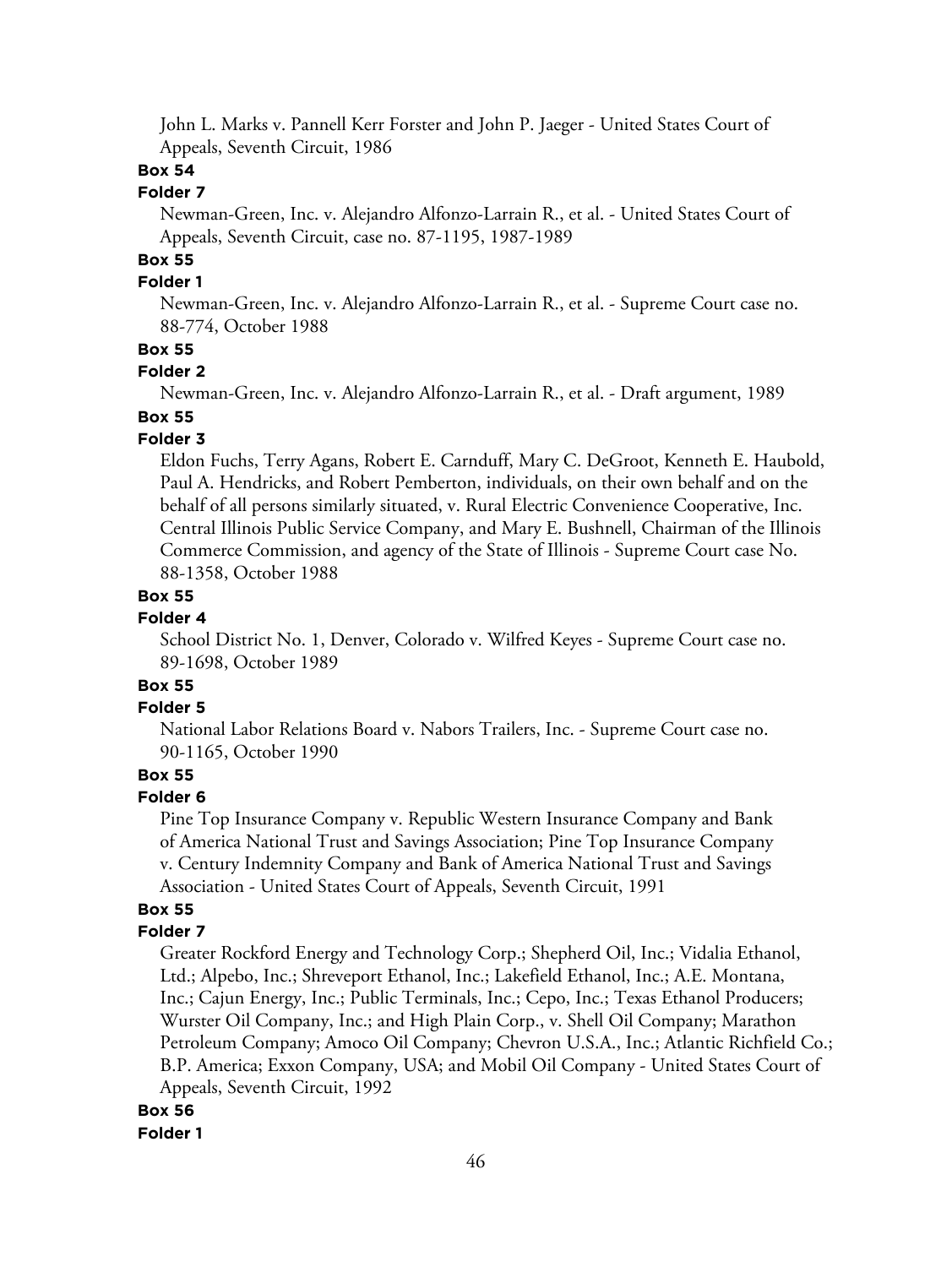Dean Witter Reynolds Inc. v. Hudson T. Harrison and Harrison Construction Incorporated - Supreme Court case no. 95-2094, October 1992-October 1995

# **Box 56**

# **Folder 2**

Antonio C. Mastrobuono and Diana G. Mastrobuono v. Shearson Lehman Hutton Inc., Nick DiMinico, Richard F. Benzer, and Mark Stevenson - Supreme Court case no. 94-18, October 1993-October 1994

# **Box 56**

### **Folder 3**

Abbott Laboratories, et al. v. F. David Seinfeld, et al., 1994

#### **Box 56**

#### **Folder 4**

Alex Campos, et al., v. Ticketmaster Corporation - Supreme Court case no. 98-127, October 1997

#### **Box 56**

### **Folder 5**

United States Court of Appeals, Seventh Circuit cases, 1997-1999

#### **Box 56**

# **Folder 6**

United States Court of Appeals, Seventh Circuit cases, 2001-2002

# **Box 56**

# **Folder 7**

United States Court of Appeals, Seventh Circuit cases, 2003-2004

# **Box 57**

# **Folder 1**

Tina McCarter f/k/a Tina Chevalier v. Institutional Equipment, Inc. - Appellate Court, First District, 2000

### **Box 57**

#### **Folder 2**

Christine Zellers v. Secretary of Veterans Affairs, and Boatmen's National Mortgage, Inc., - Appellate Court, First District, 2000

#### **Box 57**

#### **Folder 3**

Morton S. Goldfine and Adrienne M. Goldfine v. American Express Company, Shearson Lehman Brothers Holdings, Inc., Lehman Brothers, Inc., and KPMG Peat Marwick - Supreme Court of Illinois, 2001-2004

#### **Box 57**

#### **Folder 4**

Engine Manufacturers Association, and Western States Petroleum Association, v. South Coast Air Quality Maintenance District (SCAQMD), et al., and Natural Resources Defense Council - Supreme Court case no. 02-1343, 2002-2003

#### **Box 57**

# **Folder 5**

WH-T.V. Broadcasting Corporation v. Zenith Electronics Corporation, Motorola Inc., and General Instrument Corporation - Supreme Court case no. 04-1514, circa 2005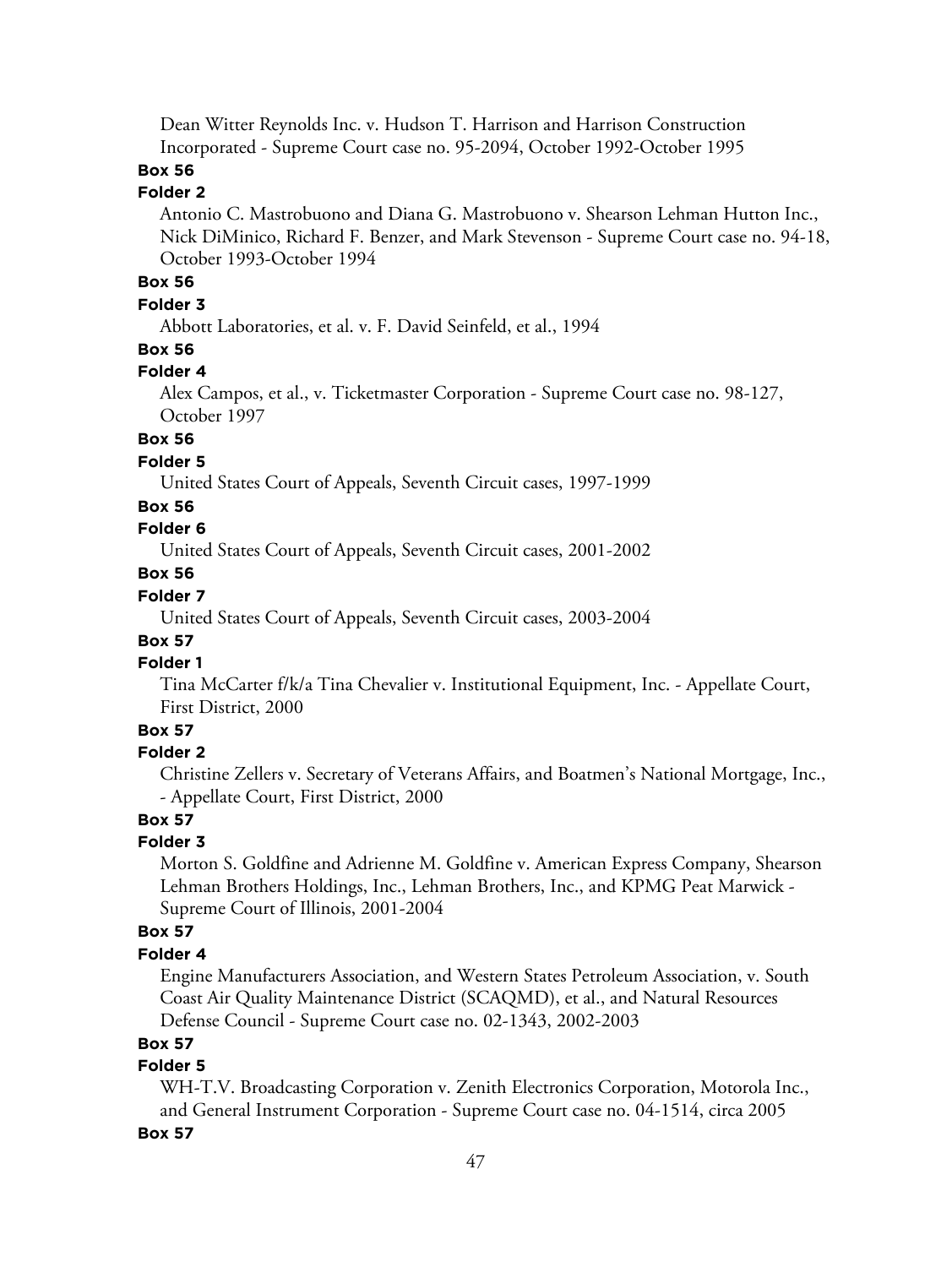Samuel Glazer, v. Lehman Brothers, Inc., et al. - Supreme Court case no. 04-1375, 2005

### **Box 57**

# **Folder 7**

United States Court of Appeals, Seventh Circuit, 2005-2007

# **Box 57**

#### **Folder 8**

Engine Manufacturers Association, and Western States Petroleum Association, v. South Coast Air Quality Maintenance District (SCAQMD), et al., and Natural Resources Defense Council - United States Court of Appeals, Ninth Circuit, 2006-2007

#### **Series VIII: Writings**

#### **Box 58**

#### **Folder 1**

Airlie House Conference - March 1-2, 1974 - "On Implementing a Policy of Deconcentration," 1974

# **Box 58**

#### **Folder 2**

Antitrust Section Panel on the Role of Competition in Transportation and Communications, April 10, 1970

#### **Box 58**

#### **Folder 3**

Appreciation luncheon for the 10th Annual Alimni Fund Campaign donors, January 30, 1964

#### **Box 58**

#### **Folder 4**

Articles and speeches - Pending, 1963-1968

#### **Box 58**

#### **Folder 5**

"Attainder," Encyclopedia Britannica, 1959-1960

#### **Box 58**

#### **Folder 6**

Baker v. Carr: Politics in Search of Law, Supreme Court Review, 1962-1965

#### **Box 58**

#### **Folder 7**

Baker v. Carr: Politics in Search of Law, Supreme Court Review, 1962

#### **Box 58**

#### **Folder 8**

Book reviews, 1955-1957

#### **Box 58**

# **Folder 9**

Brigham Young Anti-Trust Seminar - January 7-8, 1982, 1981-1982

# **Box 58**

#### **Folder 10**

The Challenge of Crime: Report of the President's Commission - March 13, 1967 - Legal Club of Chicago, 1967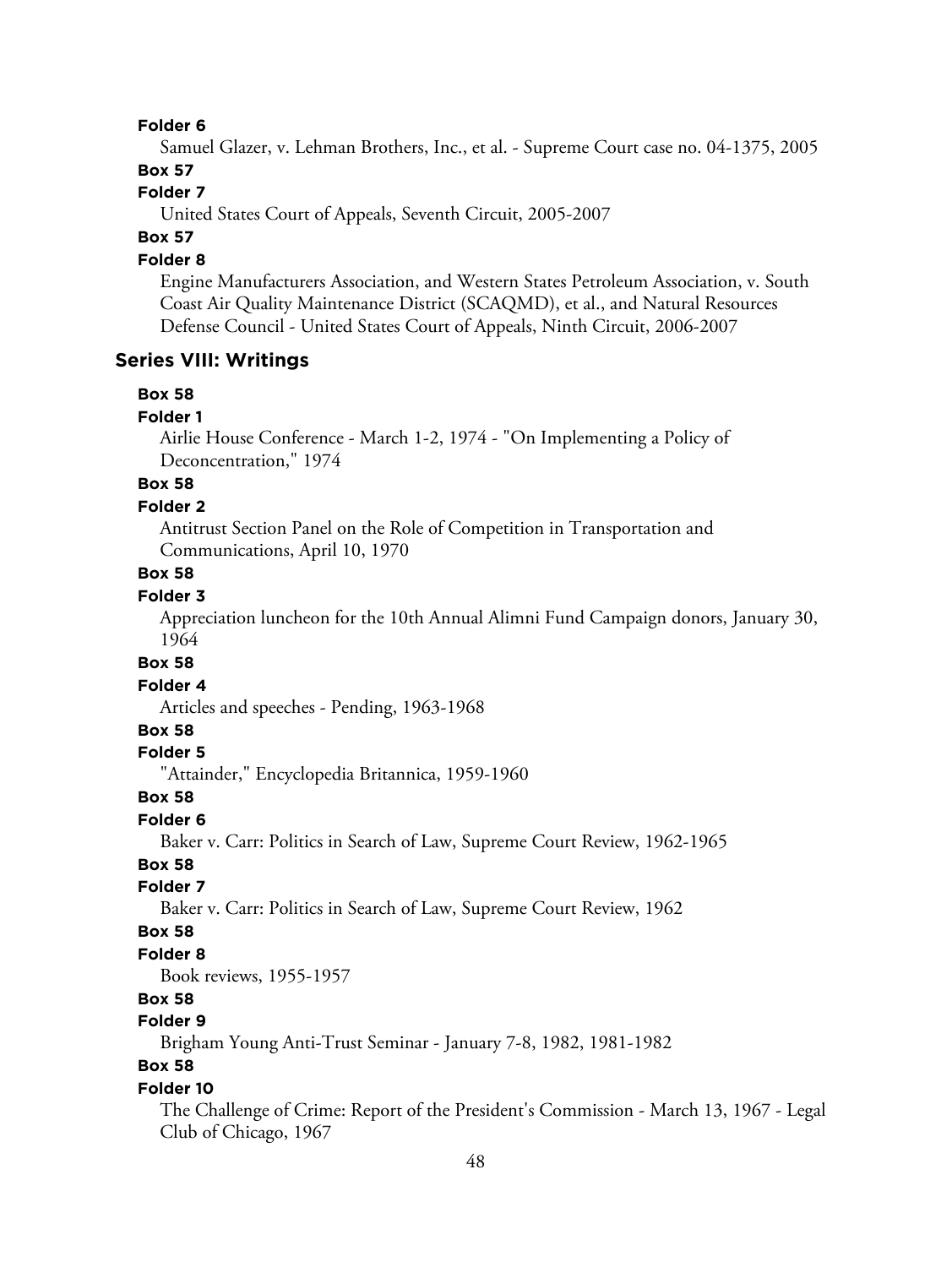# **Box 58**

#### **Folder 11**

The Clayton Act and the Transamerica Case, Stanford Law Review, February 1953

# **Box 58**

#### **Folder 12**

Comment on Attorney General Carr's Speech - Council of State Governments, December 3, 1964

# **Box 58**

### **Folder 13**

Conference on Discrimination and the Law - November 22, 1963 - Opening remarks

### **Box 58**

#### **Folder 14**

Current Antitrust Problems in Overseas Operations (Phil C. Neal moderator) - February 25, 1971 - Mid-America Trade Conference, 1970-1971

#### **Box 58**

#### **Folder 15**

Davis, Kenneth Culp - American Bar Foundation citation, 1975-1976

#### **Box 59**

### **Folder 1**

De Tocqueville and the Role of the Lawyer in Society - Marquette - April 14, 1966, 1966-1969

#### **Box 59**

#### **Folder 2**

The Electrical Equipment Antitrust Cases: Novel Judicial Administration, 1961

#### **Box 59**

### **Folder 3**

The Electrical Equipment Antitrust Cases, American Bar Association Journal (with Goldberg), 1964

### **Box 59**

#### **Folder 4**

Equality and Equal Protection - February 10, 1974 - Woodward Court, 1974-1975

### **Box 59**

### **Folder 5**

Freedom from Coercion - March 21, 1969 - University of Chicago convocation address, 1969

# **Box 59**

#### **Folder 6**

The Function of a Law School, Chicago Bar Record, 1966-1967

# **Box 59**

# **Folder 7**

Introduction for King Biography of Melville W. Fuller, 1966-1967

### **Box 59**

### **Folder 8**

Introduction to Frankfurter's Acceptance of American Bar Association Medal - August 15, 1963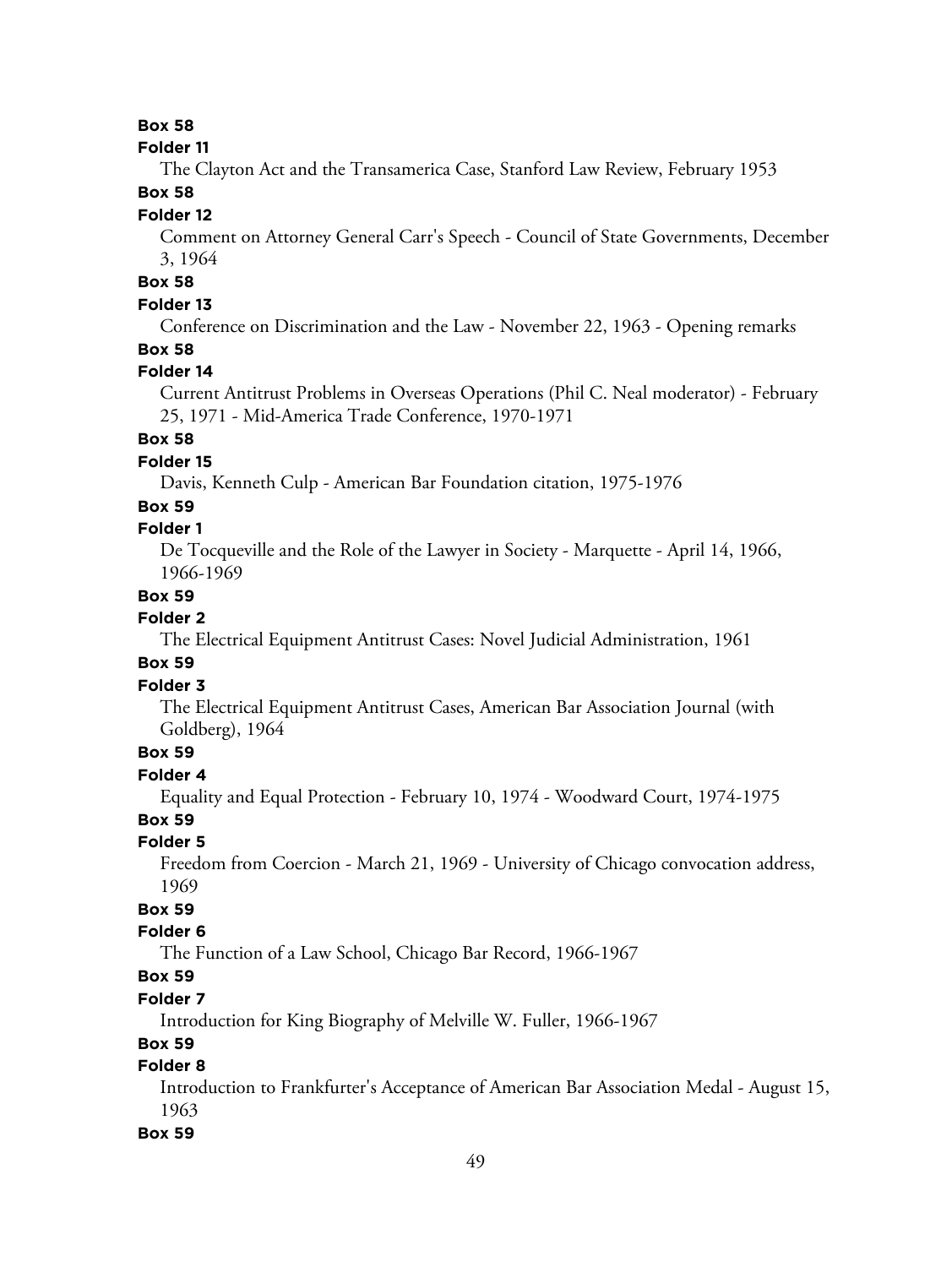Invitations to speak or write - Regretted, 1962-1974

# **Box 59**

### **Folder 10**

Judicial Activism, Nonjudicial Passivism, and Law Reform - Chicago Bar Association - June 22, 1967, 1967-1968

### **Box 59**

#### **Folder 11**

Justice Jackson: A Law Clerk's Recollections, Albany Law Review, 2005

# **Box 60**

#### **Folder 1**

Law-Focused Education: On Sharpening the Focus - Law in American Society Foundation - April 6, 1973

# **Box 60**

#### **Folder 2**

A Law professor's View - Eighth Conference on Antitrust Issues in Today's Economy, 1969

#### **Box 60**

#### **Folder 3**

Law School Activities - Material for speeches, 1960-1974

### **Box 60**

# **Folder 4**

Law School Activities - Phil C. Neal speeches and statements, 1963-1975

#### **Box 60**

# **Folder 5**

Legislative Apportionment - Council of State Governments, 1965

### **Box 60**

# **Folder 6**

Management Conference Panel: Antitrust Enforcement - March 2, 1966, 1965-1966

# **Box 60**

#### **Folder 7**

Manufacturer-Distributor Relationship and Anti-Trust Laws - Outline, undated

#### **Box 60**

#### **Folder 8**

Meeting Competition - January 24, 1963 - Antitrust Symposium - Illinois State Bar Association and Chicago Bar Association, 1963

#### **Box 60**

#### **Folder 9**

Merit Selection of Judges (2B Proposition) - Phil C. Neal Statement, December 6, 1970 **Box 60**

#### **Folder 10**

Multi-District Coordination - The Antecedents of 1407, The Antitrust Bulletin, Spring 1969

### **Box 60**

#### **Folder 11**

Multi-District Coordination - The Antecedents of 1407, undated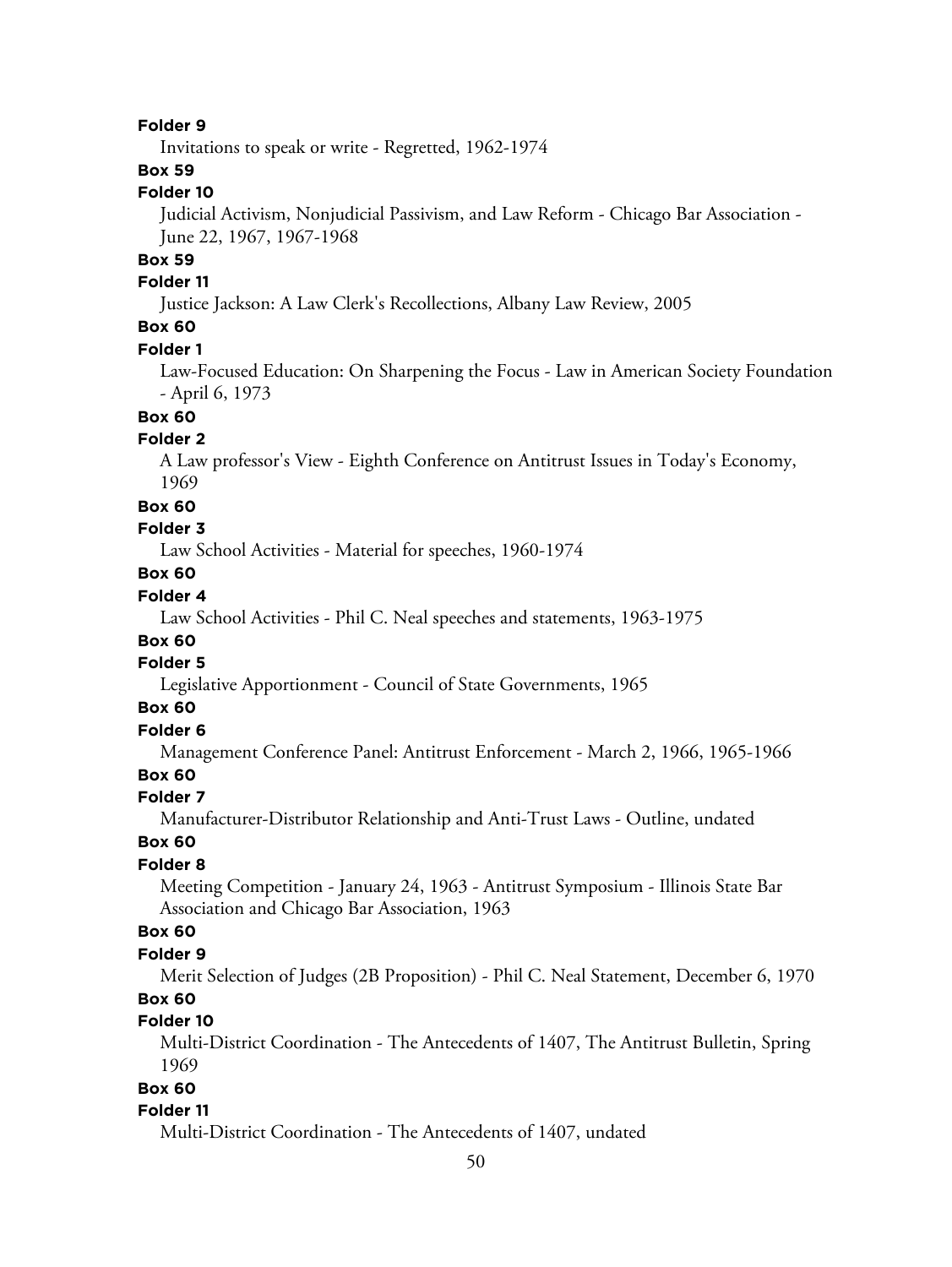# **Box 60**

#### **Folder 12**

Committee on Multiple Litigation - May 14, 1963 - Seventh Federal Circuit Conference, 1963

#### **Box 60**

#### **Folder 13**

National Industrial Conference Board - Panel at Antitrust Conference - March 6, 1969, 1967-1969

# **Box 60**

### **Folder 14**

Newspaper and magazine clippings - Phil C. Neal statements, interviews, etc., 1963-1965

### **Box 61**

# **Folder 1**

Ninth Circuit Judicial Conference panel - Portland, Oregon - June 29, 1971

# **Box 61**

### **Folder 2**

Private Antitrust Claims and the New Class-Action Rule - Chicago Bar Association - February 21, 1968

### **Box 61**

#### **Folder 3**

Problems in Early Selection of Law Clerks - Fifth Circuit Judicial Conference, Lake Buena Vista, Florida - April 30, 1975

### **Box 61**

#### **Folder 4**

Procedures, Practices and Problems in Multi-District Litigation - Panel at Chicago Bar Association-Illinois State Bar Association meeting - January 30, 1969, 1968-1969

# **Box 61**

# **Folder 5**

Published briefs, 1946-1953

# **Box 61**

#### **Folder 6**

Published briefs, 1947-1953

#### **Box 61**

### **Folder 7**

Presentation of Posner portrait, May 14, 1985

# **Box 61**

#### **Folder 8**

Questions on Judicial Rules of Conduct and Their Implications - Chicago Bar Association symposium - October 13, 1969

# **Box 61**

# **Folder 9**

Reapportionment - Conference of Chief Justices - August 9, 1963

### **Box 61**

#### **Folder 10**

Reapportionment and Judicial Responsibilities - Legal Club, April 8, 1963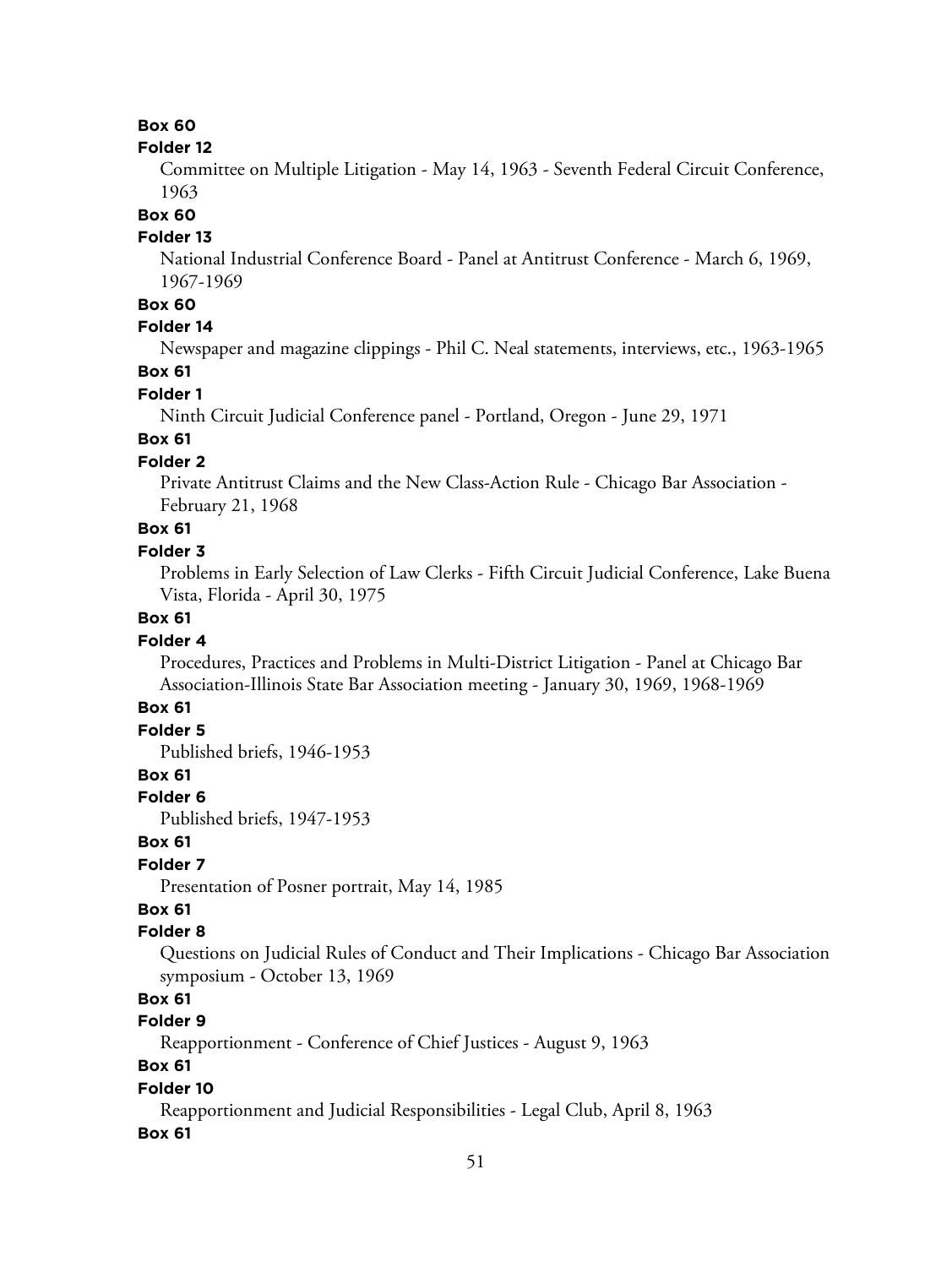Reapportionment II, undated

### **Box 61**

**Folder 12**

Remarks to Alumni Groups, 1964-1968

### **Box 61**

#### **Folder 13**

Remarks to Students, 1964-1970

#### **Box 62**

### **Folder 1**

The Role of Students in the Governance of Law Schools - December 28, 1969 - Association of American Law Schools meeting, 1969-1970

#### **Box 62**

#### **Folder 2**

Rotary Club Speech - Birmingham, May 6, 1970

#### **Box 62**

#### **Folder 3**

The Rule of Reason: New Background for an Old Problem, undated

# **Box 62**

#### **Folder 4**

Some Observations on the Neal Report and the Hart Industrial Concentration Bill - May 16, 1973 - Chicago Bar Association Antitrust Committee monthly meeting, 1973-1975

# **Box 62**

#### **Folder 5**

Speeches - Drafts, 1979-1981

# **Box 62**

#### **Folder 6**

Speeches - Drafts, 2001-2011

#### **Box 62**

#### **Folder 7**

Speeches - Introductions and miscellaneous, 1963-1973

# **Box 62**

### **Folder 8**

Stochastics talk - History v. the Law: Copyrights and Other Problems - Notes, 1967

#### **Box 62**

#### **Folder 9**

The Supreme Court During the Time of Chief Justice Fuller - Detroit - February 24, 1966, 1965-1966

# **Box 62**

#### **Folder 10**

Testimony before the United States Senate Banking Committee, July 7, 1971

#### **Box 62**

### **Folder 11**

Testimony before senate Committee on Judiciary regarding Lewis F. Powell, Jr. - November 4, 1971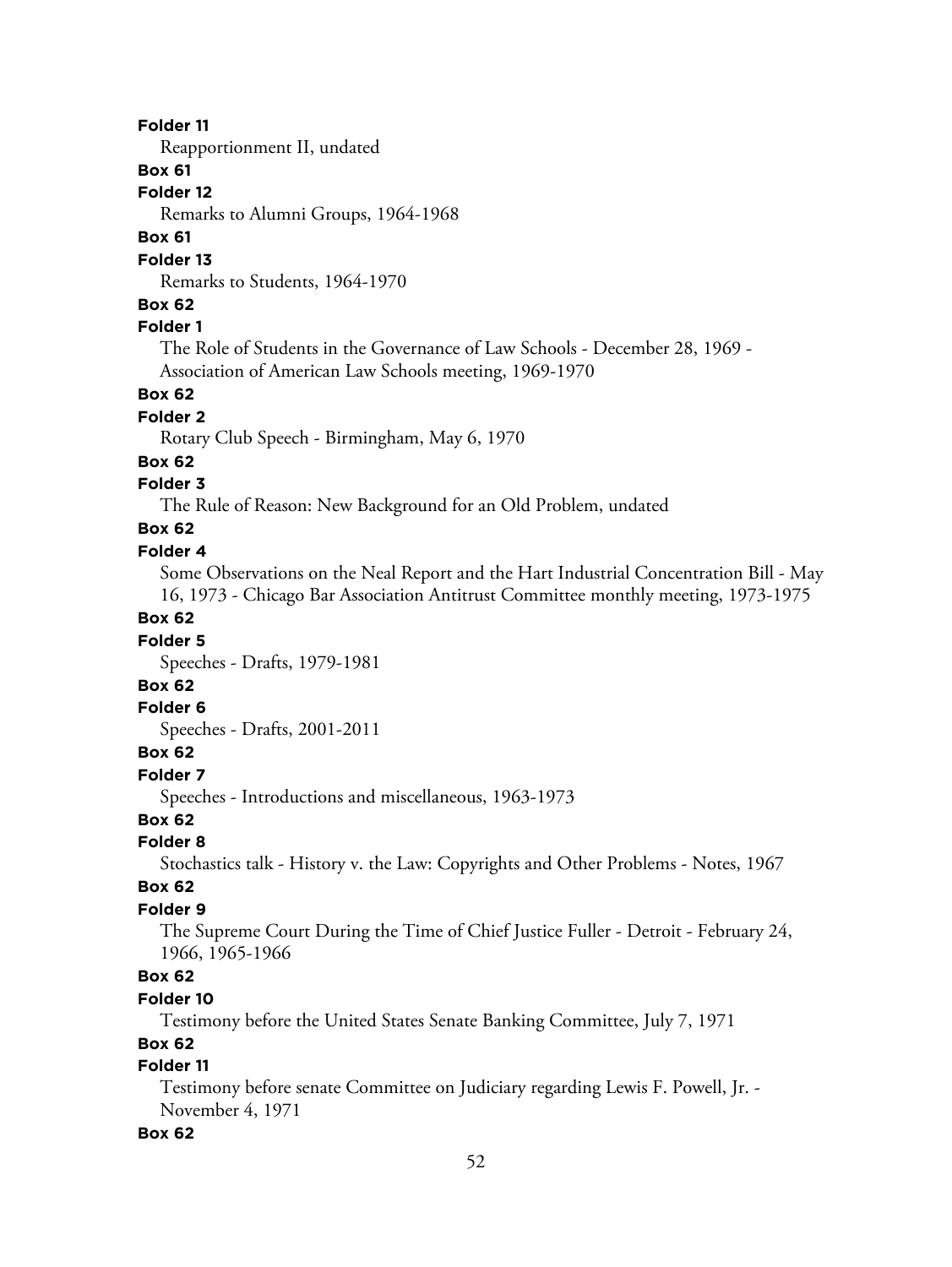Testimony on preliminary report, Commission on Revision of Federal Appellate Court System - St. Louis - April 22, 1975

# **Box 62**

#### **Folder 13**

University of Pennsylvania - Panel on Relevance and Intellectual Discipline, May 15, 1969

# **Box 62**

#### **Folder 14**

Wabash College Symposium on Law and the Liberal Arts - April 18-19, 1974, 1974-1975

### **Box 63**

#### **Folder 1**

Wabash Symposium on Law and the Liberal Arts, 1974

#### **Box 63**

### **Folder 2**

Will Muskingum Survive? - Commencement Address at Muskingum College, June 11, 1967

### **Series IX: Writings by Others**

#### **Box 63**

#### **Folder 3**

Adelman, M. A., 1949

#### **Box 63**

#### **Folder 4**

Baxter, William F. - "Legal Restrictions on Exploitation of the Patent Monopoly," 1966-1967

### **Box 63**

#### **Folder 5**

Bowie, Robert R. - Government Regulation of Business, 1955

#### **Box 64**

#### **Folder 1**

Brewster, Kingman, Jr. - Antitrust and American Business Abroad, 1958

### **Box 64**

#### **Folder 2**

Bromley, Bruce - "The Technique of Preparation for Trial," undated

#### **Box 64**

#### **Folder 3**

Casper, Gerhard, 1984-1985 and undated

### **Box 64**

#### **Folder 4**

Chafee, Zechariah, Jr. and Sidney Post Simpson - Cases on Equity, Vol. 1, 1934 **Box 65**

#### **Folder 1**

Chafee, Zechariah, Jr. and Sidney Post Simpson - Cases on Equity, Vol. 2, 1934 **Box 65**

#### **Folder 2**

The Chicago Club, 1982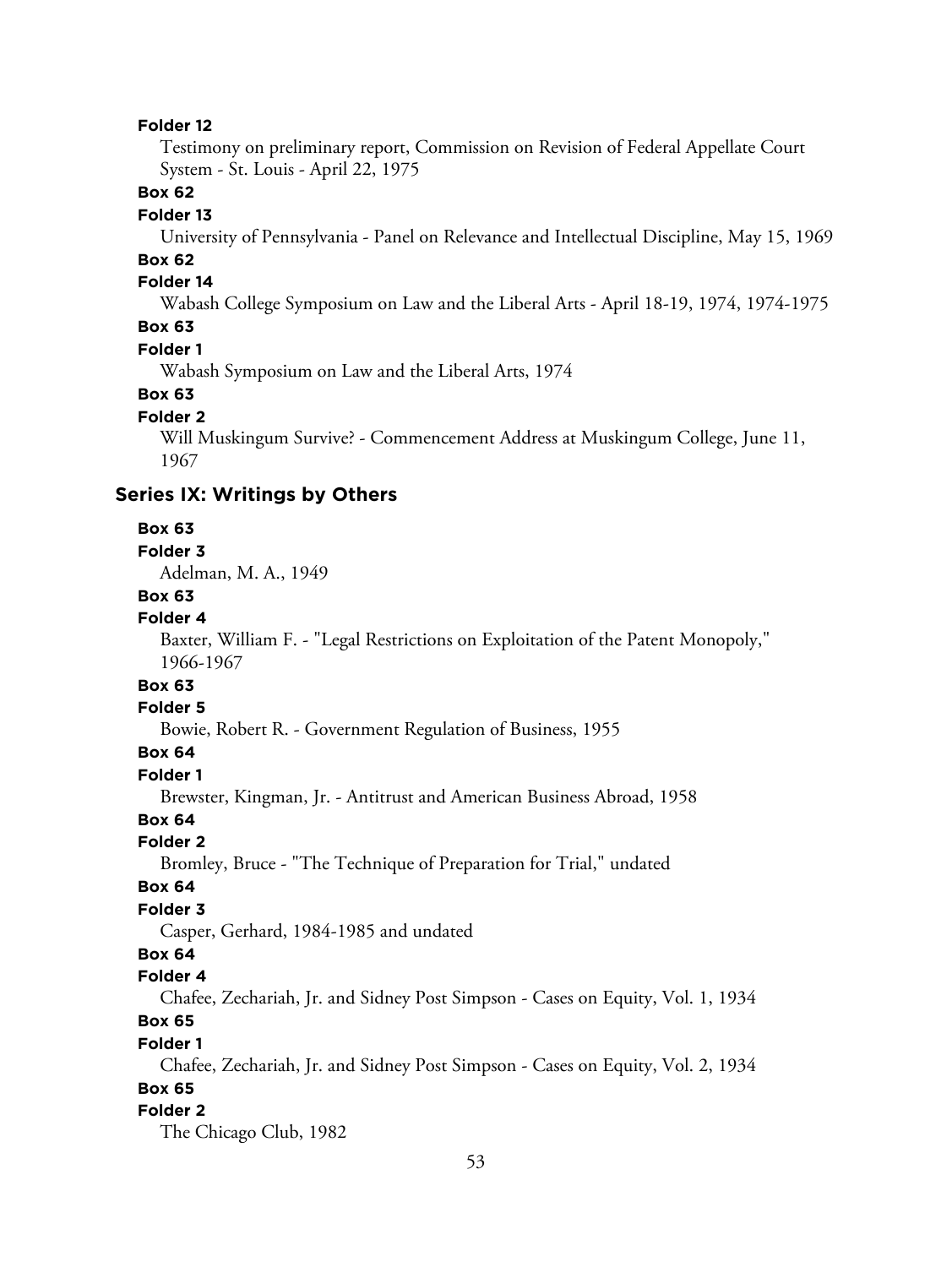54 **Box 65 Folder 3** Chicago Daily Law Bulletin, 1986 [1/2] **Box 65 Folder 4** Chicago Daily Law Bulletin, 1986 [2/2] **Box 65 Folder 5** Chicago Daily Law Bulletin, 2001 **Box 65 Folder 6** Clark, Blair - Report of Committee on Education, circa 1940 **Box 65 Folder 7** Coase, Ronald, 1966, 1994-1997 **Box 65 Folder 8** Currie, David P., 1978-1987 **Box 66 Folder 1** Dewey, Donald - Monopoly in Economics and Law, 1959 **Box 66 Folder 2** Demzsetz, Harold - "The Market Concentration Doctrine," 1973 **Box 66 Folder 3** Dillon, C. Brien - "But the Other Referee Said! A Criticism of Multiple Litigation in Identical Bidding and Merger Cases," 1961 **Box 66 Folder 4** Dixon, Robert G., Jr., 1964 **Box 66 Folder 5** Fairweather, Owen, 1963 **Box 66 Folder 6** Field, Henry - "The Unwanted Child - Lingering Article III Problems with the Bankruptcy Courts," 1984 **Box 66 Folder 7** Frank, Jerome - Courts on Trial, 1949 **Box 66 Folder 8** Friendly, Henry J., 1962 and undated **Box 67 Folder 1**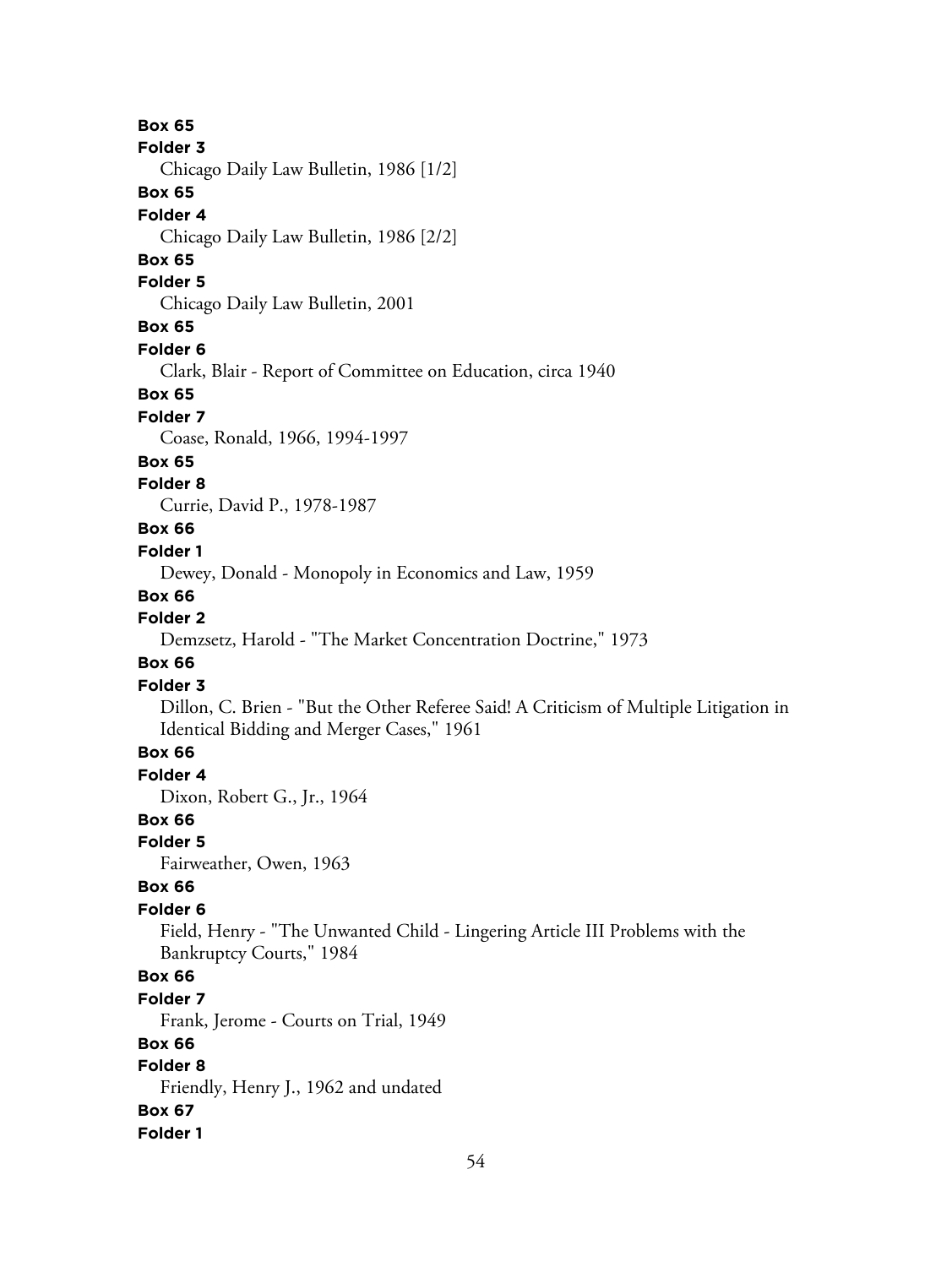Fuller, Lon L. - Basic Contract Law, 1947 **Box 67 Folder 2** General Education in a Free Society: Report of the Harvard Committee, 1945 **Box 67 Folder 3** Gerhart, Eugene C. - America's Advocate: Robert H. Jackson, 1958 **Box 67 Folder 4** Heffron, Paul T. - "Theodore Roosevelt and the Appointment of Mr. Justice Moody," 1965 **Box 68 Folder 1** Hellman, George S. - Benjamin N. Cardozo: American Judge, 1940 **Box 68 Folder 2** Hutchinson, Dennis J. - "The Black-Jackson Feud," 1988 **Box 68 Folder 3** "In Memoriam Honorable Abe Fortas," 1982 **Box 68 Folder 4** Interpretation: A Student Journal of Historical Writings, 1988 **Box 68 Folder 5** Jackson, Robert H. - The Nürnberg Case, 1947 **Box 68 Folder 6** Katz, Milton - Cases and Materials on Administrative Law, 1947 **Box 69 Folder 1** Kimpton, Lawrence, A. - "The State of the University," 1959 **Box 69 Folder 2** Korte, N. - "Guide to the Ordinary Steps in the Preparation of a Civil Case for Trial," undated **Box 69 Folder 3** Kramer, Larry - "Rethinking Choice of Law," 1990 **Box 69 Folder 4** Leach, W. Barton - Cases and Text on the Law of Wills, 1939 **Box 69 Folder 5** Levi, Edward H., 1957, 1970 **Box 69**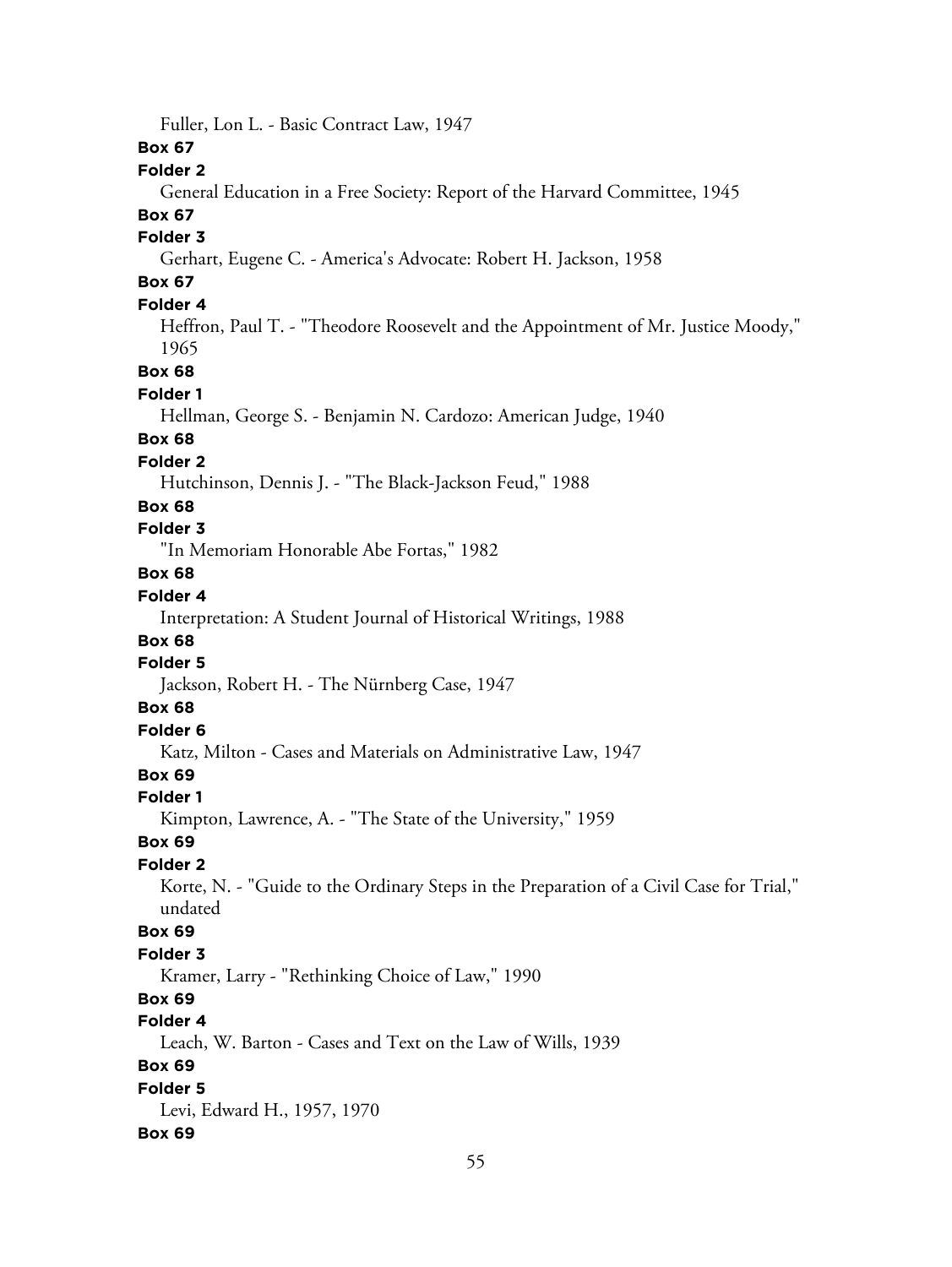Maitland, F. W. - The Forms of Action at Common Law, 1936

**Box 69**

# **Folder 7**

Manne, Henry G. - "The Calculus of Consent," 1963

### **Box 69**

#### **Folder 8**

Marshall, Alfred - Principles of Economics, 1938

### **Box 70**

# **Folder 1**

Meade, J. E. - An Introduction to Economic Analysis and Policy, 1940

# **Box 70**

#### **Folder 2**

"Mr. Justice Holmes," Harvard Law Review, 1930

# **Box 70**

### **Folder 3**

Neal, Stephen C. - "Equal in the Shadow: Legislative and Judicial Positions on Racial Discriminations in Massachusetts," 1970

# **Box 70**

# **Folder 4**

Notes on the Harvard Tercentenary, 1936

#### **Box 70**

### **Folder 5**

Opinions of Mr. Justice Jackson, October Term 1943

#### **Box 70**

#### **Folder 6**

Packer, Herbert L. - "Making the Punishment Fit the Crime," 1964

### **Box 71**

#### **Folder 1**

Powell, Thomas Reed, 1912-1941

#### **Box 71**

**Folder 2**

Powell, Thomas Reed, 1917-1944

# **Box 71**

# **Folder 3**

Powell, Thomas Reed, 1917-1949

#### **Box 71**

#### **Folder 4**

Practicing Law Institute, The First Fifty Years, 1983

# **Box 71**

# **Folder 5**

"The Problem of Oligopoly in Modern Society" - Typescript, undated

# **Box 71**

#### **Folder 6**

Proceedings in the Supreme Judicial Court for Suffolk County Upon the Presentation of a Memorial of Endicott Peabody Saltonstall, May 26, 1923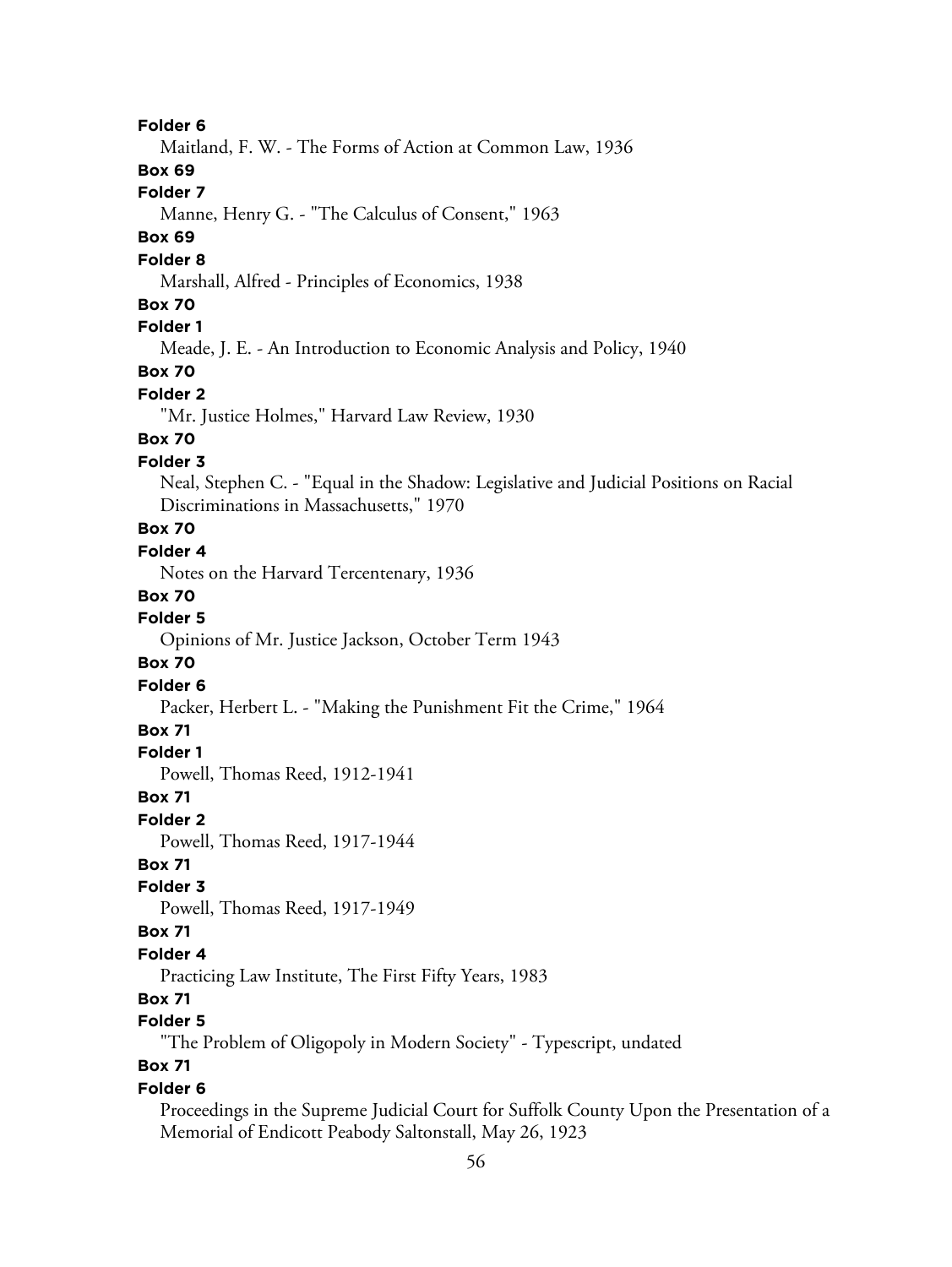**Box 71 Folder 7** Ranney, Victoria Post - Olmsted in Chicago, 1972 **Box 71 Folder 8** "The Rise of American Science," undated **Box 71 Folder 9** Rosenhem, Edward W., Jr. - "Nostalgia," 1974 **Box 71 Folder 10** Schiltz, Michael E. - "Reapportionment in Illinois," undated **Box 71 Folder 11** Schultz, Theodore W. - "The Long View in Economic Policy: The Case of Agriculture and Food," 1987 **Box 72 Folder 1** Seavy, Warren A. - Cases on Agency and author's notes, 1945 **Box 72 Folder 2** Seavey, Warren A. - Studies in Agency, 1949 **Box 72 Folder 3** Sedgwick, Ellery - The Happy Profession, 1946 **Box 72 Folder 4** Seymour, Whitney North - "The Obligations of the Lawyer to His Profession," 1968 **Box 73 Folder 1** Smith, Young B., et al. - Cases on the Law of Public Utilities, 1936 **Box 73 Folder 2** Steffen, Roscoe T. - Cases on the Law of Agency, 1952 **Box 73 Folder 3** Stigler, George J., 1964-1965 and undated **Box 73 Folder 4** Stigler, George J., 1965-1968 and undated **Box 74 Folder 1** Sullivan's Review, Vol. 3, No. 3, 1988 **Box 74 Folder 2** Texas Law Review, August 1982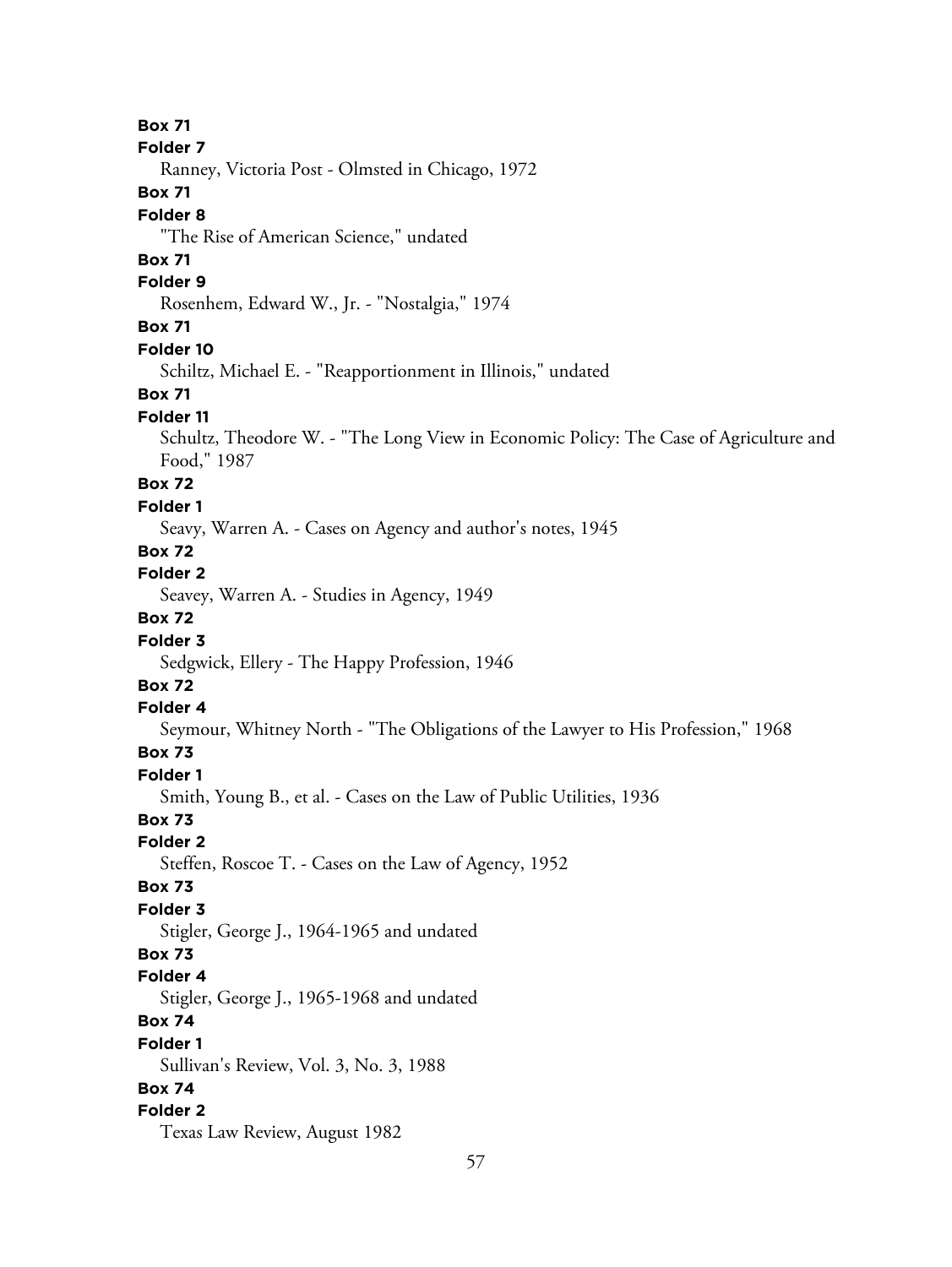**Box 74**

#### **Folder 3**

Thompson, Renwick - "The Debs Case," undated

# **Box 74**

#### **Folder 4**

Tributes Given at the Memorial Service of Edward H. Levi, April 6, 2000

# **Box 74**

# **Folder 5**

"The United States Supreme Court: October Term, 1908," circa 1960s

# **Box 74**

#### **Folder 6**

Veblen, Thorstein - The Theory of the Leisure Class, 1932

#### **Box 74**

#### **Folder 7**

Warren, Edward H. - Cases on Property, 1938

### **Box 74**

# **Folder 8**

Wasserstrom, Richard A. - "The Obligation to Obey the Law," 1963

# **Series X: Audiovisual**

# **Box 75**

# **Folder 1**

VHS videotape - Phil Neal Alumni Reunion Celebration, The Tavern Club, Chicago, June 7, 2001. Copy from Master Edit. Third generation quality. Length: 1 hour, 30 minutes.

# **Series XI: Oversize**

### **Box 76**

### **Folder 1**

Certificate - United States Supreme Court, 1976

# **Series XII: Restricted**

This series contains restricted material. Box 77 contains budgetary and personnel records and is restricted for 50 years from date of record creation. Boxes 78-79 contain graded student work and letters of recommendation, and are restricted for 80 years from date of record creation. Box 80 contains material protected under work product privilege and is restricted indefinitely. Please see Special Collections staff for more information.

# **Box 77 Folder 1** University of Chicago - Dean's Budget Committee, 1970-1972 **Box 77 Folder 2** University of Chicago appointment letter, 1975 **Box 78 Folder 1**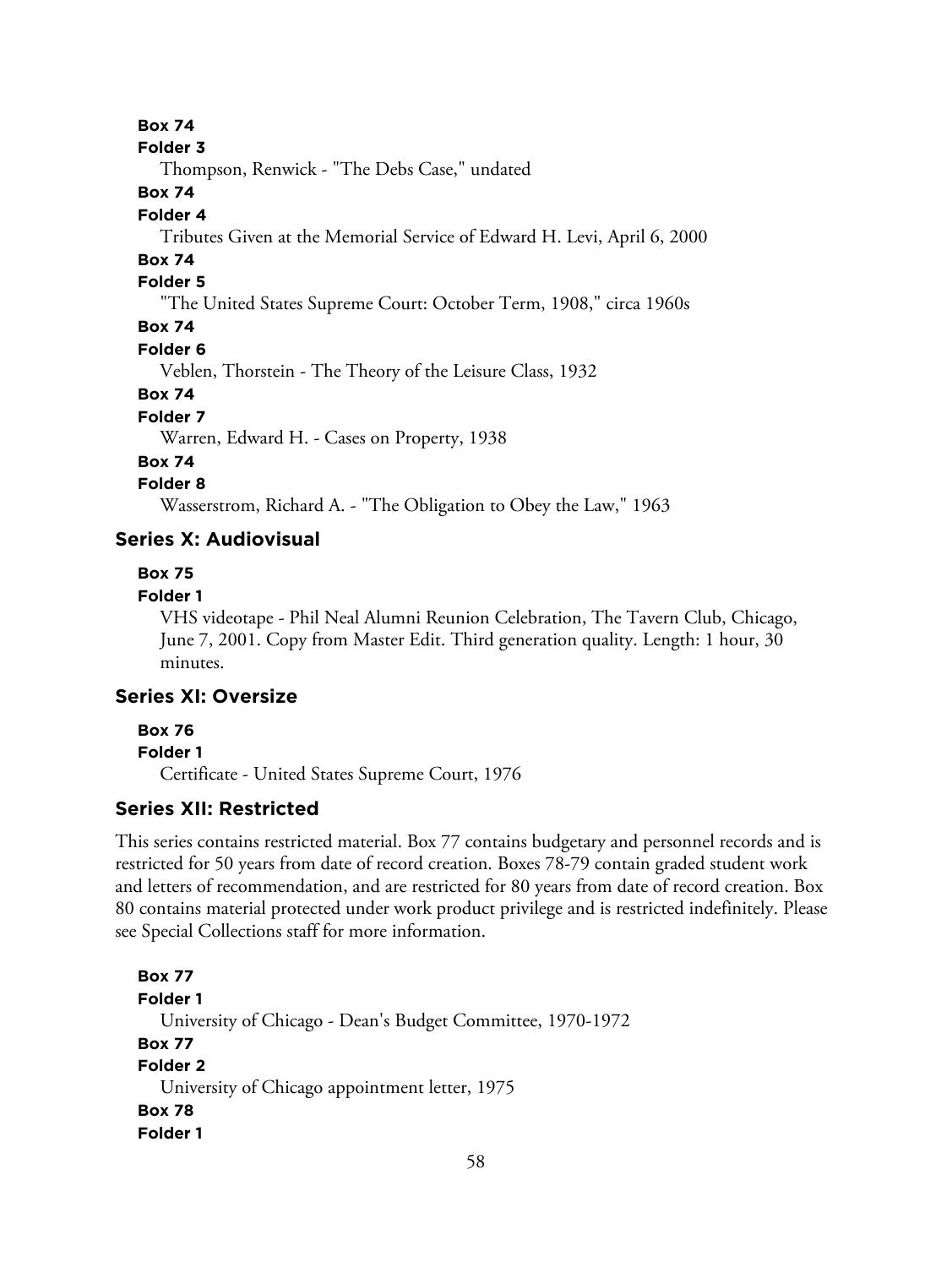Correspondence - Letters of Recommendation, 1962-1978

**Box 78**

#### **Folder 2**

Course Materials - Law and the Competitive Economy - Student Grades, 1959-1960

# **Box 78**

### **Folder 3**

Course Materials - Mazor, Lester - "The Supreme Court, 1905 Term" - Typescript, 1960

# **Box 78**

# **Folder 4**

Course Materials - Stanford Law School - Student Grades, 1961

# **Box 78**

### **Folder 5**

Course Materials - Student Grades, 1962-1975

# **Box 78**

### **Folder 6**

Course Materials - Student Advisees, 1963-1975

# **Box 78**

#### **Folder 7**

Course Materials - Antitrust Seminar - Student Papers, 1968-1969 [1/2]

### **Box 78**

# **Folder 8**

Course Materials - Antitrust Seminar - Student Papers, 1968-1969 [2/2]

# **Box 78**

#### **Folder 9**

Course Materials - Supreme Court Seminar - Autumn and Winter 1971-1972 - Student Work, 1971-1972 [1/3]

### **Box 78**

#### **Folder 10**

Course Materials - Supreme Court Seminar - Autumn and Winter 1971-1972 - Student Work, 1971-1972 [2/3]

### **Box 79**

#### **Folder 1**

Course Materials - Supreme Court Seminar - Autumn and Winter 1971-1972 - Student Work, 1971-1972 [3/3]

### **Box 79**

#### **Folder 2**

Course Materials - Civil Procedure - Student Grades, 1972

# **Box 79**

### **Folder 3**

Course Materials - Constitutional Law - Student Grades, 1972

# **Box 79**

#### **Folder 4**

Course Materials - Supreme Court Seminar - Student Grades, 1973

#### **Box 79**

#### **Folder 5**

University of Chicago - Dean's Committee to Review Disciplinary Procedures, 1974